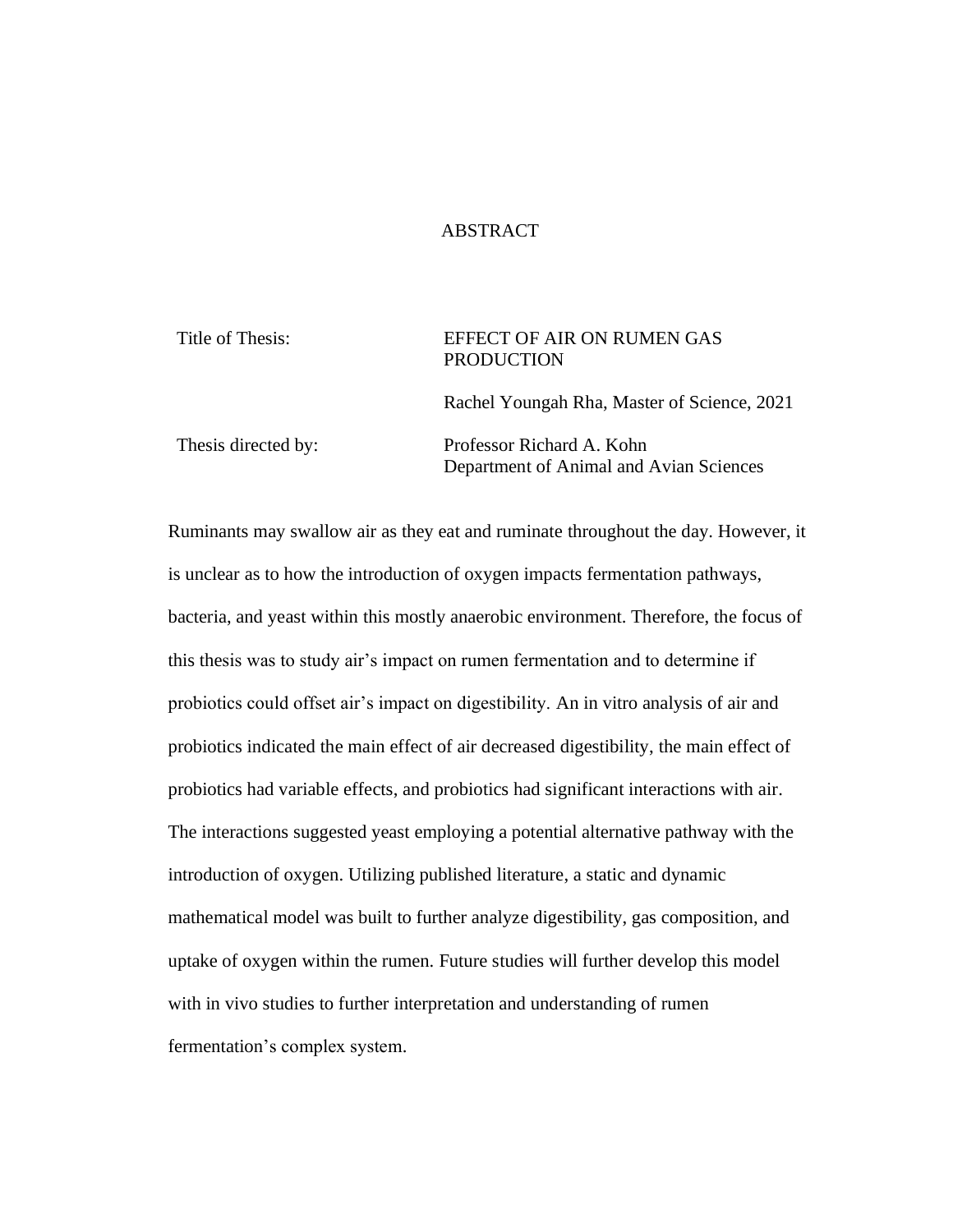### EFFECT OF AIR ON RUMEN GAS PRODUCTION

by

Rachel Youngah Rha

Thesis submitted to the Faculty of the Graduate School of the University of Maryland, College Park, in partial fulfillment of the requirements for the degree of Master of Sciences 2021

Advisory Committee: Professor Richard A. Kohn, Chair/Advisor Professor Debabrata Biswas Professor Nishanth E. Sunny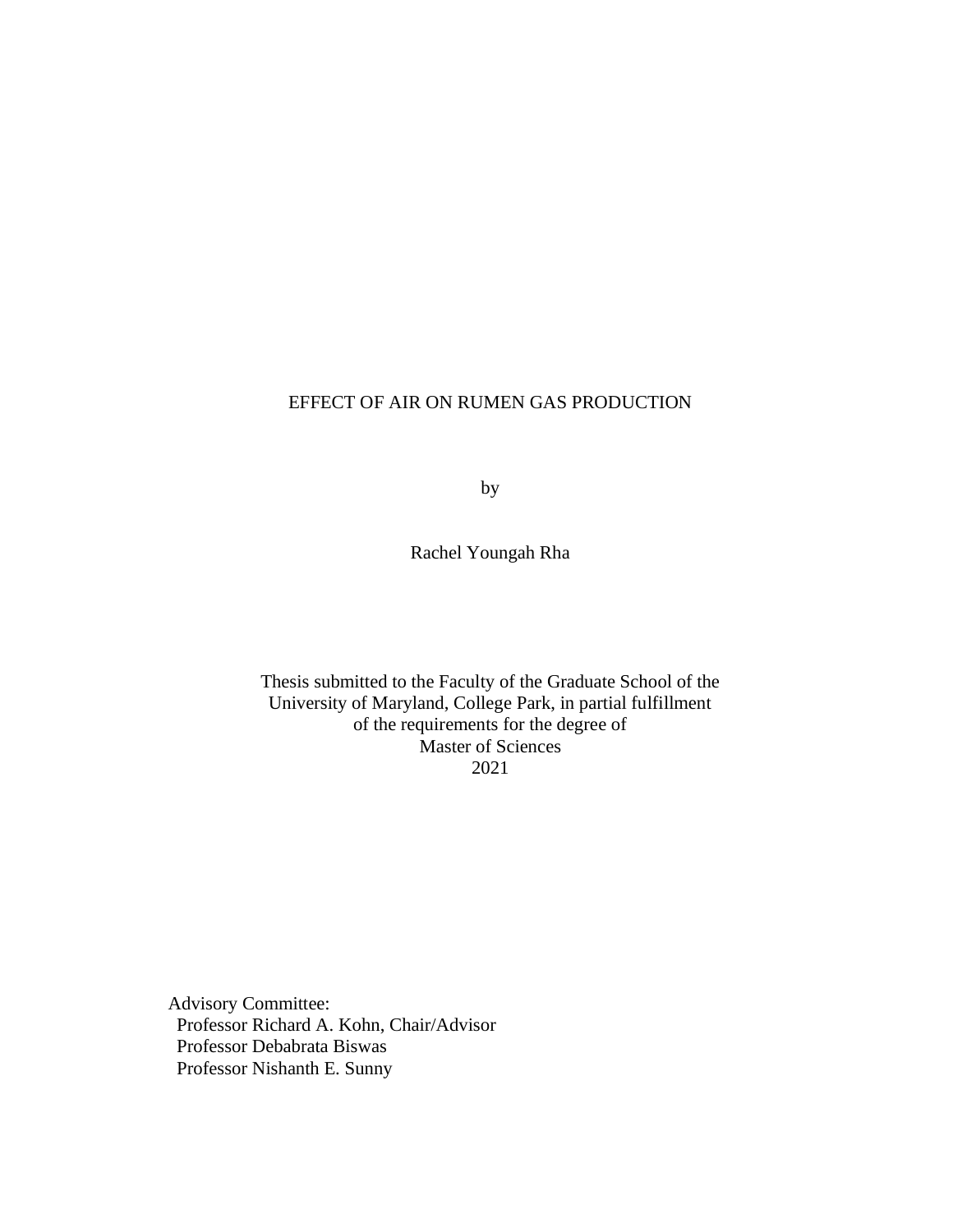Rachel Youngah Rha 2021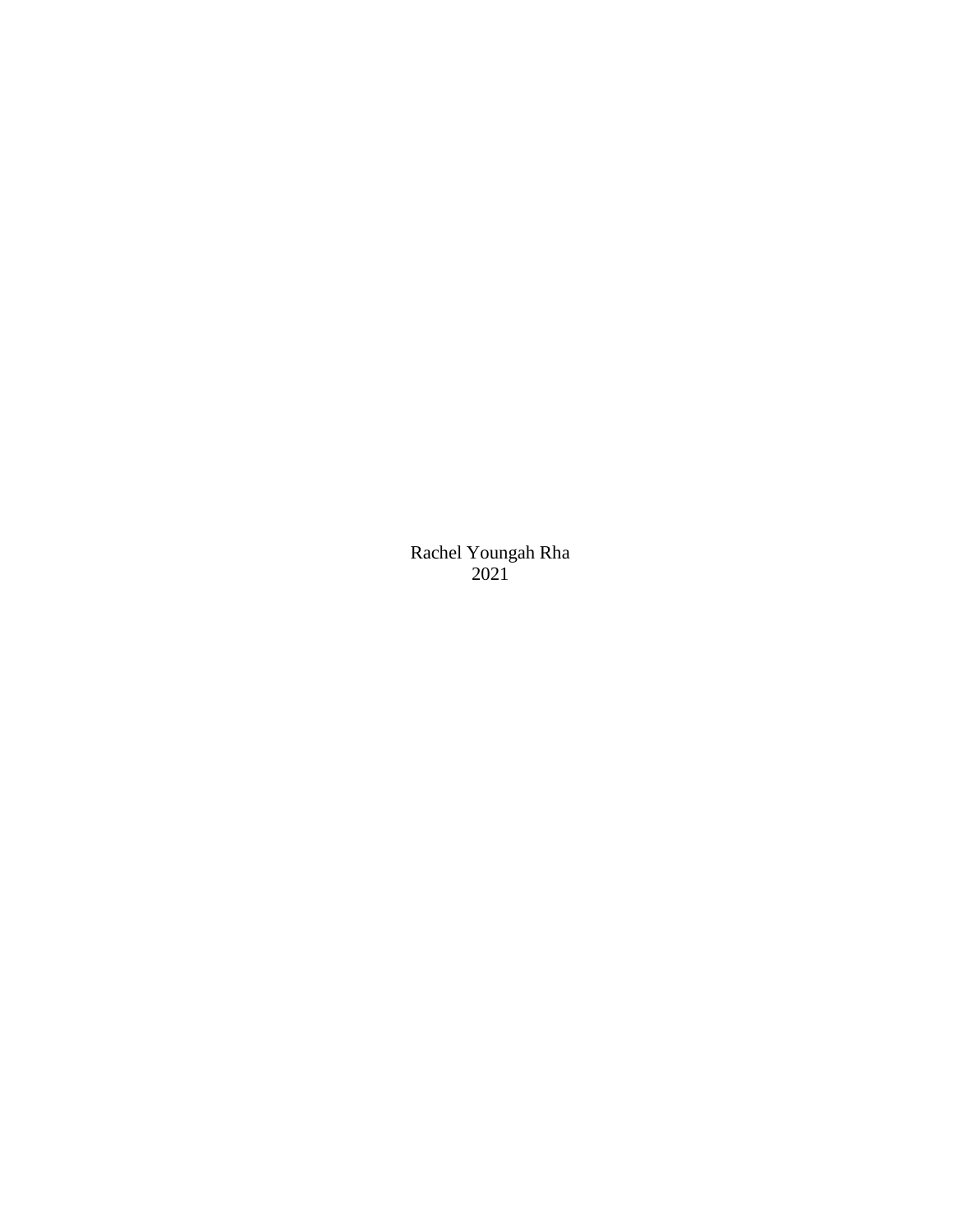## **DEDICATION**

To my parents

And all of my friends

<span id="page-3-0"></span>Thank you for your support throughout the years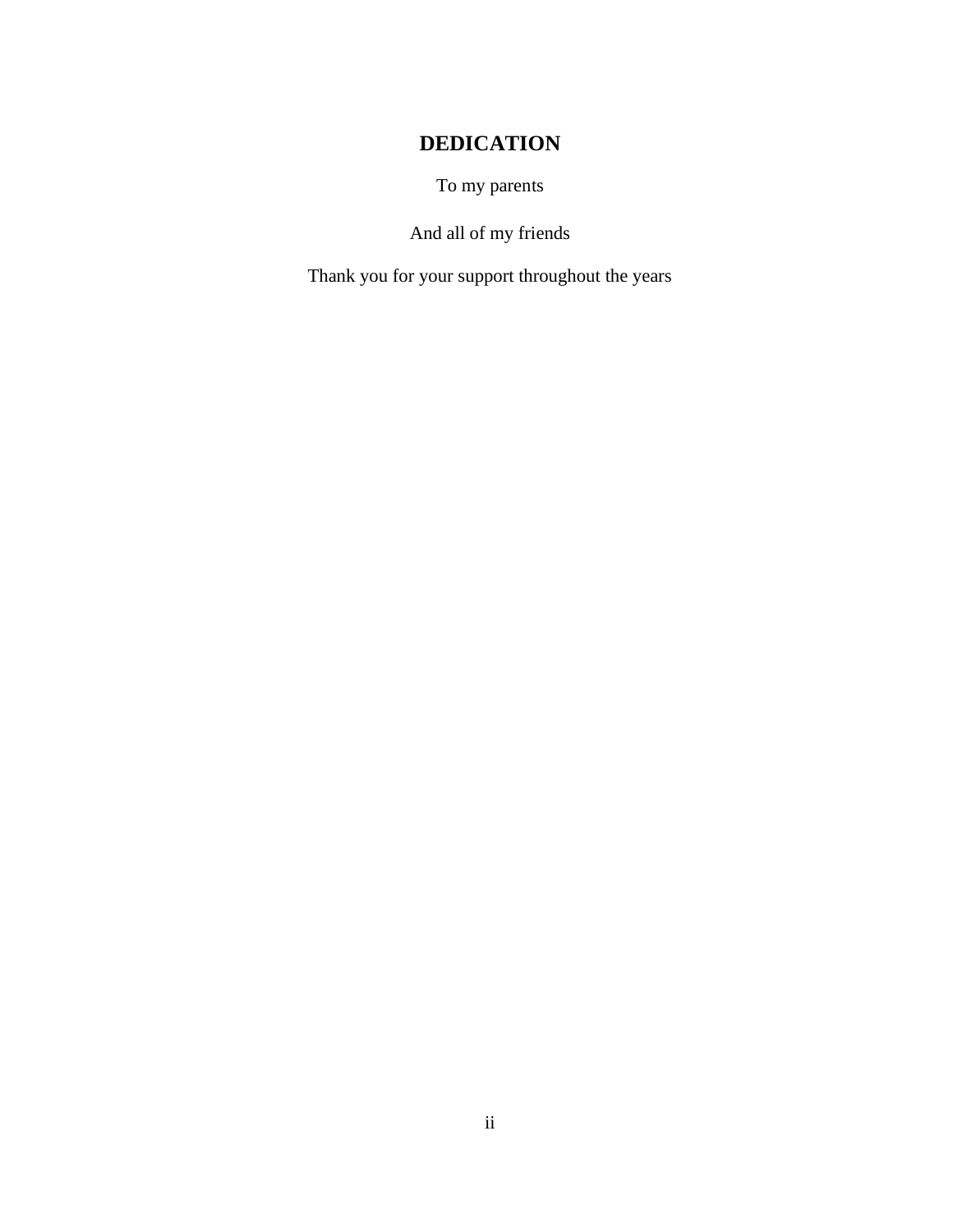### **ACKNOWLEDGEMENTS**

<span id="page-4-0"></span>I would like to thank the University of Maryland and the Department of Animal and Avian Sciences for allowing me to pursue my degree in Animal Science with a focus on Ruminant Nutrition. I would like to thank Dr. Rick Kohn, Dr. Debabrata Biswas, and Dr. Nishanth Sunny. Each of my committee members has helped me grow and further enhance my education and knowledge of ruminant nutrition. I truly appreciate the ability to pursue a project which challenged me and also enabled me to use my background in animal science to enhance my project.

I would sincerely like to thank Dr. Rick Kohn. Ever since I joined his lab as a sophomore, Dr. Kohn has been a wonderful advisor and most importantly a mentor. He has been supportive throughout my entire experience at Maryland and has always inspired me to pursue my interests in research. I truly appreciate all the guidance and time he has given me, and I hope that I am able to carry his lessons and passion forward as I pursue my own career.

I would like to thank my friends and officemates in room 4111: Jarvis, I thank you for the countless advice and support throughout the years and I am glad to have you as a fellow lab mate I can rely on; Chaitra, I am constantly amazed by your diligence and work ethic in everything you do; Amanda, I truly appreciate all of your kind words and support throughout the years and am grateful to have you as a friend.

Finally, I would like to thank my family for always being there for me and supporting my pursuit of my M.S. degree. I would like to thank my mother and father for instilling in me the importance of education at a young age and for supporting me in everything that I've done.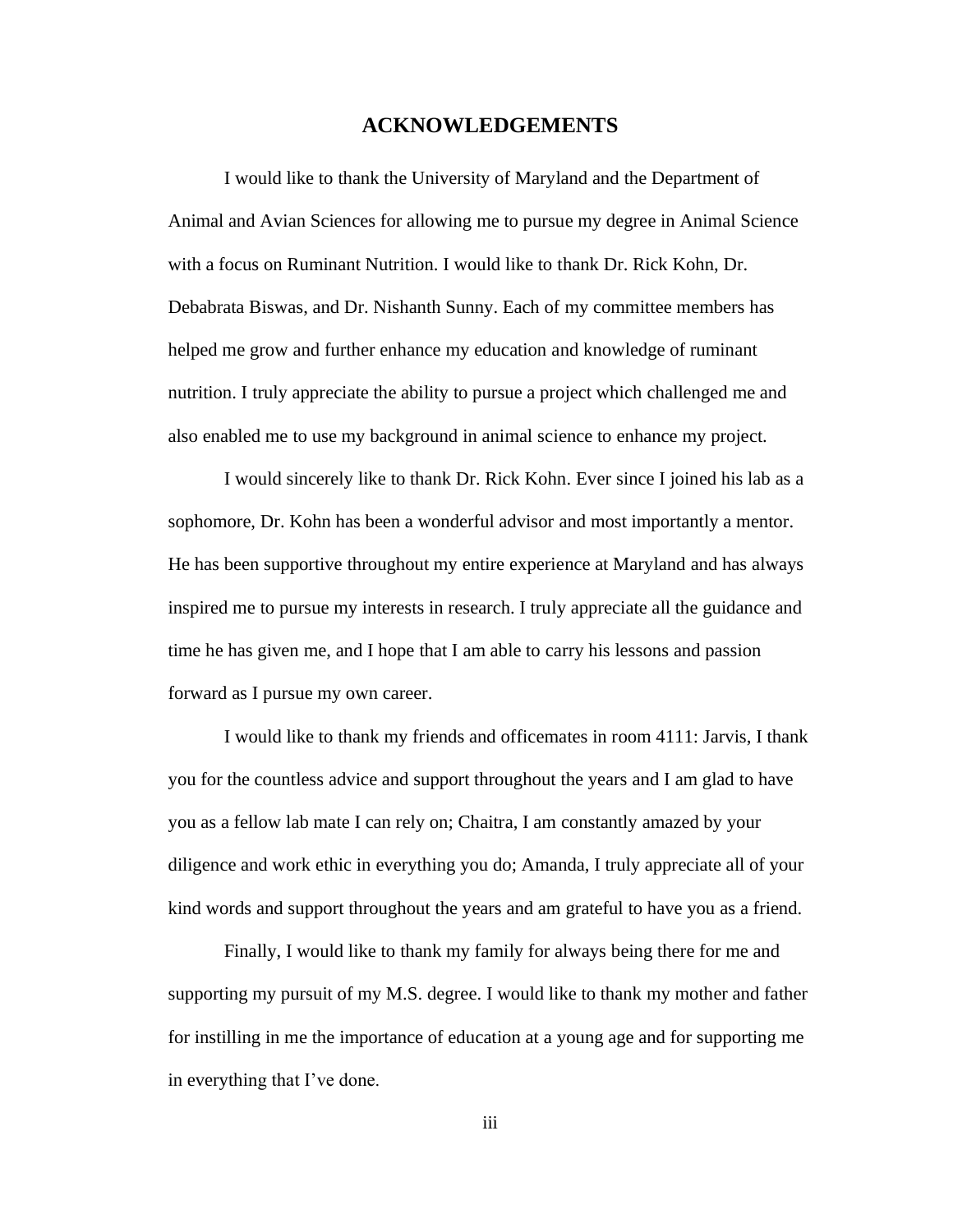<span id="page-5-0"></span>

| RUMEN DIGESTIVE SYSTEM, PH, FERMENTATION, VOLATILE FATTY |  |
|----------------------------------------------------------|--|
|                                                          |  |
|                                                          |  |
|                                                          |  |
|                                                          |  |
|                                                          |  |
|                                                          |  |
|                                                          |  |
|                                                          |  |
|                                                          |  |
| CHAPTER 2: EFFECT OF AIR AND PROBIOTICS ON IN VITRO      |  |
|                                                          |  |
| $\overline{O}$                                           |  |

## **TABLE OF CONTENTS**

| CHAI TERZ, ETTECT OF ARRAIVE FRODIOTICS ON HY VITRO |  |
|-----------------------------------------------------|--|
|                                                     |  |
|                                                     |  |
|                                                     |  |
|                                                     |  |
|                                                     |  |
|                                                     |  |
|                                                     |  |
|                                                     |  |

## [CHAPTER 3: EFFECT OF AIR ON RUMEN GAS FERMENTATION](#page-57-0) ABSTRACT………………………………………………………………………….53 INTRODUCTION…………………………………………………………………...55 METHODS…………………………………………………………………………..56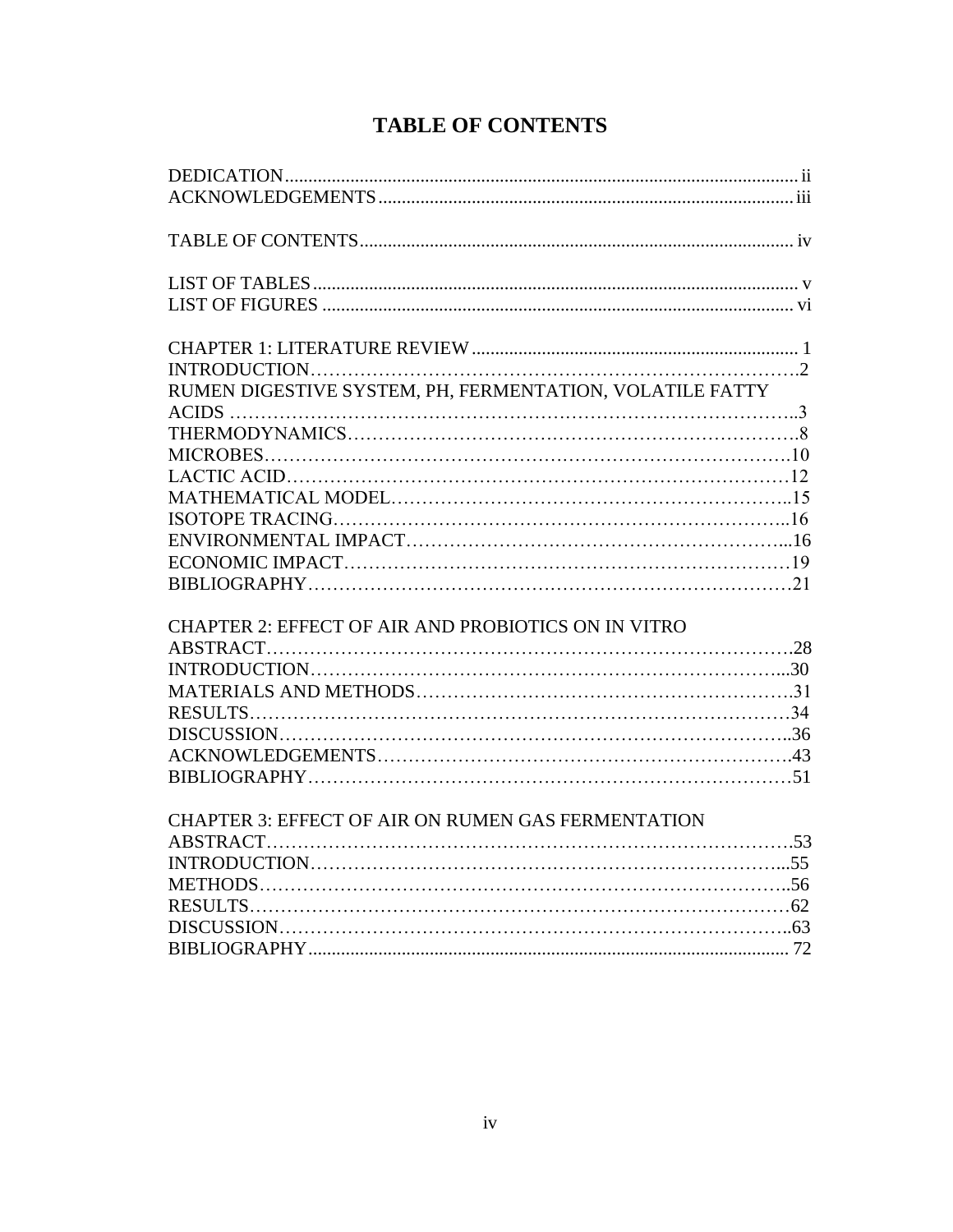## **LIST OF TABLES**

<span id="page-6-0"></span>

| TABLE 2.1. LEAST SQUARE MEANS OF AIR TREATMENTS (R, 0 ML, 25 ML,                                                  |
|-------------------------------------------------------------------------------------------------------------------|
| TABLE 2.2. LEAST SQUARE MEANS OF PROBIOTIC TREATMENTS (R, 0<br>ML, 25 ML, 50 ML) WITH SEM AND P VALUE FOR RUN 145 |
| TABLE 2.3. LEAST SQUARE MEANS OF AIR TREATMENTS (R, 0 ML, 25 ML,                                                  |
| TABLE 2.4. LEAST SQUARE MEANS OF CONTROL, YEAST, DE                                                               |
| TABLE 3.0. DIFFERENTIAL EQUATIONS OF GASES (O2, N2, CO2, CH4)59                                                   |
| TABLE 3.1. BARRY ET AL., VALUES OF PERCENT COMPOSITION OF GAS,                                                    |
| TABLE 3.2. MODEL EQUATIONS FROM INITIAL DIET TO CO2 IN LITERS IN                                                  |
| TABLE 3.3. MODEL EQUATIONS FROM INITIAL DIET TO CO2 IN LITERS IN                                                  |
| TABLE 3.4. MODEL EQUATIONS OF SWALLOWING OF AIR, METABOLISM<br>OF O2, TOTAL GAS INTO RUMEN, TOTAL ERUCTATION, AND |
| TABLE 3.5. STEADY STATE 2 TABLE OF GAS VALUES PER DAY DURING                                                      |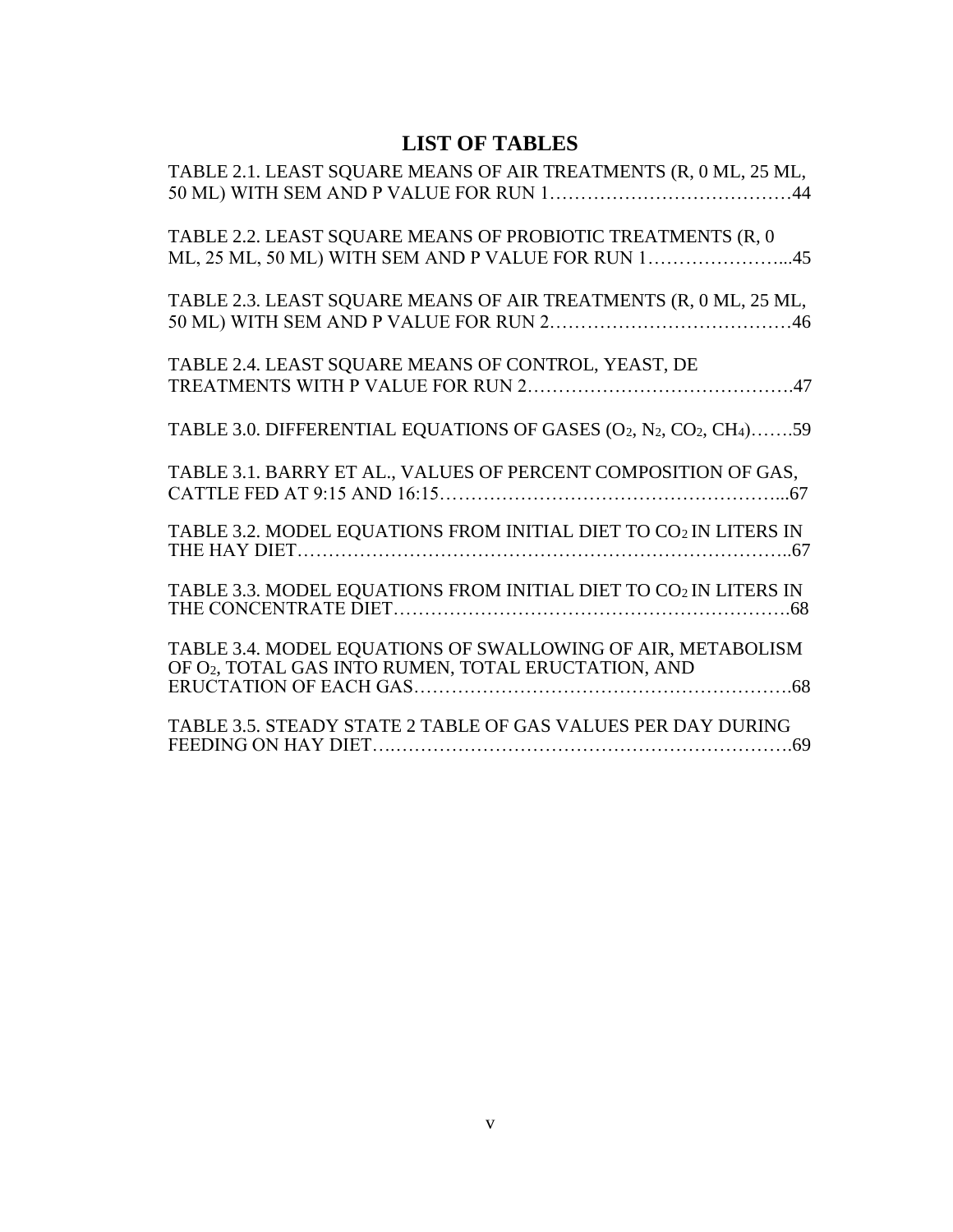## **LIST OF FIGURES**

<span id="page-7-0"></span>

| FIGURE 2.1. INTERACTION BETWEEN TREATMENT AND PROBIOTIC FOR                           |
|---------------------------------------------------------------------------------------|
| FIGURE 2.2. INTERACTION BETWEEN TREATMENT AND PROBIOTIC FOR                           |
| FIGURE 2.3. INTERACTION BETWEEN TREATMENT AND PROBIOTIC FOR                           |
| FIGURE 2.4. INTERACTION BETWEEN TREATMENT AND PROBIOTIC FOR                           |
| FIGURE 2.5. INTERACTION BETWEEN TREATMENT AND PROBIOTIC FOR                           |
| FIGURE 2.6. INTERACTION BETWEEN TREATMENT AND PROBIOTIC FOR                           |
| FIGURE 3.1. STEADY STATE 2 MODEL FROM STELLA PROFESSIONAL69                           |
|                                                                                       |
| FIGURE 3.3. PERCENTAGE COMPOSITION OF GAS FOR O2 AND N2 FOR THE                       |
| FIGURE 3.4. PERCENTAGE COMPOSITION OF GAS FOR CO <sub>2</sub> AND CH <sub>4</sub> FOR |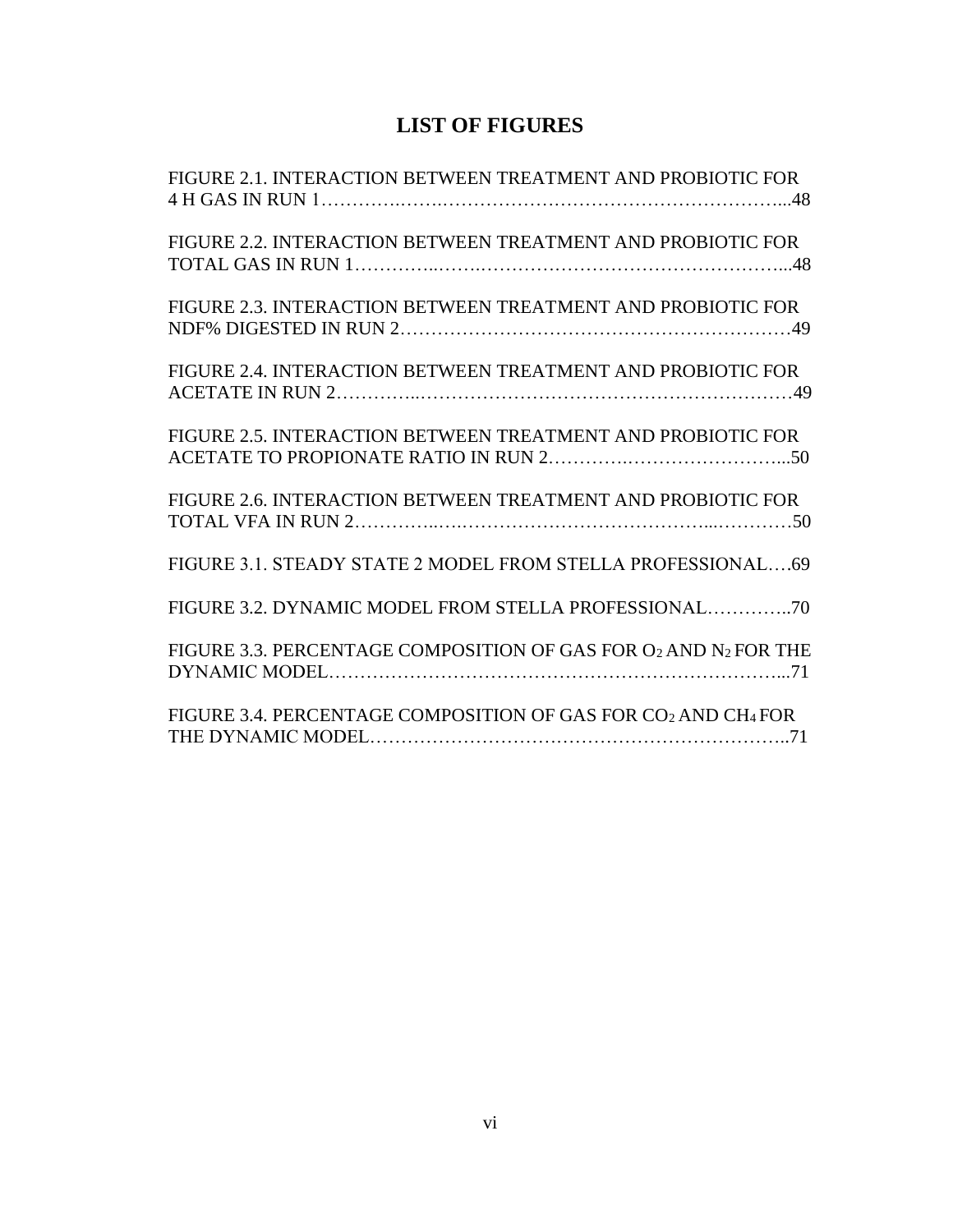## **CHAPTER 1:**

# <span id="page-8-0"></span>**LITERATURE REVIEW**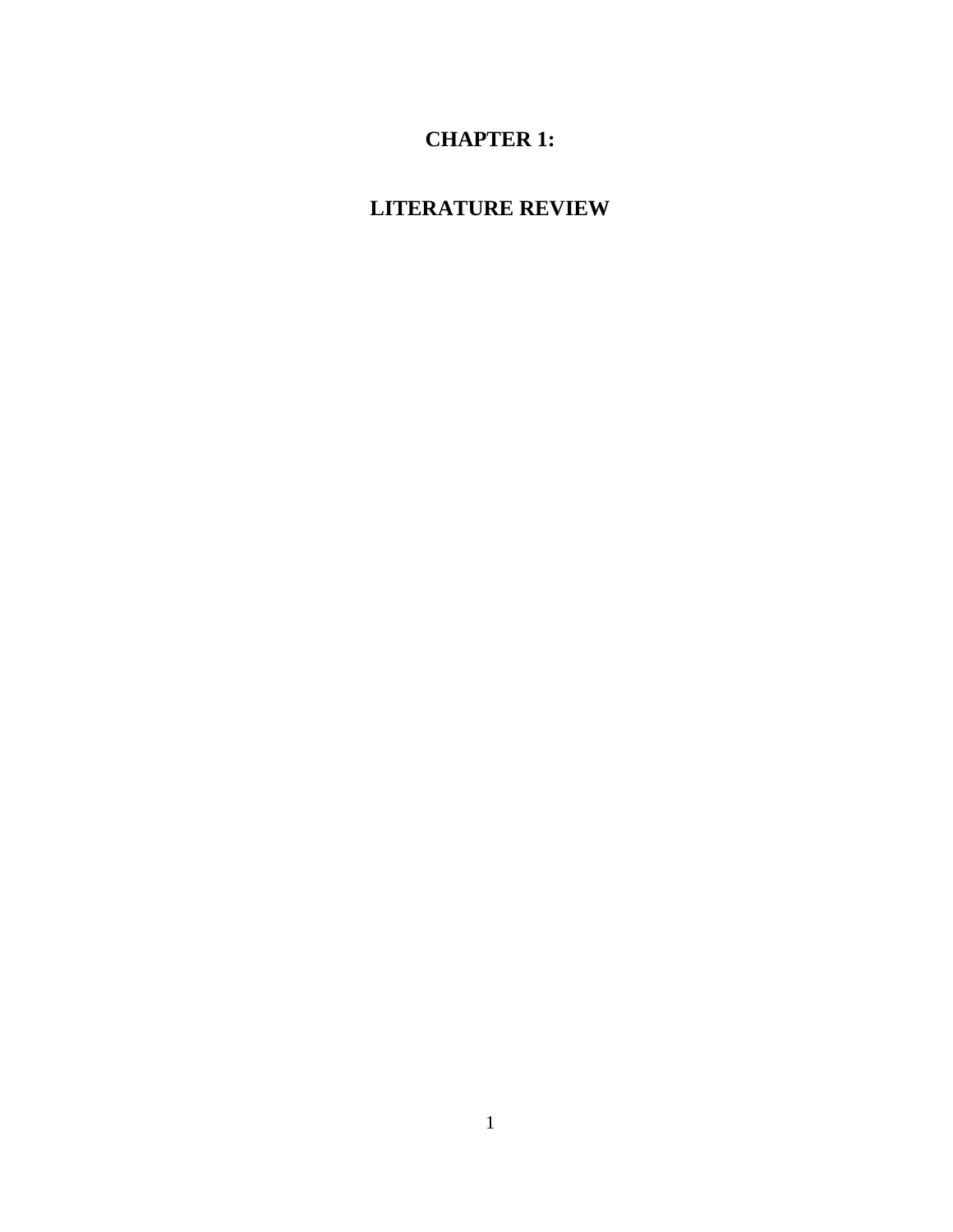#### **Introduction**

In numerous studies, probiotics within the agriculture industry have been surging in popularity due to their perceived health and production advantages from promoting good bacteria within the rumen. Specific yeast species such as *Saccharomyces boulardii* or *Saccharomyces cerevisiae*, as well as lactic acid bacteria species such as *Streptococci sp., Bifidobacteria sp., Megasphaera elsdenii, Bacillus subtilis*, have been reported to improve animal health and performance (Uyeno et al., 2015).

However, in order to comprehend how probiotics can promote health in cattle, it is important to understand the cattle rumen environment as well as rumen gas production. Cattle rely heavily on microbes in the rumen to ferment carbohydrates to make volatile fatty acids (VFA), specifically acetate, propionate, and butyrate. These VFA allow the cow to transform feed into usable protein and energy for everyday work within the rumen. With stoichiometric calculations, VFA are linked to gas production such as methane which is not necessarily dangerous on its own, but in copious amounts it begins to present issues related to global warming. Analyzing these VFA as well as gas production within the rumen can indicate the efficiency of fermentation within the gut.

The goal of these studies is to gain a better understanding of rumen fermentation and rumen digestibility. In particular, we aim to understand oxygen's role in rumen fermentation as well as the mechanisms behind probiotic effects within cattle. These studies can clarify our understanding of the rumen system in order to utilize probiotics more effectively and gain a better understanding of the rumen itself.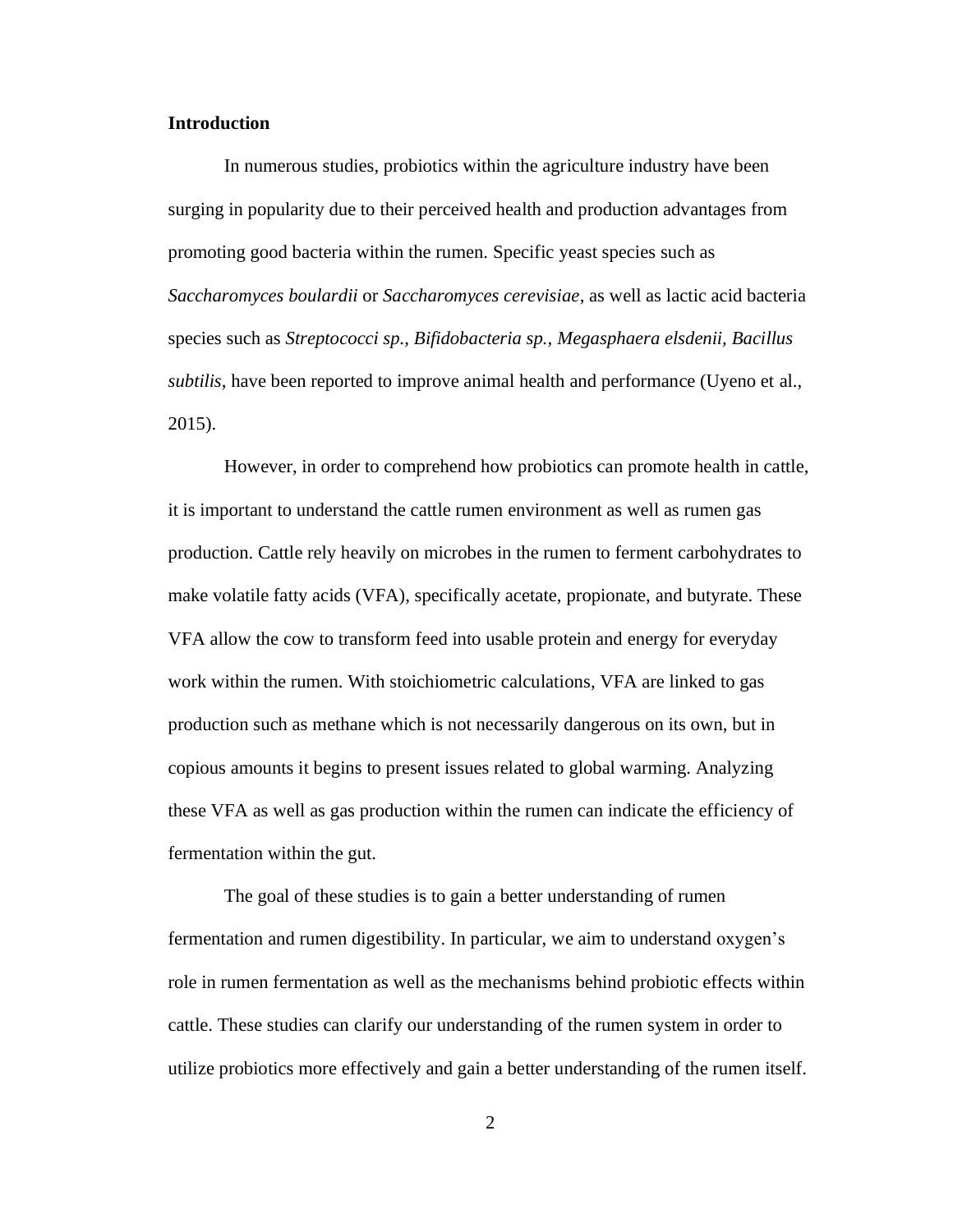### **Literature Review**

#### *Ruminant Digestive System*

Cattle are ruminants, which are ungulate mammals that chew on regurgitated cud, and specifically have four chambers within their gastrointestinal system: the rumen, reticulum, omasum, and abomasum prior to the small intestine (Huffman, 1948). The rumen, also known as "paunch", is the largest compartment. Together with the reticulum or "honeycomb", the rumen and reticulum in cattle has been reported to hold about 80-200L, depending on the size of the cattle itself (Evans & Hooser, 2010; Russell, 2009). Also called the "fermentation vat", the rumen allows the breakdown and digestion of forage ingested by cows (Huffman, 1948). In order to do this, the internal environment of the rumen is covered with tiny projections, papillae, allowing the increase in surface area of the rumen and increasing absorption of digested nutrients. The reticulum or "honeycomb" is next and able to collect smaller digesta particles, moving them directly to the omasum or "manyplies", which absorbs water and other substances consumed by the cow. Finally, the abomasum or "true stomach" is lined with glands, can release hydrochloric acid and enzymes, and break down feeds (Soest, 1982).

### *Rumen pH*

The pH inside the rumen is an important factor to consider especially since the microbes required for fermentation need a suitable environment for growth. Microbes able to digest fiber within the rumen cannot grow in low pH, acidic environments. The optimal pH range should be around 5.7 (grain-based diets) and 7.3 (forage-based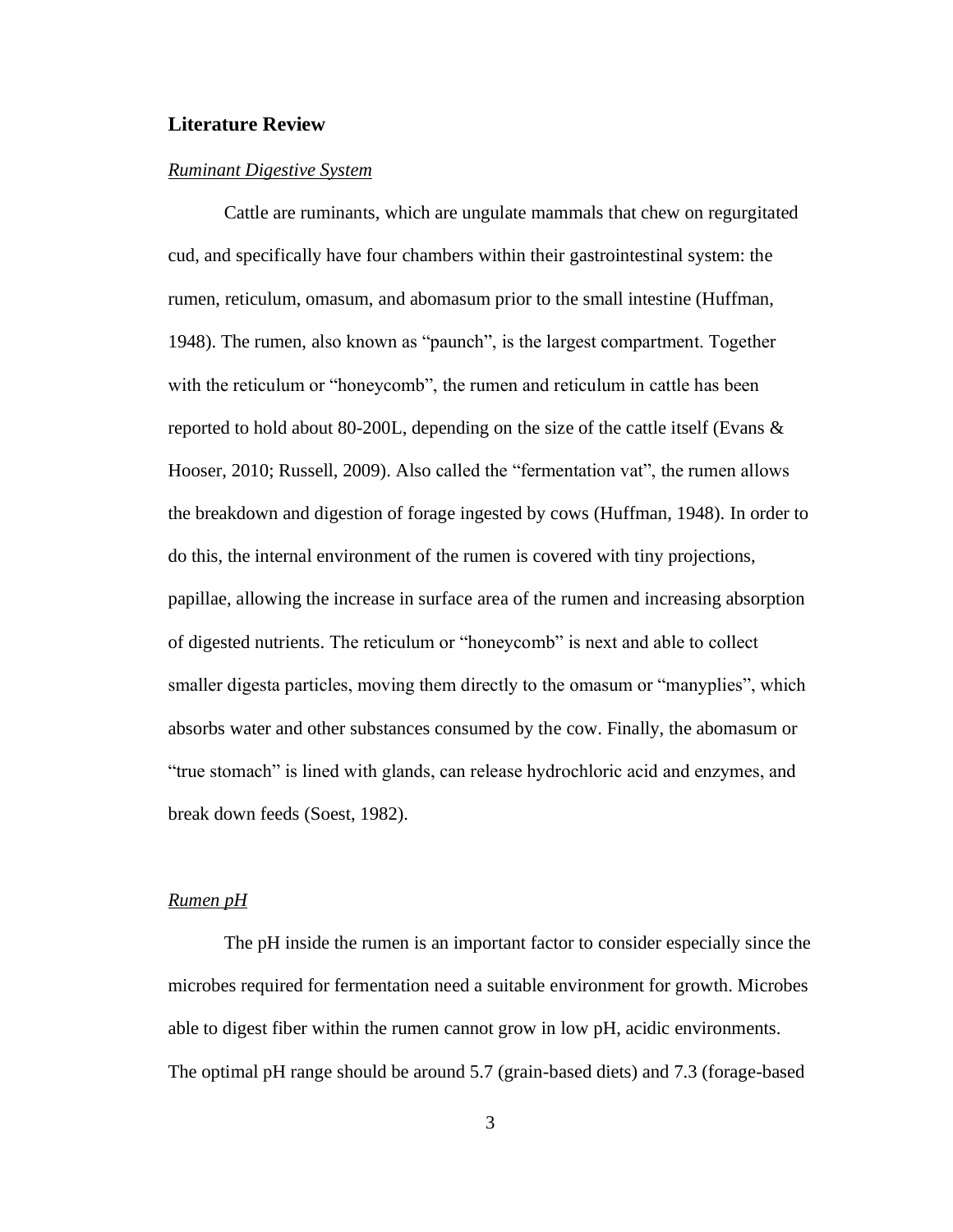diets) with the normal ruminal  $pH > 6.0$  (Russell, 1998). Symptoms such as acidosis can occur when a cow eats a large amount of rapidly digestible starch or sugar, overwhelming the rumen's buffering system and resulting in a rumen with a pH less than 5.5. The buffer system which consists of saliva (leading to the formation of bicarbonate in the rumen) in a cow can reduce the risk of acidosis. Rumination in cattle can trigger this saliva flow and allow the rumen to maintain a favorable pH for the microbes (Russell  $\&$  Rychlik, 2001). When the rumen contracts, it mixes the feed consumed with microbes in order for volatile fatty acids to be absorbed. However, if cattle are fed fiber-deficient diets, "then mixing motions, eructation, rumination, and saliva flow decrease; fermentation acids accumulate; and ruminal pH declines" (Russell & Rychlick, 2001).

### *Rumen Fermentation*

Rumen fermentation is important for the growth of microbes and the digestion of feedstuffs used for energy. Because of this, environmental conditions inside the rumen require a particular balance in pH, which if not stable, will lead to poor microbial growth and a decreased digestion which in turn leads to decreased milk production (Bayat et al., 2015). The rumen also requires a relatively constant temperature of 39°C in order for fermentation to occur and should be buffered well by salivary secretions (Russell & Hespell, 1981). During this process, glucose consumed by cattle is broken down to pyruvate, releasing hydrogen, and then to acetate releasing more hydrogen and CO2. Some pyruvate is converted to propionate and butyrate consuming  $H_2$  (Chalupa, 1977). The final products of fermentation include volatile fatty acids, NH<sub>3</sub>, CO<sub>2</sub>, and CH<sub>4</sub>.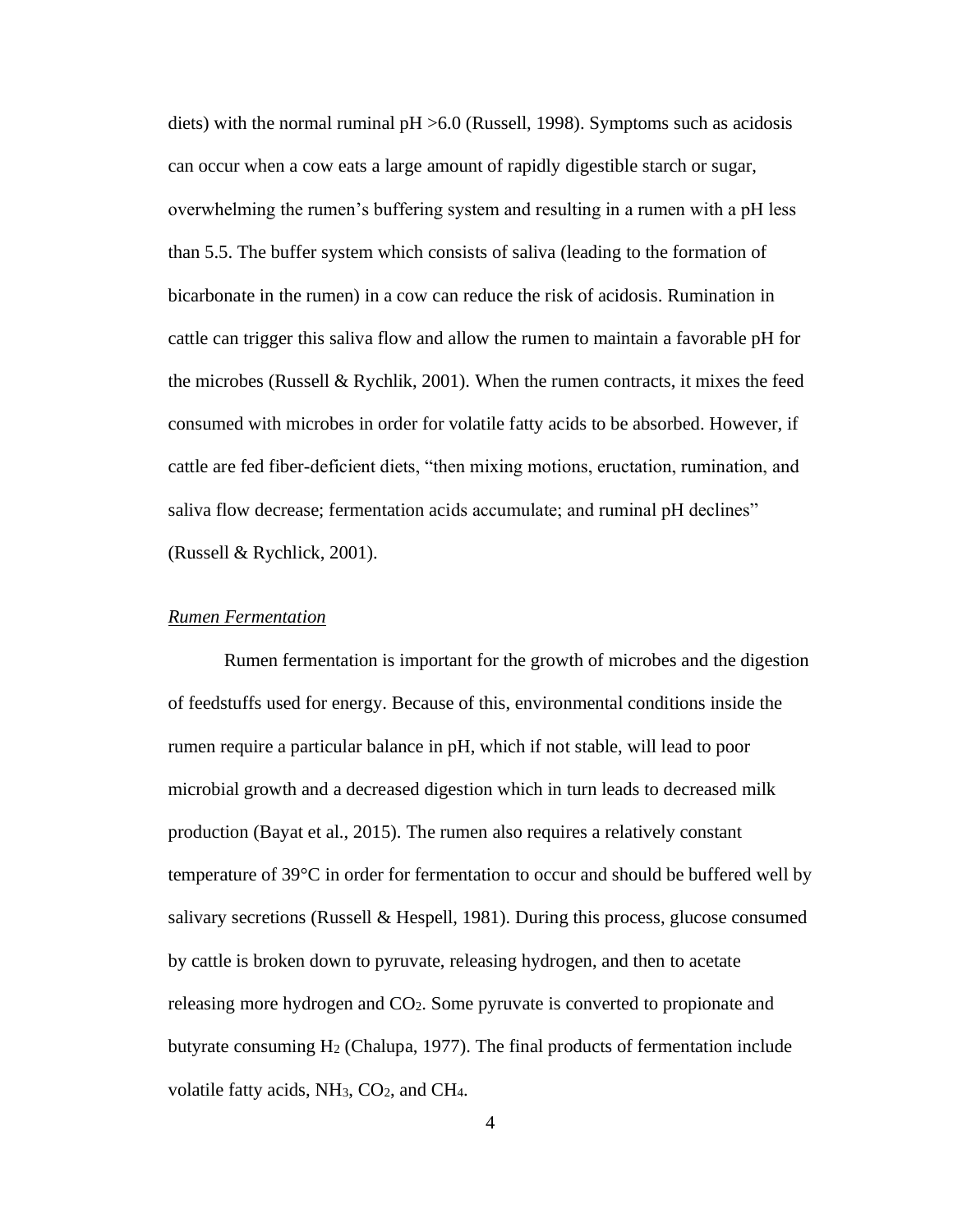The rumen is an anaerobic environment, meaning there is little to no oxygen inside and many microbes that live inside the rumen are unable to grow and proliferate when air is present. However, even though the rumen is considered to be anaerobic, it has been shown that rumen gas contains less than  $1\%$  O<sub>2</sub> (McArthur  $\&$ Multimore, 1961). In addition, rumen gas composition contains the average of 67%  $CO<sub>2</sub>$ , 26% CH<sub>4</sub> (Kleiber et al., 1943). Furthermore, a study (Barry et al., 1977) with fistulated sheep show that some  $N_2$  is present in rumen headspace and this indicates some amount of air must be swallowed. To offset the  $O<sub>2</sub>$ , yeast may utilize oxygen in the rumen which encourages the growth of anaerobic bacteria (Newbold et al., 1996). Specifically, Newbold et al., 1996 suggested there are potentially two modes of action of yeast associated yeast respiratory activity protecting anaerobic rumen bacteria that may be damaged by O2. The most relevant mode of action from Newbold et al., 1996 suggested the potential of yeast having the ability to increase the viable count of rumen bacteria. The second mode of action from Newbold et al., 1996 suggests yeast provides malic acid and other dicarboxylic acids that stimulate the growth of certain rumen bacteria.

Published values for O2, uptake by *S. cerevisiae* (200-300pmol/min per g; Barford & Hall, 1979) suggest that they have respiratory rates several orders of magnitude greater than rumen fluid. Thus, even at the low inclusions used in ruminant diets, yeast might still be expected to exert an effect on the rate of  $O<sub>2</sub>$ , uptake in rumen fluid

#### **Volatile Fatty Acids**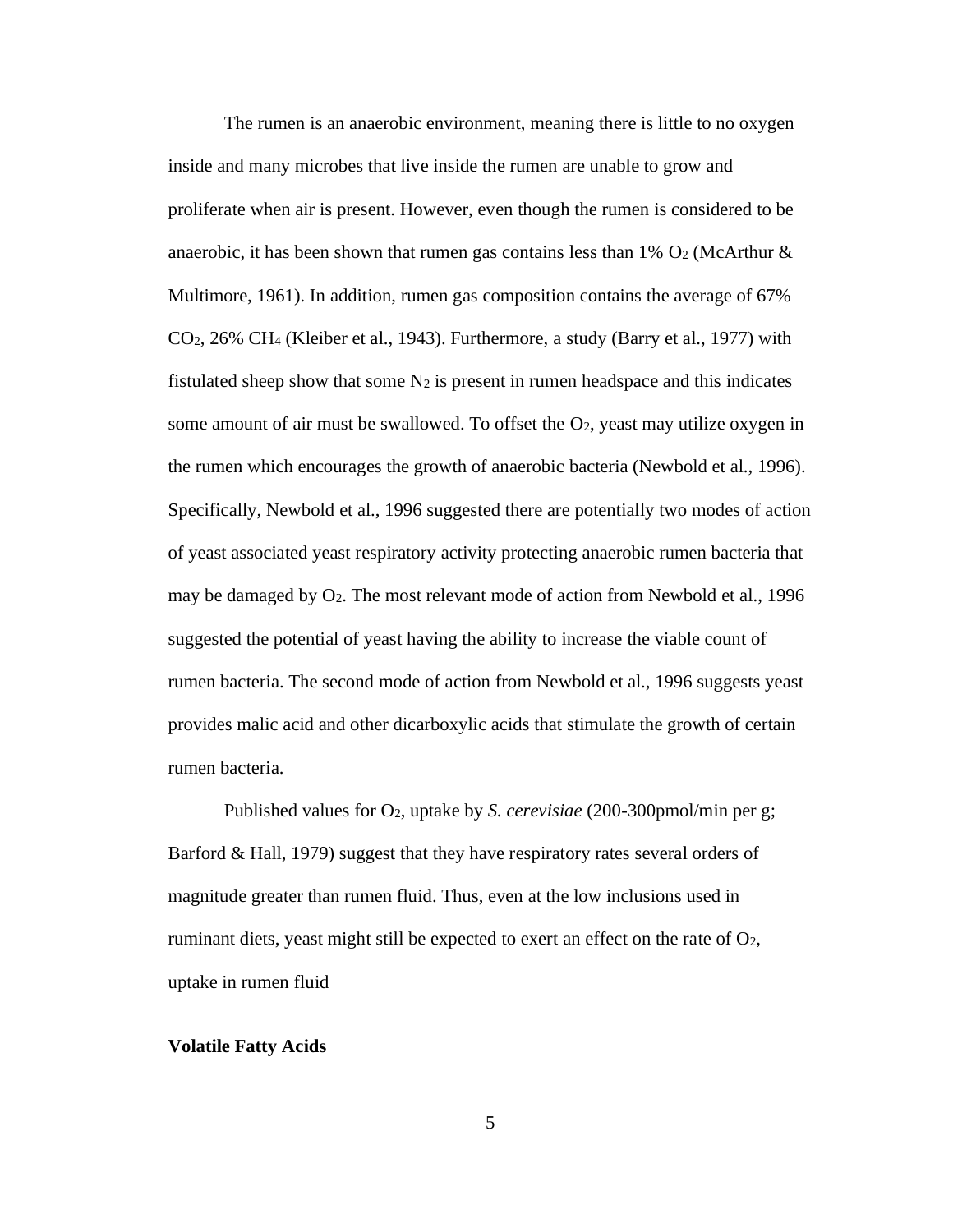The total concentration of VFA should be discussed as well as the meaning of molar proportion. Most literature usually reports molar proportion and often total VFA in mmol/L. VFAs are a major energy source for ruminants and specific proportions can determine fat and protein content in milk.

#### *Acetate*

One of the end products of rumen fermentation in the rumen is acetate. This VFA is essential for milk-fat production, and if the molar proportion of acetate produced is too low, it can lead to milk-fat depression. One cause of milk-fat depression is diet fed to the cow that is high in grain and low in fiber (Bauman et al., 1971). This is important to note as farmers can be paid more for milk with a higher milk-fat content. Milk composition plays a large part in the economy of milk producers as some companies pay more for milk with a higher milk-fat content. The composition has averaged around 3.6 percent of fat, 3.2 percent protein, and 4.7 percent lactose (Young et al., 1986).

There are various theories surrounding milk-fat depression and its relationship to the acetate to propionate ratio. Specifically, an increased acetate to propionate ratio increases the milk-fat sample, therefore having a positive relationship (Rodger et al., 1982). Diets corresponding to changes in acetate to propionate ratios are specific types of carbohydrates in the diet, the forage-to-concentrate ratio, the processing of specific ingredients, additives, the physical form of the diet itself, and the frequency of feed offered (Sutton, 1980). Specifically, with decreasing the forage-to-concentrate ratio, the rumen fermentation decreases pH, which in turn increases propionic acid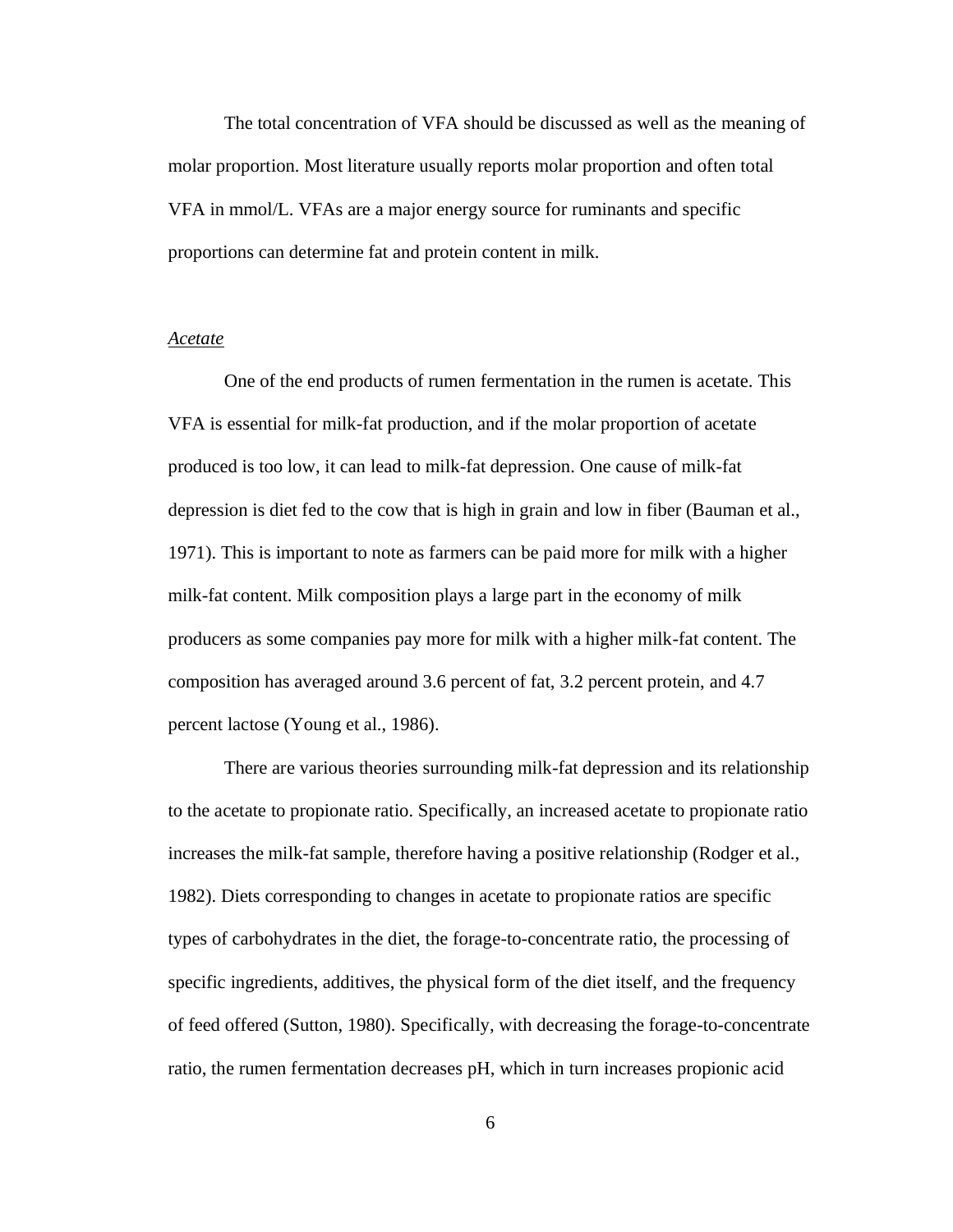production and reduces fiber digestion. Therefore, as the forage amount decreases, the milk-fat percentage will also fall proportionally to this value (Bauman et al., 1971).

 Another theory related to milk-fat synthesis is centered around conjugated linoleic acid (CLA). In short, CLA are the intermediates in the biohydrogenation of linoleic acid and in ruminants, CLA come from the incomplete biohydrogenation of unsaturated fat by the means of rumen bacteria (Kelly et al., 1998). When the rumen pH decreases to a low level, biohydrogenation becomes inhibited. This then results in a buildup of trans fatty acid and CLA. Both of these causes a decrease in milk-fat synthesis in the mammary (Chouinard et al., 1999).

#### *Propionate*

 Propionate is another VFA produced in the rumen at a concentration of 10-15 molar percent of total VFA. The sugar and starch utilizing bacteria reportedly produce a lower ratio of acetate to propionate, so high starch diets are thought to cause a decrease in acetate to propionate. The glucose needed for the mammary system to work efficiently and produce lactose is from the synthesis of propionate. In a study from the Journal of Dairy Science, it was found that a high-grain, low-fiber diet resulted in a decrease in a 50% milk-fat percent reduction and a decreased molar ratio of acetate to propionate (Bauman et al., 1971). This then showed how the change in the molar ratio of rumen volatile fatty acids for cows fed a high-grain vs. low-fiber diet "is the result of an increase in propionate production rather than a decrease in acetate production" (Bauman et al., 1971). It should be noticed if cattle are fed a high cereal grain diet or a diet high in fermentable carbohydrates, this can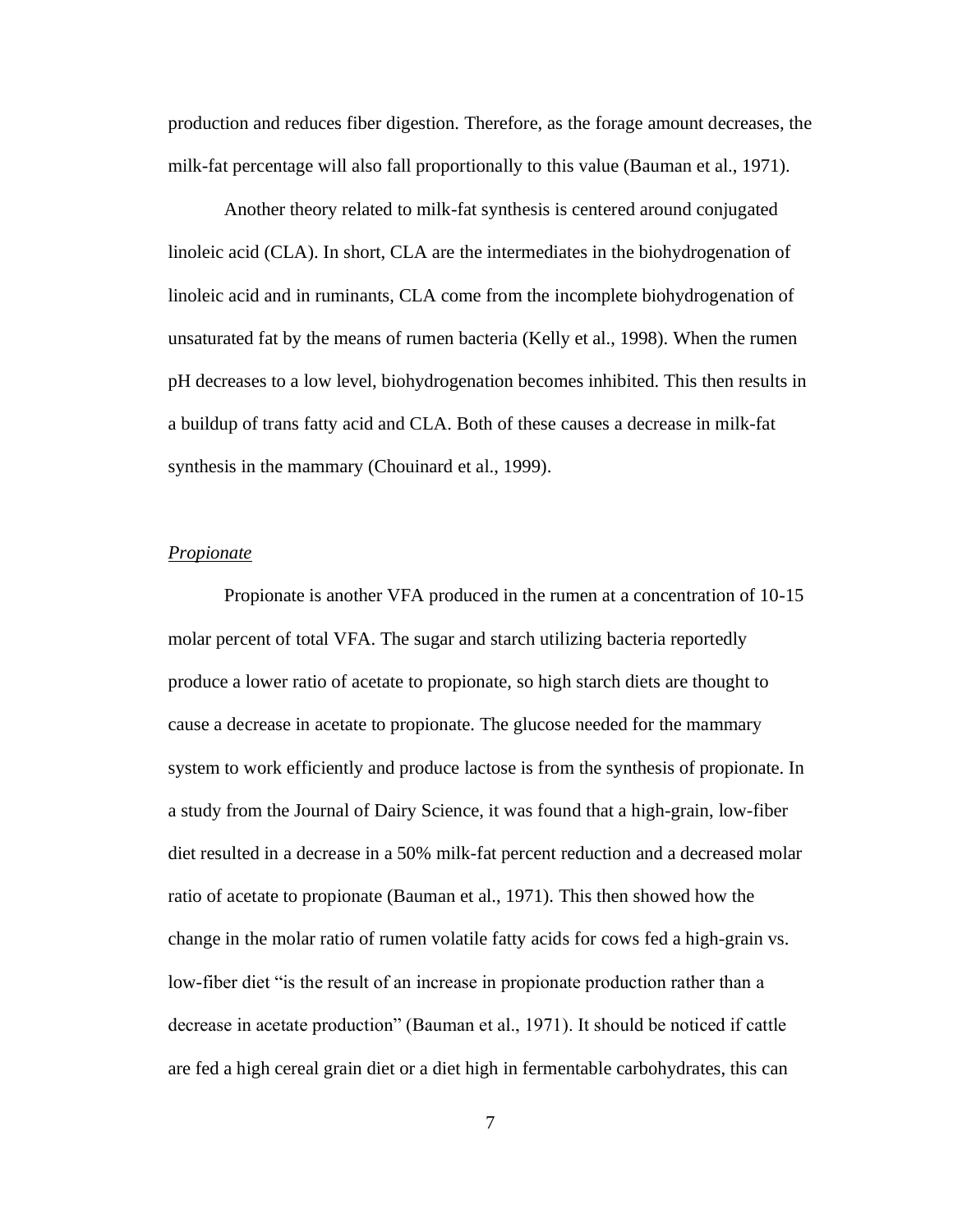lead to an increase in the starch digesting bacteria within the gut, therefore producing more propionate. It was reported there would be lower ruminal degradability when comparing products such as corn and barley, which would then result in a higher milk-fat percentage (Bauman et al., 1971).

### *Butyrate*

Like propionate, butyrate is not as greatly produced as acetate in the rumen  $(5)$ -15 molar percent). Its main role is to serve as an energy source for epithelial cells in ruminants while also maintaining colonic health (Bugaut, 1987; Li et al., 2016). As butyrate stimulates this epithelial cell production, this leads to improved feed utilization by the animal, making them more efficient. In addition, butyrate can also prevent certain types of colitis, impact the mucosal barrier, feed passage, microbiome, immune system, and pathogens (Pierce et al., 2004; Kato et al., 2011; Scheppach et al., 1994). Essentially, it works to improve the health and performance of cattle (Canani et al., 2012).

#### **Thermodynamics**

Understanding the relationship between thermodynamics and fermentation is essential for the research completed in studies involving the rumen. Thermodynamics is a branch of physics that takes both heat and temperature and connects these two factors to energy and work expressed as three laws. The first law of thermodynamics is also known as the Law of Conservation of Energy and states that energy cannot be created or destroyed in an isolated system. Another way to describe this law is change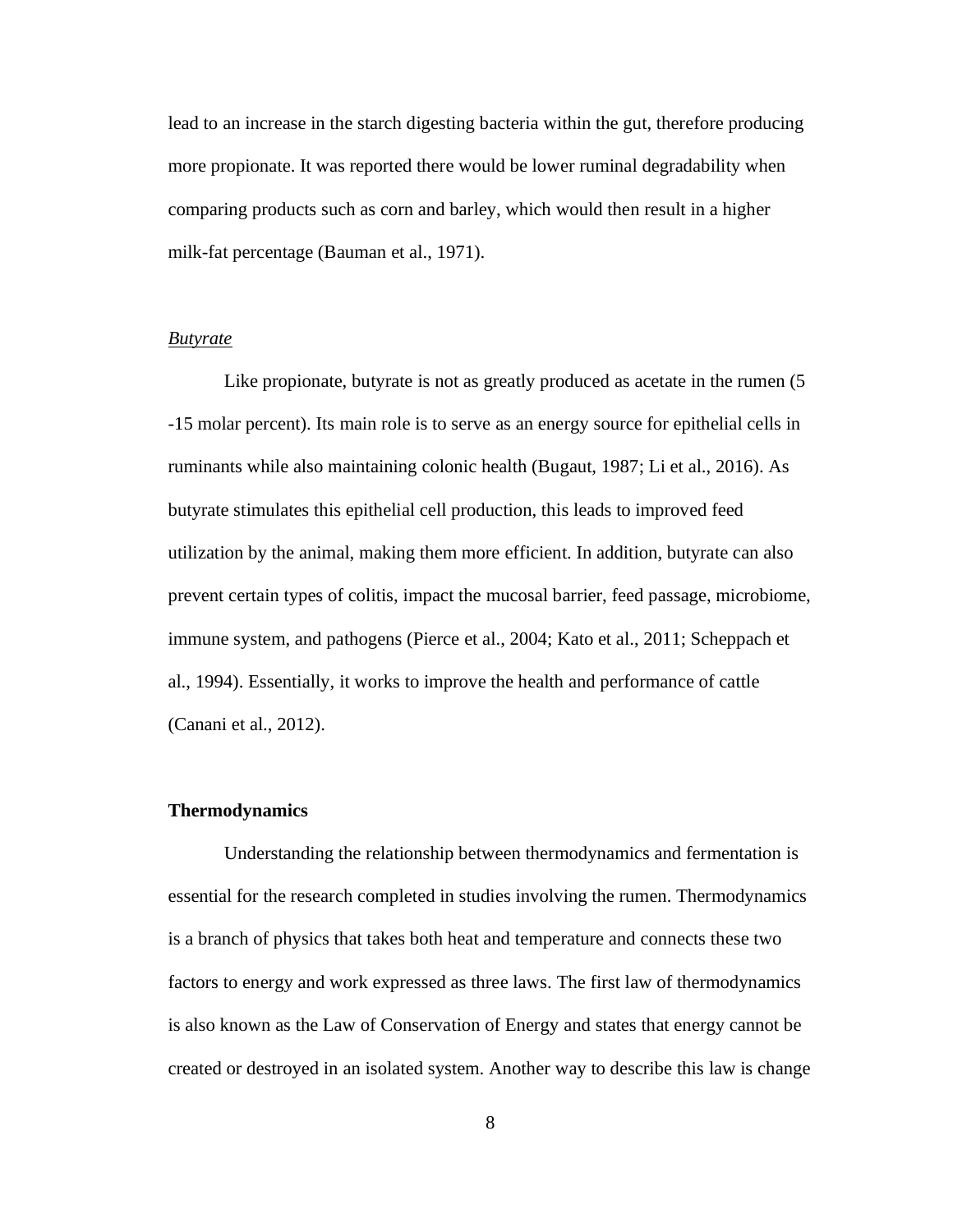in the internal energy of a system is equal to the total heat and the work done on the system by surroundings (Pippard, 1964). The second law of thermodynamics emphasizes entropy of any isolated system will always increase. In other words, the second law explains how isolated systems spontaneously move towards thermal equilibrium or the maximum entropy of the system, therefore the entropy of the universe only increases and never decreases (Pippard, 1964). The third law of thermodynamics states that the entropy of a system approaches a constant value as the temperature approaches absolute zero. In simpler terms, the temperature of a system approaches absolute zero and then entropy will also become constant (Pippard, 1964).

In biological systems, the first and the second laws of thermodynamics are important. In the rumen, "thermodynamic control occurs when reactants are sufficiently limited relative to the products for the reactions not to be able to proceed" (Kohn & Boston, 2000).

In the rumen, fermentation results in the production of three main volatile fatty acids: butyrate, propionate, and acetate via the uptake of glucose (Russell, 1998). It is feasible to produce two acetate molecules per glucose molecule at a higher concentration than for production of propionate, butyrate, or three molecules of acetate. Therefore, a higher concentration of acetate is produced. If the system is thermodynamically limited (accounts for formation of product), the pathway should shift to propionate or butyrate when acetate concentration is high. When acetate is produced from glucose, 4 H<sup>2</sup> and 2 CO<sup>2</sup> molecules are also released per glucose molecule, and these gases can be converted downstream to methane, which is a particularly potent greenhouse gas. In addition, shifting fermentation from acetate to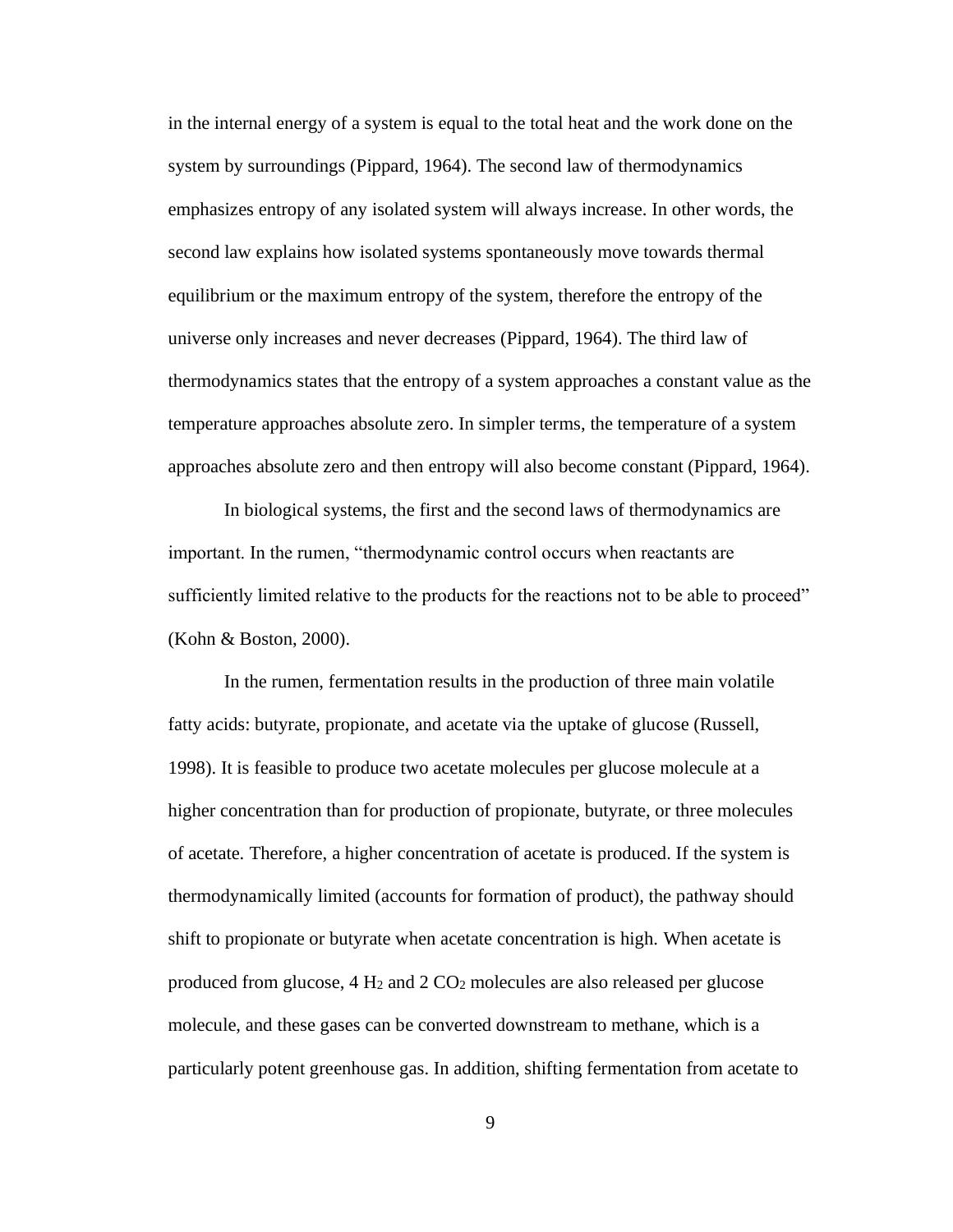propionate and butyrate can lead to an increase in energy of fermentation end products (Chalupa, 1977). This can be dependent on the feed and carbohydrates found in plants that cattle consume regularly. These carbohydrates can be broken down into small sugar molecules and then further broken down by microbes and fermentation to acetate, propionate, butyrate, and  $CO<sub>2</sub>$  (Russel & Hespell, 1981).

#### **Microbes**

 Cows rely heavily on microbes within the rumen to convert their feed into metabolizable energy and protein. In fact, microbes within the rumen are the main source of protein in a cow's diet and are responsible for the degradation of carbohydrates to VFAs and gases such as carbon dioxide  $(CO<sub>2</sub>)$  and methane  $(CH<sub>4</sub>)$ (Dewhurst et al., 2000). Microbes within the rumen are abundant as they fill this compartment with approximately  $10^{10}$  to  $10^{11}$  bacterial and  $10^6$  protozoal cells per milliliter (Russell & Hespell, 1981). In addition to population, diversity within the microbiome is considered extensive as they constitute approximately 200 species of bacteria and 20 species of protozoa (Russell & Hespell, 1981).

 The microbes responsible for feeding on the ingested forages are bacteria, protozoa, and fungi. These microbes are able to digest starch, sugar, and cellulose. The amounts and proportions of these microbes can vary depending on the specific diet of the individual cow. However, the efficiency of ruminants to break down and utilize various feeds is due to the highly diverse rumen microbial ecosystem which consists of bacteria  $(10^{10} - 10^{11})$  cells/mL, representing more than 50 genera), ciliate protozoa (10<sup>4</sup>-10<sup>6</sup>/mL, from 25 genera), anaerobic fungi (10<sup>3</sup>-10<sup>5</sup>)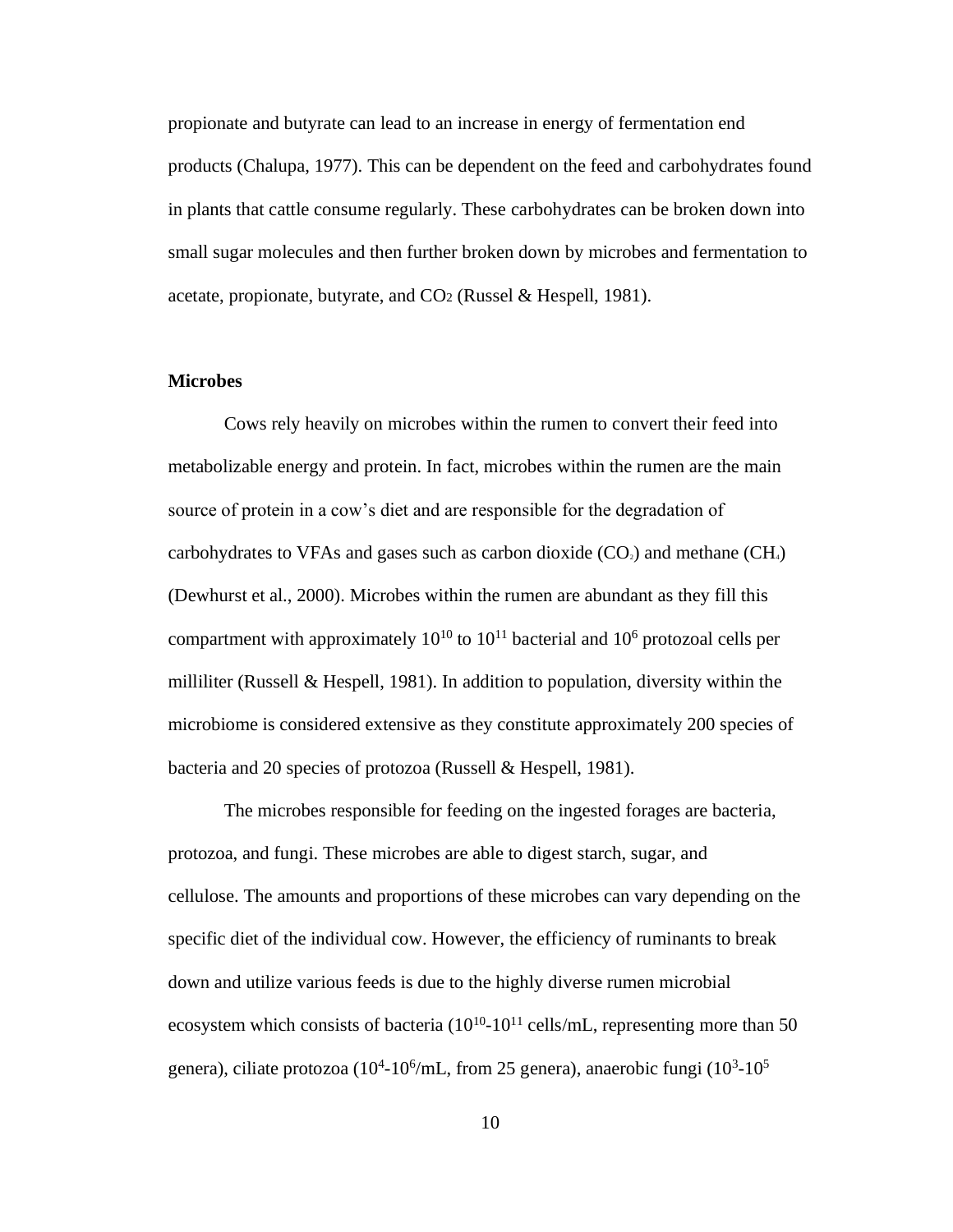zoospores/mL, representing five genera) and bacteriophages  $(10^8 \text{-} 10^9/\text{mL})$  (Kamra, 2005).

 Microbes break down rumen degradable protein and non-protein nitrogen into amino acids and ammonia to grow. Looking at microbial growth, these microbes are then digested by the omasum and the abomasum and absorbed by the small intestine. These can then synthesize protein that is absorbed by the rumen wall and in the small intestine.

Ruminants alone cannot produce fiber-degrading enzymes, but the microbes in their rumen such as, bacteria, fungi, and protozoa have the ability to do so (Russell & Rychlik, 2001). The rumen itself provides a suitable habitat for growth which allows microbes to supply protein, vitamins, and volatile fatty acids for the cattle. There are a few classifications of bacteria such as cellulolytic, amylolytic, and lactate utilizers or lactic acid bacteria. Cellulolytic or fiber-digesting bacteria are very sensitive to acid and pH levels within the rumen (Russell, 1988; Hungate, 1966). If the pH drops below 6.0, the fiber-digesting bacteria fail to produce an optimal amount of acetate, therefore decreasing the acetate to propionate ratio. Some of the most common cellulolytic bacteria in the cow's rumen are *Ruminococcus flavefacians*, *Ruminococcus albus*, *Bacteriodes succinogenes*, *Butyrivibrio fibrisolvens* and require cellulose, hemicellulose, and pectin for growth (Russell, 1988; Hungate, 1966). In addition, these fiber-digesting bacteria have a slow reproduction rate and a low tolerance to high fat diets, impacting how microbes can move nutrients into and out of the body (Russell, 1988; Hungate, 1966). Another classification of ruminal bacteria is amylolytic or starch and sugar-digesting bacteria. These compose a large portion of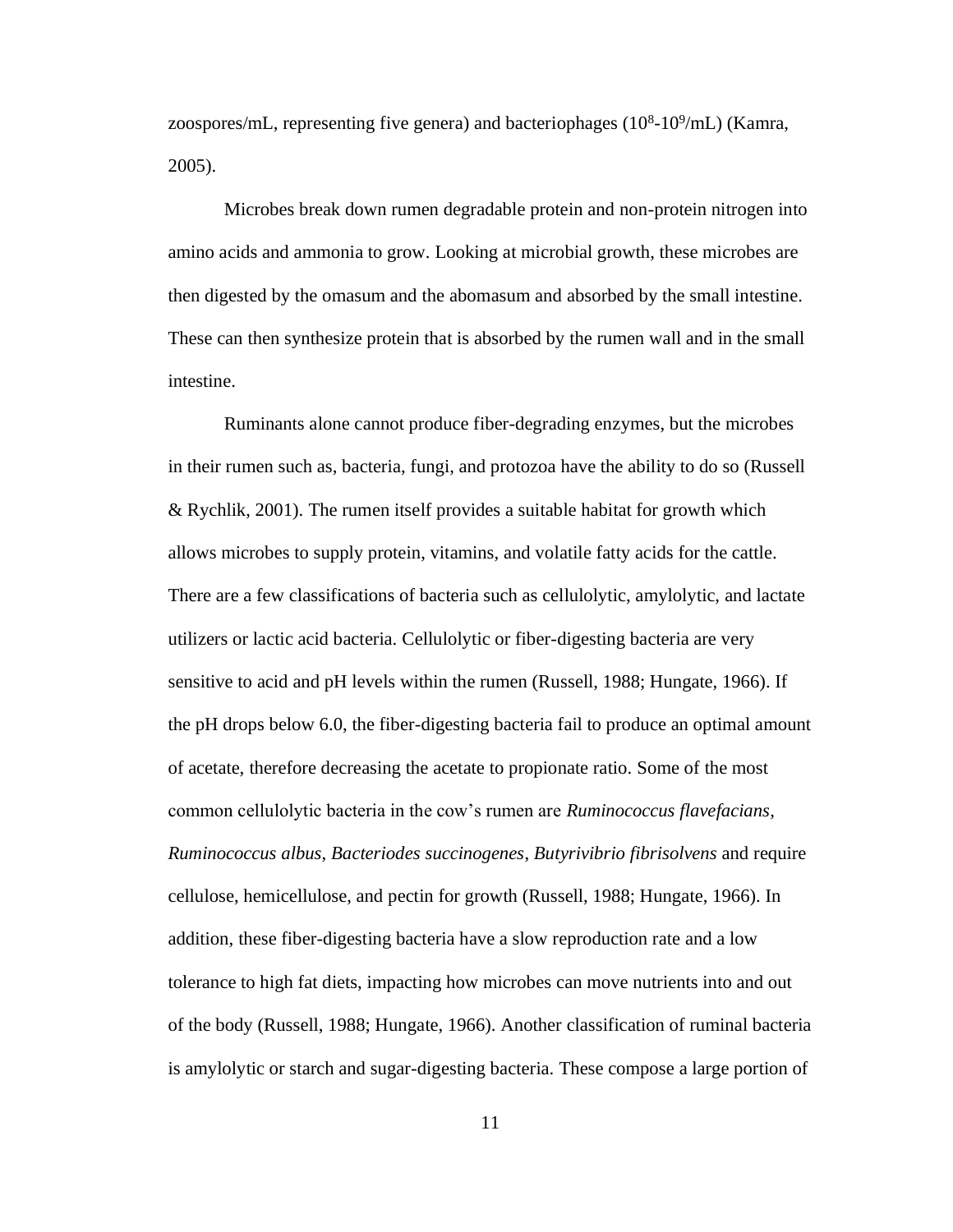the bacterial population and are heavily utilized since dairy cows can consume diets containing 30% starch and sugars (Russell, 1988; Hungate, 1966). Common amylolytic bacteria species in the rumen are *Bacteroides ruminicola*, *Bacteroides amylophilus*, *Selenomonas ruminatium*, *Streptococcus bovis*, *Succinomonas amylolytica* and require sugar, starch, peptides, amino acids, ammonia, and Bvitamins for growth (Russell, 1988; Hungate, 1966). These bacteria have fermentation products such as acetate, propionate, butyrate, lactate, hydrogen, and carbon dioxide and can tolerate a more acidic pH than cellulolytic bacteria. It is important to note, after starch and sugars are fed to cattle, a bacterium called *Streptococcus bovis* is present. These produce lactic acid and grow rapidly, endangering the animal with rumen acidosis (Russell, 1988; Hungate, 1966). Finally, there are lactate utilizers within the rumen such as *Lactobacilli sp.,* some *Streptococci sp., Bifidobacteria sp., and Megasphaera elsdenii* (Uyeno et al., 2014). These offset the lactic acid produced by *Streptococcus bovis* and use it to grow, increasing the pH of the system in the rumen (Uyeno et al., 2014). The chemical equation for bacteria producing methane is:

 $4H_2 + CO_2$  --------->  $CH_4 + 2H_2O$ 

#### **Lactic Acid**

Lactic acid is naturally produced by bacterial fermentation within the rumen and is an intermediate in the metabolism of carbohydrates (Chamberlain et al., 1983). Certain bacteria such as *Streptococcus bovis* promote an increase in lactic acid within the rumen by shifting fermentation away from acetic acid. Ruminal conditions often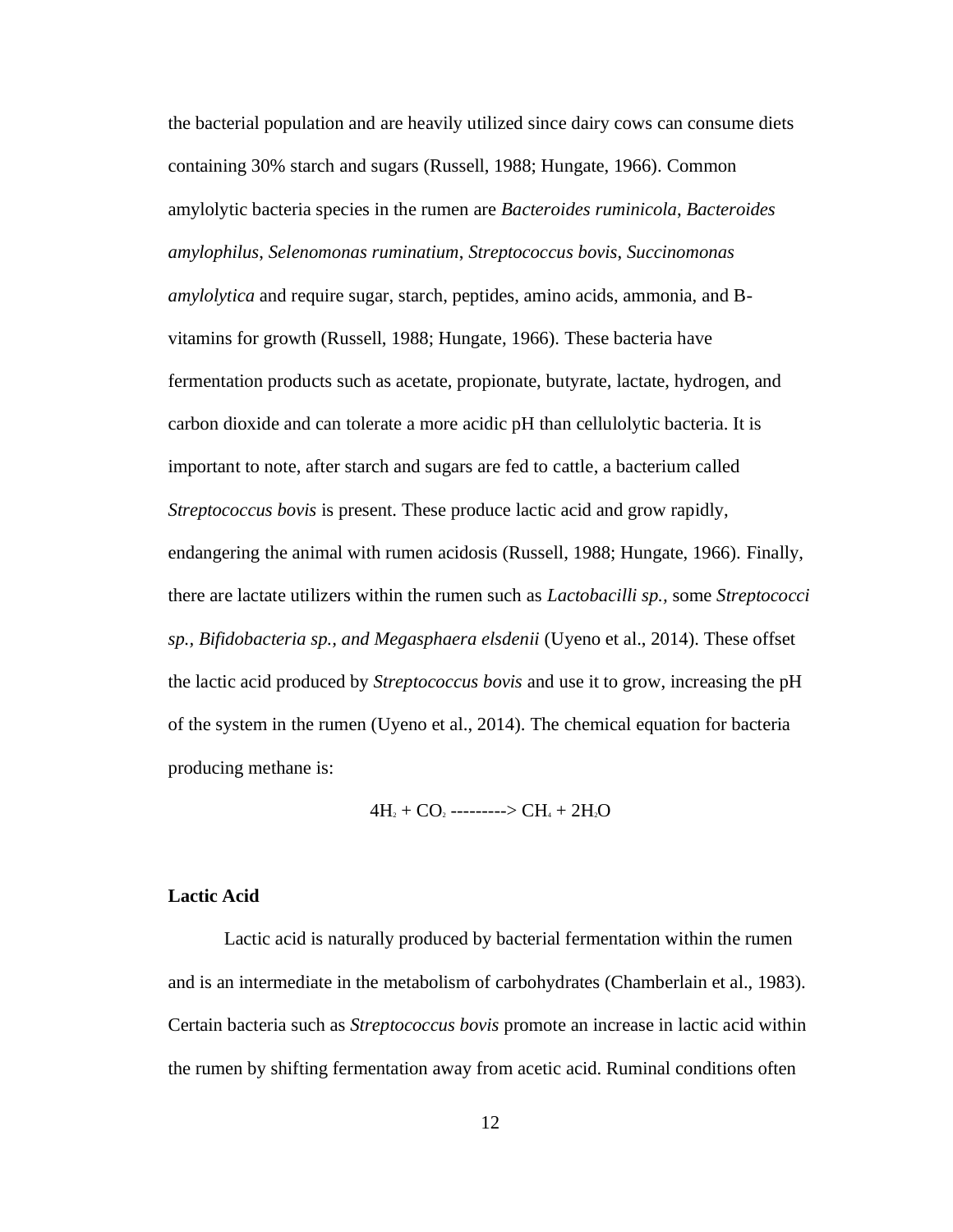make it thermodynamically infeasible to obtain energy from producing lactic acid (Kohn & Kim, 2008). However, when there is a high concentration of glucose, lactic acid can accumulate (Kohn & Kim, 2008). This high concentration of lactic acid occurs when acetate and propionate production are limited by lack of viable bacteria, low pH, or another inhibitor. The high amounts of lactic acid can promote acidosis, a nutritional disease caused by a sudden transition to a high starch or concentrate-based diet (Kleen et al., 2003). The fermentation end products will be propionate and butyrate when cattle are fed a high concentrate diet (Chamberlain et al., 1983). Symptoms of acute acidosis include reduced feed intake, reduced rumination, increased heart rate, increased breathing rate, diarrhea, lethargy, and even death (Kleen et al., 2003). In addition, low rumen pH "ruminal acidosis" leads to lactic acid production which leads to systemic "acidosis" from accumulation of lactate in blood. Since lactic acid is about 10 times stronger than VFA with a pKa of 3.9 versus 4.9, it is less protonated than VFA and accumulates in the rumen, contributing to a decreased pH (Giesecke & Stangassinger, 1980). The proportion of L+lactate and Dlactate, two isomers of lactic acid, are associated with lower pH and acidosis (Giesecke & Stangassinger, 1980; Omale et al., 2001). A study on acidosis associated with diarrheic calves found both lactate isomers contributed to this metabolic disease as the serum lactate concentrations were found to be higher in sick calves (Omale et al., 2001).

The importance of lactic acid relates to the potential of specific lactic acid bacteria (LAB) acting as probiotics within the rumen. LAB are gram positive and non-spore forming cocci. They ferment glucose consumed by the animal and turn it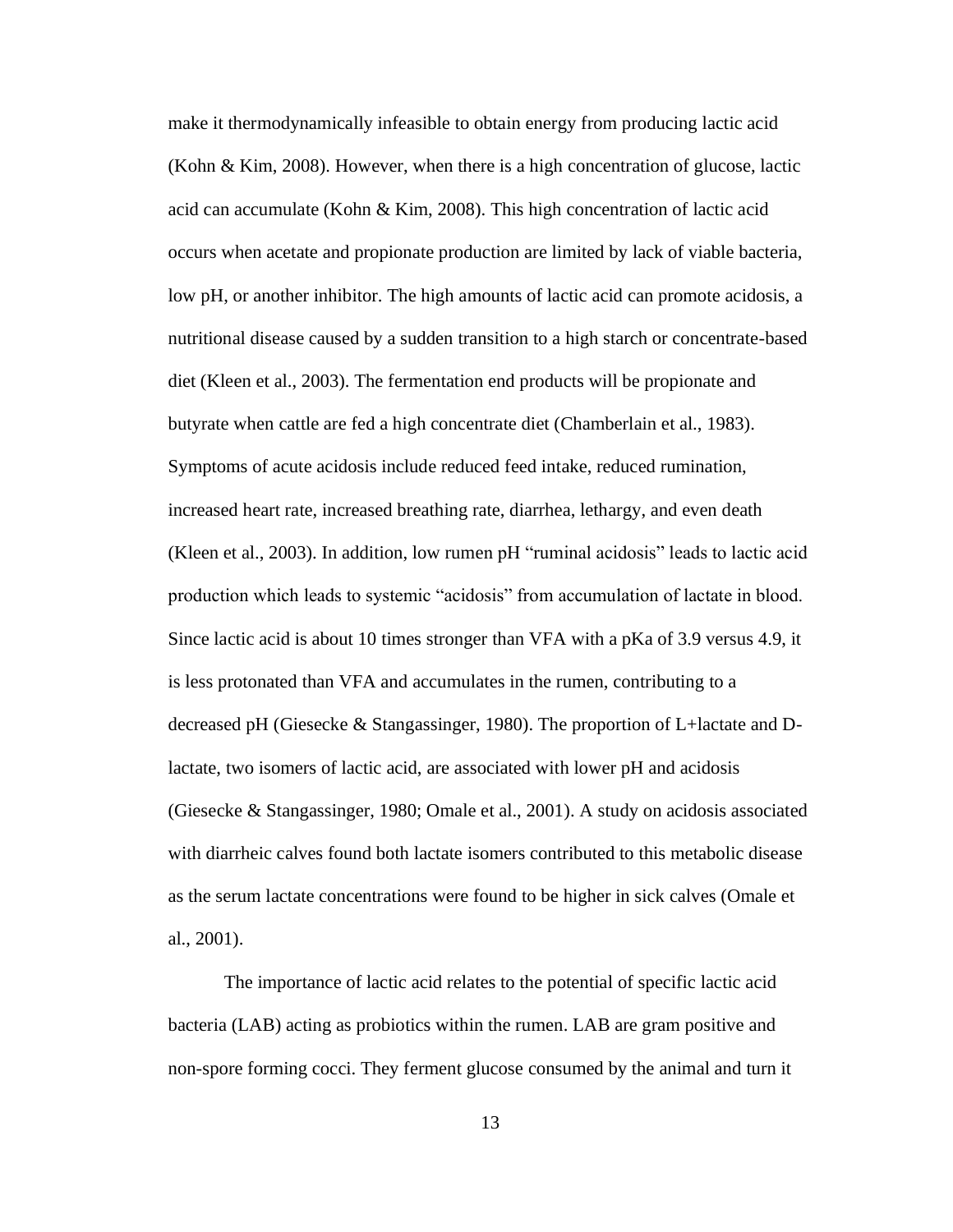into lactic acid, carbon dioxide, and ethanol (Matthews et al., 2019). LAB need an anaerobic environment and are considered "aerotolerant anaerobes" since they can grow if oxygen is present (Weinberg et al., 2003). In the cow's rumen, prominent LAB are *Lactobacillus*, *Bifidobacterium*, and *Enterococcus* (Uyeno et. al., 2015) and have been considered and studied as probiotics as they have shown to be beneficial to the host. LABs are able to utilize lactic acids to grow, increasing the pH of the system the rumen (Uyeno et. al., 2015). There have been a few notable papers on LAB studies looking at specific bacteria and how they may benefit the host. However, most papers are centered around LAB's impact on silage with variable results. For example, in a study completed by J.L. Ellis in the Journal of Animal Feed Science and Technology, they looked at *Lactobacillus plantarum* in vitro to see the effects it may have when used as either a probiotic or silage inoculant for various silages (Ellis et al., 2016). They saw *L. plantarum* increased organic matter (OM) digestibility in vitro when used as a probiotic. On the other hand, they also had various effects with LAB silage inoculants and concluded LAB depended on strain, dose, and substrate (Ellis et al., 2016). Another paper from the Journal of Dairy Science looked at the effect of LAB when combined with beet pulp to see how they impacted silage fermentation quality and in vitro ruminal dry matter (DM) digestion of certain vegetables (Cao et al., 2011). They concluded LAB-inoculated silage had high DM digestibility and low methane production while also noting LAB alone increased DM digestibility while decreasing ruminal methane production (Cao et al., 2011).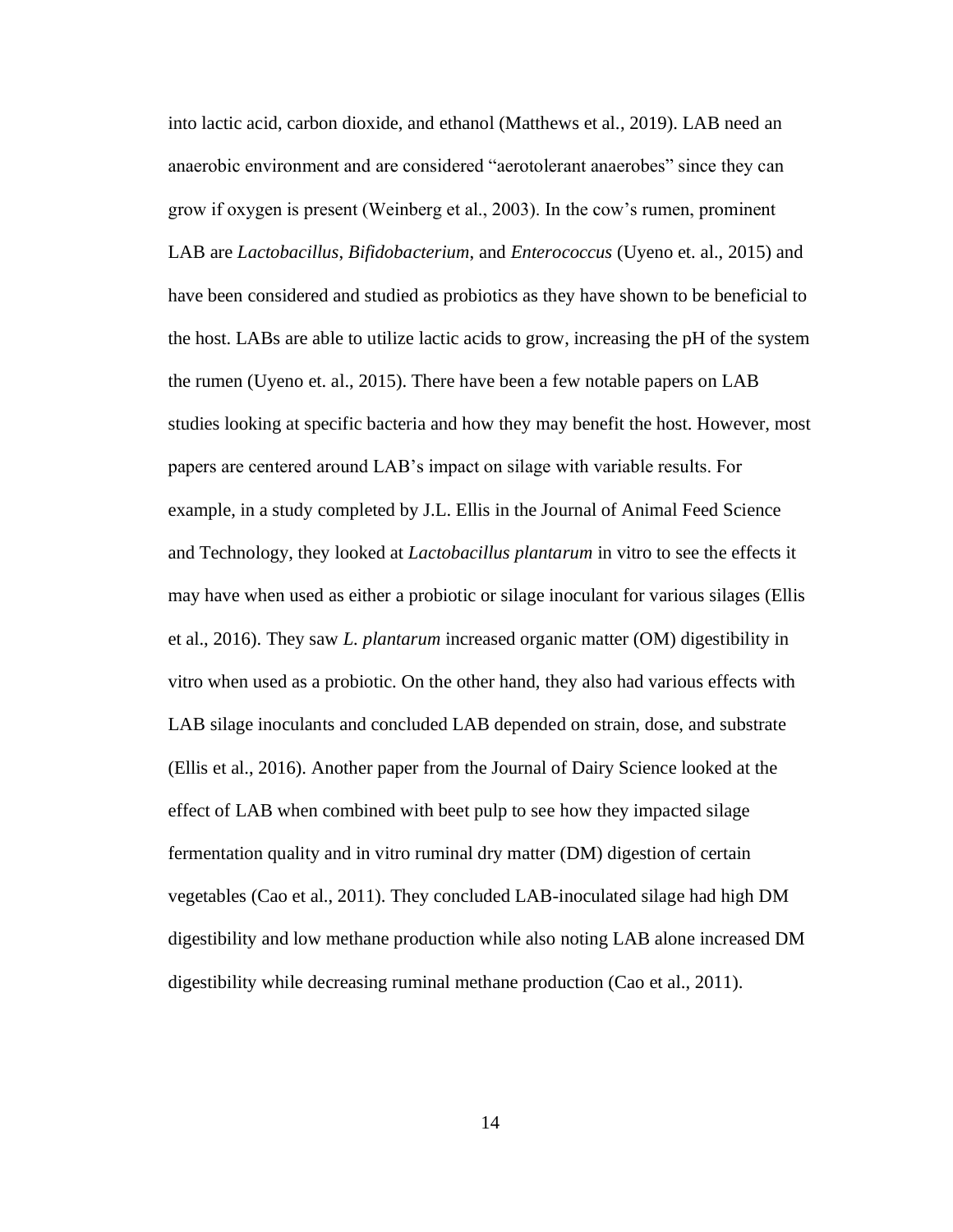#### **Modeling**

Mathematical models allow scientists to express complex processes in the form of concise formulas (Lehman, 2008). Because of this, effective models should be simple and focused on a particular system or concept to address a problem at hand (Lehman, 2008). More specifically, these are systems commonly used in natural sciences and engineering. The process of developing a model includes mathematical language, concepts, and a set of linear equations, algebraic equations, or differential equations (Venkateshan et al., 2014). There are various types of models that exist, such as linear versus nonlinear, dynamic versus static, deterministic versus stochastic, and mechanistic versus empirical. All of these types will depend on what is exactly being studied (Venkateshan et al., 2014). More specifically, a mechanistic approach is needed to predict VFAs and gases from rumen fermentation and requires an understanding of the control mechanisms of metabolism (Kohn, 2007). The need for kinetics and thermodynamics is due to the fact that chemical reactions are controlled by both of these concepts, sometimes in a combination (Chang, 1981). With kinetics, enzyme kinetic theory is the assumption that substrate or enzyme concentration and activity control the rate of formation of products (Kohn, 2007). These biological products depend on the rate they are produced and can be quantified by the Michaelis-Menten equation (Chang, 1981; Kohn, 2007). However, the rumen system is known to not just follow enzyme kinetics, there is also thermodynamics that needs to be considered.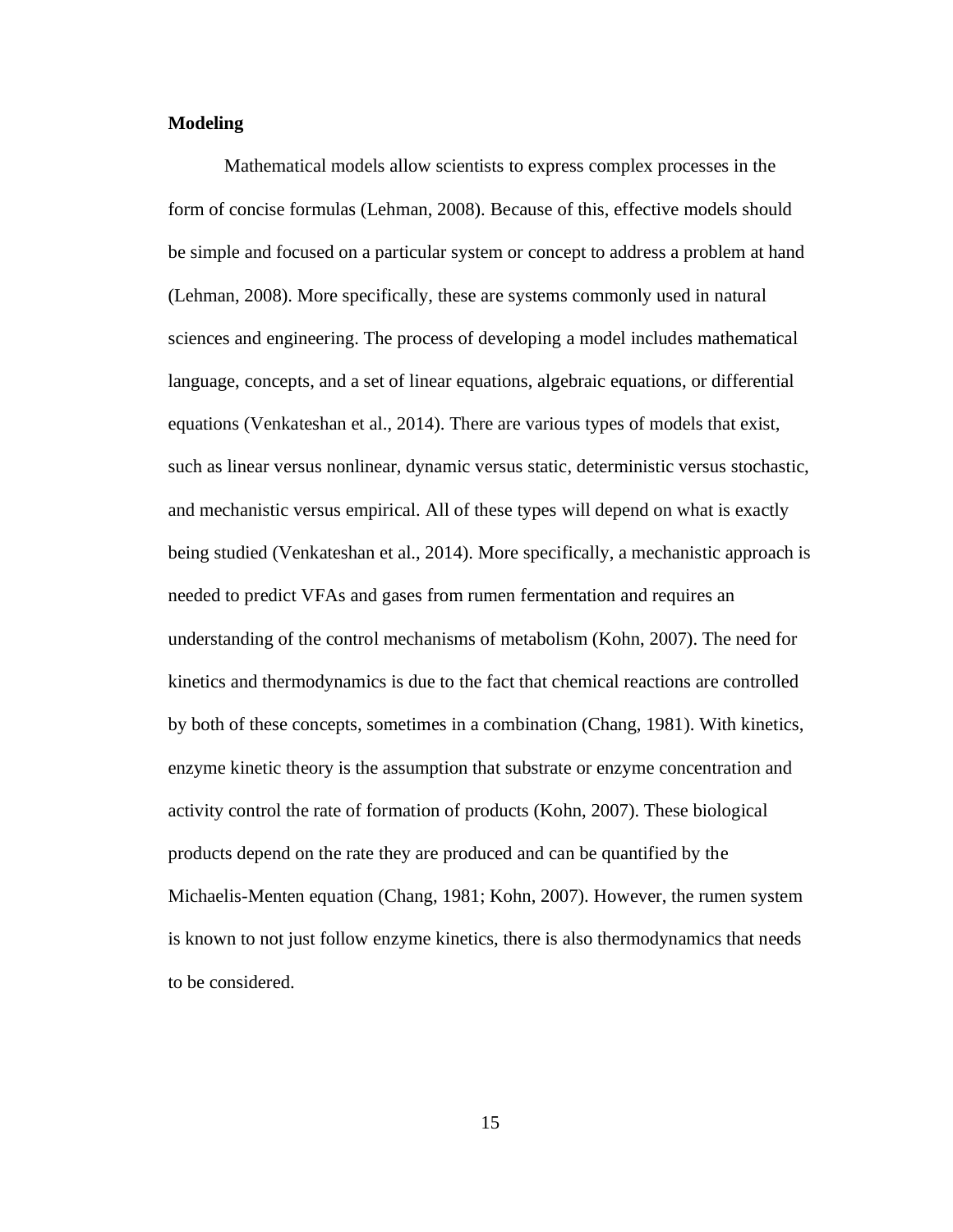### **Isotope Tracing**

A method of analyzing VFAs and VFA pathways can be through isotope tracing. Isotope tracing is a method prominently used in analyzing mammalian-cell metabolism (Fernández-García et al., 2020). More specifically, this method can be used to track an isotope through a reaction, metabolic pathway, or cell in order to "maximize the information extracted from *in vivo* measurements" (Fernández-García et al., 2020). In this case, evaluating rumen fluid and gaining a better understanding of pathways through isotope tracing can potentially improve probiotic studies within cattle.

Carbon is known to be radioactive and has the potential to decay during an experiment, however a stable molecule such as  ${}^{13}C$  will not have this issue. The main advantage to stable isotopes is the fact that they do not give off radioactive particles that may cause cancer. <sup>13</sup>C, along with <sup>15</sup>N, have been reported to be used successfully in isotope-ratio mass spectrometry (IRMS) in the processes of disease control, authentication and certification of animal products (Bahar et al., 2008; Heaton et al., 2008), traceability (Silva et al., 2012), and evaluation of conventional and organic productions systems for beef (Bahar et al., 2008; Schmidt et al., 2005; Osorio et al., 2011; Ferreira et al., 2016).

#### **Environmental Impact**

Discussions of climate change and global warming revolve heavily around the topic of greenhouse gases (GHG). It should be noted, agriculture is both a source and a sink of GHG as livestock and crops are a source, contributing to GHG, and forests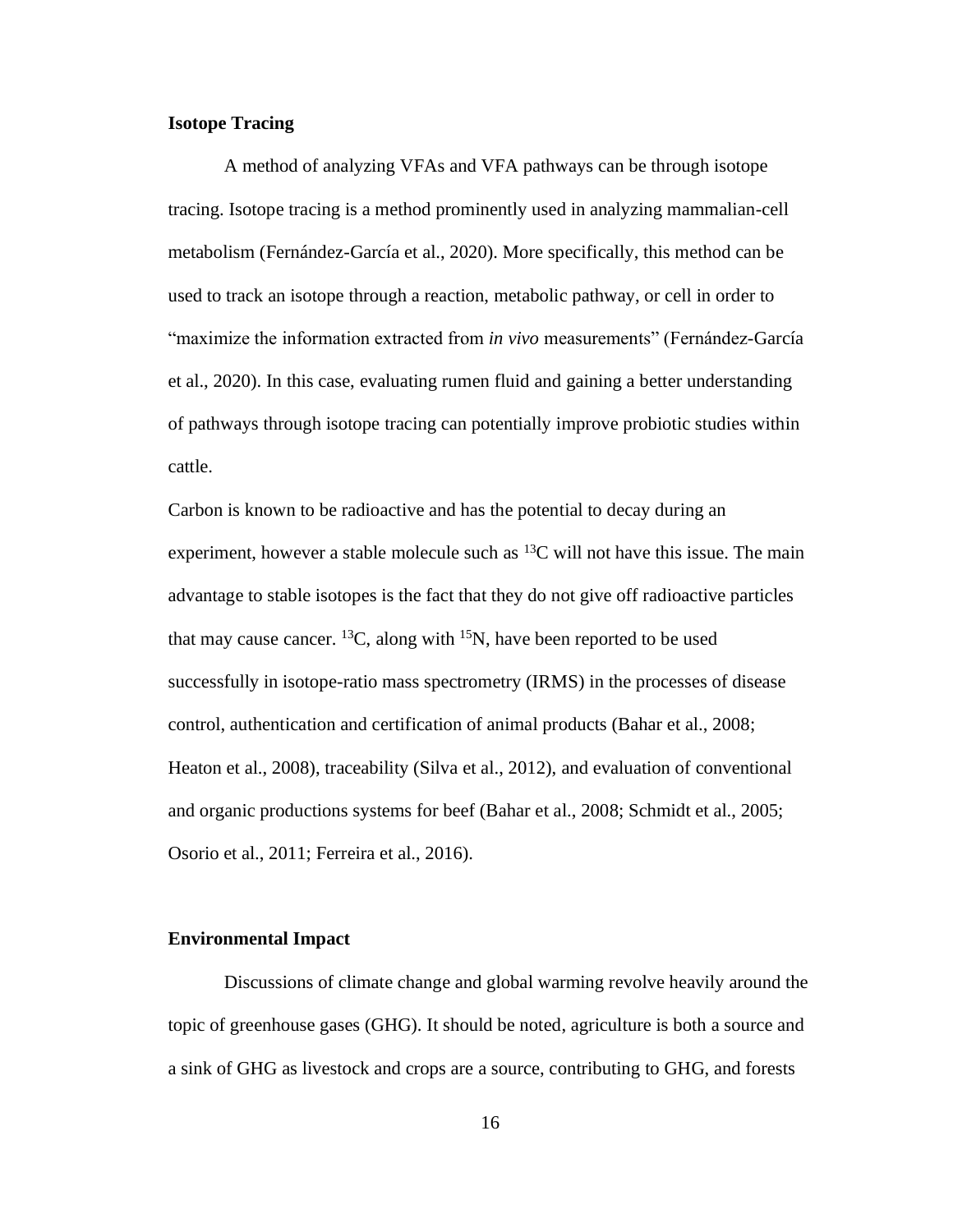are a sink, absorbing carbon dioxide from the atmosphere (Cole et al., 1993). There are many suspects to the earth's increasing temperature, but a known contributor are animals and the agriculture business as agricultural lands occupy 37% of the earth's land surface (Smith et al., 2008). The primary greenhouse gases emitted from agriculture are nitrous oxide (crops and manure management) and methane (enteric fermentation from livestock and manure management; Malik et al., 2015). Notably, global agricultural GHG emissions are approximately 14.5% (methane: 44% from livestock; 6.3% of total GHG emissions; Gerber et al., 2013). Nitrous oxide emissions dominate primarily from feed fertilization (Gerber et al., 2013). GHG emissions from cattle specifically represent around 65% of the livestock sector emissions which makes these animals the most significant contributor to the total sector emissions (Gerber et al., 2013).

Methane is produced during the fermentation of carbohydrates in the rumen. Cows excrete methane through eructation. Though low concentrations of methane are not hazardous on their own, accumulated methane gas contributes to global warming. Specifically, ruminant livestock can create about 250 to 500 liters of methane each day (Johnson & Johnson, 1995; Huhtanen et al., 2015). Although methane emissions are lower than  $CO<sub>2</sub>$  emissions, methane is still considered a threat as a major greenhouse gas since methane molecules have 25 times the global warming potential of a  $CO<sub>2</sub>$  molecule. It is estimated in the next 50 to 100 years, cattle may contribute to a little less than 2% of total global warming (Johnson & Johnson, 1995). Manipulation of: level of feed intake, type of carbohydrates in the diet, feed processing, addition of lipids or ionophores to the diet, and alterations in the ruminal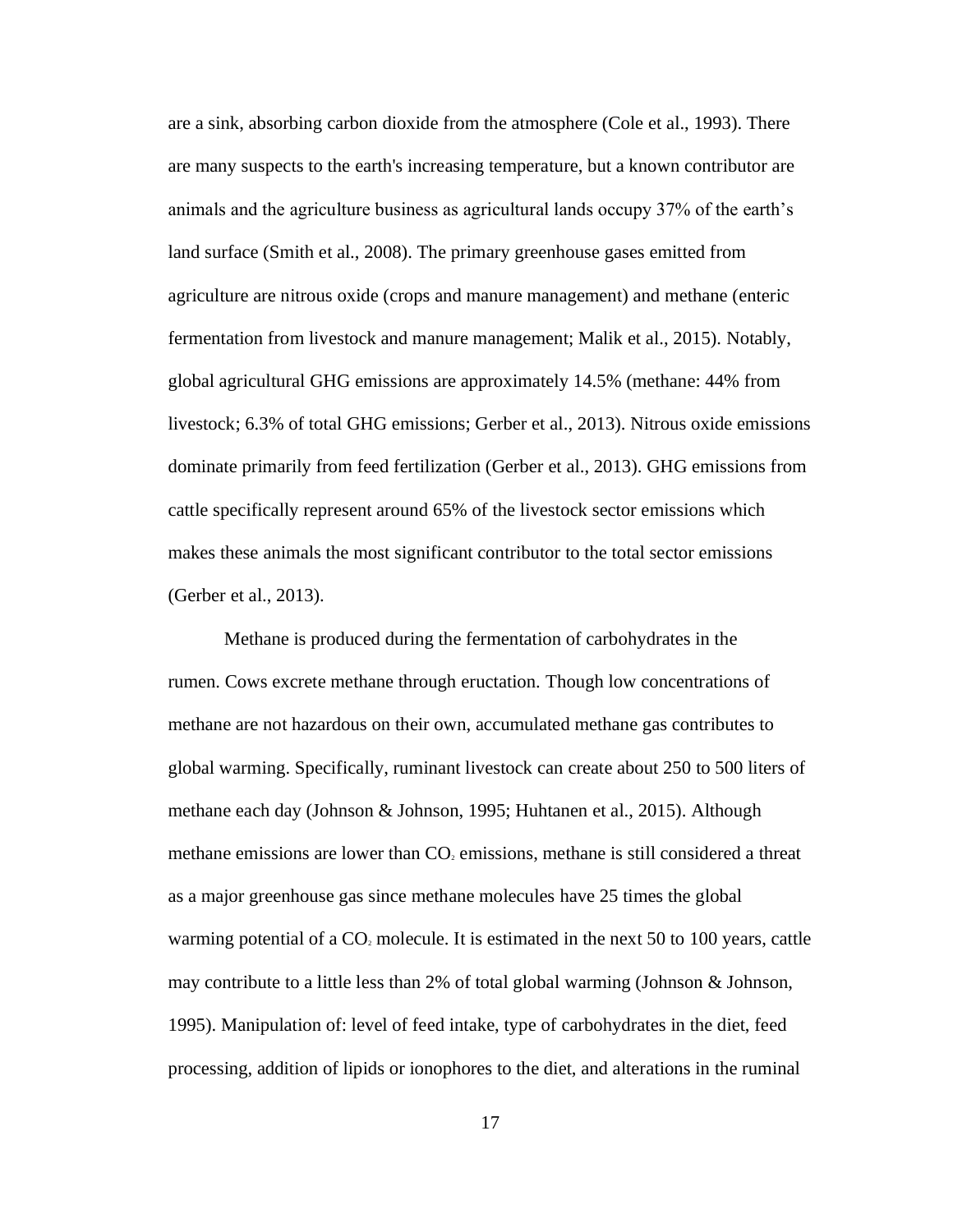microflora can influence and possibly reduce methane emissions from cattle (Johnson & Johnson, 1995).

Methane can either be removed from the gastrointestinal tract of the cow through eructation or through the rumen wall itself. Methane cannot be utilized by the cow's body system therefore this production accounts for a loss of about 6% of total energy intake of cattle (Johnson & Johnson, 1995).

In addition to eructation, manure also poses as a problem due to the content of phosphorus and nitrogen in feces. Although a significant portion of it can be utilized as a fertilizer for farmland rather than pesticides, runoff with rainfall and watering crops can impact local waterways. This dangerous runoff contributes to HAB or "harmful algal blooms" (Anderson, 2009). The term HAB can be broad and cover many algal blooms of many types, however their common feature is that they can cause harm due to either the "production of toxins or to the manner in which the cells' physical structure or accumulated biomass affects co-occurring organisms and alters food-web dynamics" (Anderson, 2009).

A few decades ago, only a few countries were impacted by HABs, but now it is reported that most coastal countries are threatened by more than one harmful toxic species of algal blooms (Anderson, 1989; Hallegraeff, 1993). In addition, the concerns surrounding manure as fertilizers revolve around antibiotics remaining in manure-based fertilizers (Zhou et al., 2020). There is concern over the residues of certain antibiotics that could "depress seed germination, crop growth, and pose as a potential risk to soil ecosystem" (Liu et al., 2009; Hu et al., 2010; Malchi et al., 2014; Gros et al., 2019).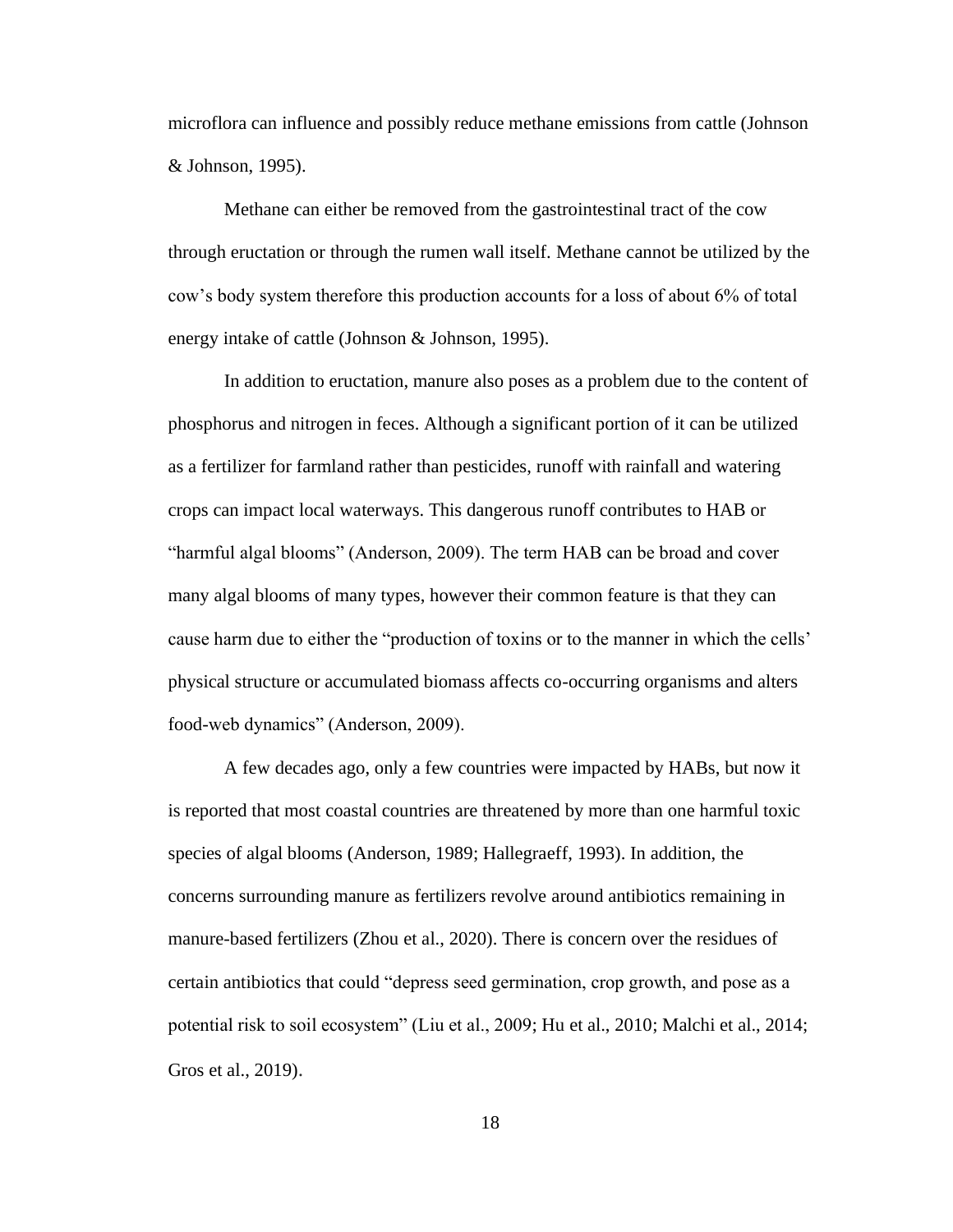In order to prevent this risk, reducing the impact cows have on nutrient runoff can decrease the impact agriculture has on global warming and the ecosystem. Understanding the effect of probiotics on dairy cows can lead to numerous environmental and economic benefits.

#### **Economic and Social Impact**

Climate change poses a costly concern in terms of maintenance through loss of connectivity and repairs to infrastructure (Schweikert et al., 2014). In order to prevent this, pro-active adaptation measures are crucial in order to protect current and future infrastructure investments as well as the economic, social, and other functions they provide (Schweikert et al., 2014). These are only a few examples of how climate change could negatively influence 22 sectors of the economy by an increase in temperature, estimated to range in costing the U.S. hundreds of billions of US dollars each year by the end of the century (Martinich & Crimmins, 2019). Infrastructure damage can be due to rising sea-levels, floods, droughts, wildfires, and hurricanes, leading to serious repair of homes, roads, dams, and seawalls (Schweikert et al., 2014). Furthermore, economic impacts from climate change such as loss in productivity due to harm in trade, transportation, agriculture, fisheries, energy production, and even tourism, impact the economy negatively. In addition to the economy, social impacts can arise from climate change. There have been studies that have analyzed the serious implications of forced migrations and impacts on environmental, economic, and social vulnerabilities (Brown, 2007). These forced migrations are increasing discussions on climate refugees or "Climate Change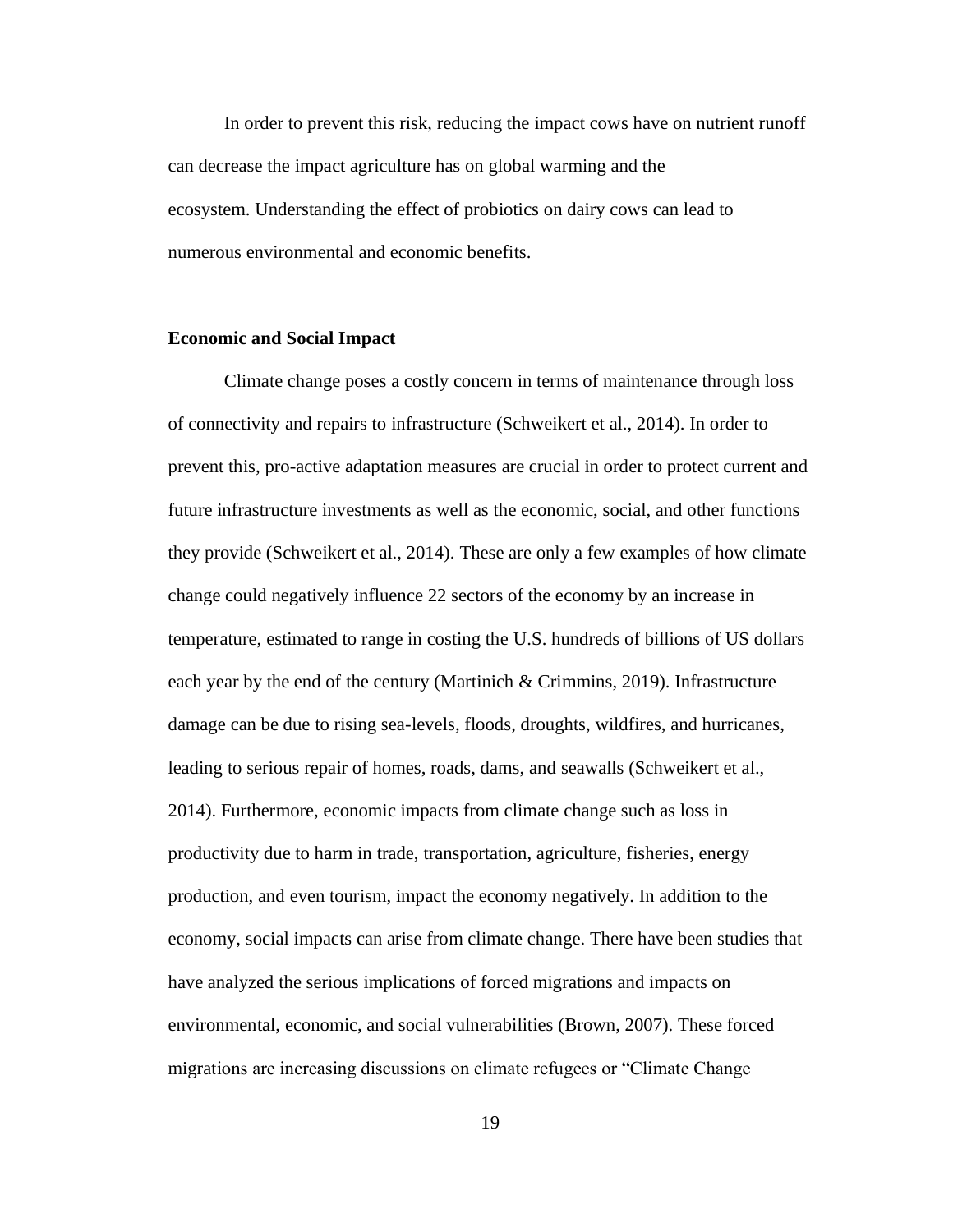Displaced People"- defined as those whose habitat is threatened or at risk of being extinguished due to climate change (Hodgkinson et al., 2009). Although the extreme economic impacts of climate refugees are still being studied, it is important to consider the possibility of forced migration hindering economic development.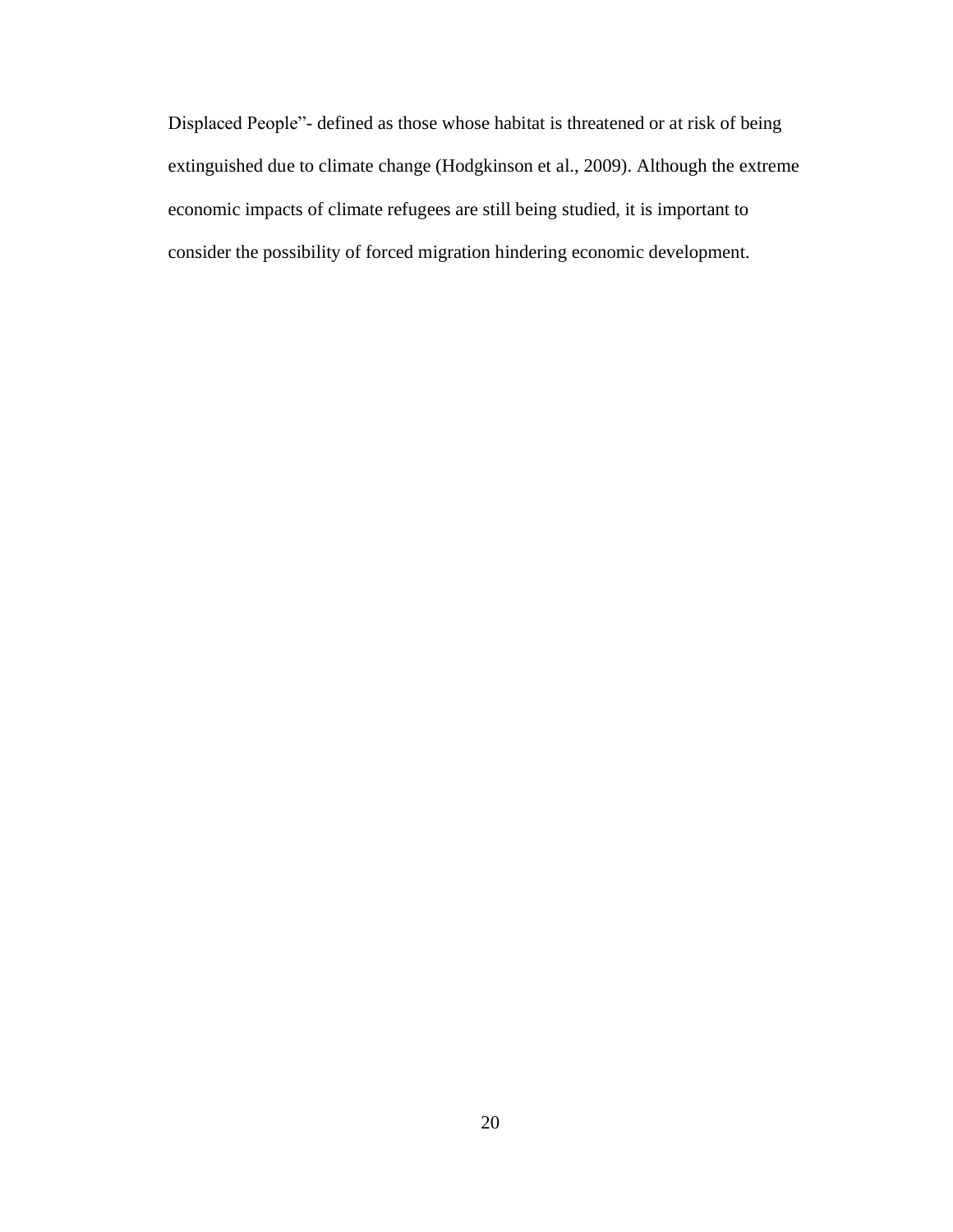### **BIBLIOGRAPHY**

- <span id="page-28-0"></span>Anderson. (1989). *Toxic algal blooms and red tides: A global perspective. | Semantic Scholar*. [https://www.semanticscholar.org/paper/Toxic-algal-blooms-and-red-tides-](https://www.semanticscholar.org/paper/Toxic-algal-blooms-and-red-tides-%3A-a-global-Anderson/26331da50b8b3b67671cf867d79066367be47767) [%3A-a-global-Anderson/26331da50b8b3b67671cf867d79066367be47767](https://www.semanticscholar.org/paper/Toxic-algal-blooms-and-red-tides-%3A-a-global-Anderson/26331da50b8b3b67671cf867d79066367be47767)
- Anderson, D. M. (2009). Approaches to monitoring, control and management of harmful algal blooms (HABs). *Ocean & Coastal Management*, *52*(7), 342–347. <https://doi.org/10.1016/j.ocecoaman.2009.04.006>
- Bahar, B., Schmidt, O., Moloney, A. P., Scrimgeour, C. M., Begley, I. S., & Monahan, F. J. (2008). Seasonal variation in the C, N and S stable isotope composition of retail organic and conventional Irish beef. *Food Chemistry*, *106*(3), 1299–1305. <https://doi.org/10.1016/j.foodchem.2007.07.053>
- Barry, T. N., Thompson, A., & Armstrong, D. G. (1977). Rumen fermentation studies on two contrasting diets. 1. Some characteristics of the in vivo fermentation, with special reference to the composition of the gas phase, oxidation/reduction state and volatile fatty acid proportions. *The Journal of Agricultural Science*, *89*(1), 183–195. <https://doi.org/10.1017/S0021859600027362>
- Bauman, D. E., Davis, C. L., & Bucholtz, H. F. (1971). Propionate Production in the Rumen of Cows Fed Either a Control or High-Grain, Low-Fiber Diet. *Journal of Dairy Science*, *54*(9), 1282–1287. [https://doi.org/10.3168/jds.S0022-0302\(71\)86021-](https://doi.org/10.3168/jds.S0022-0302(71)86021-6) [6](https://doi.org/10.3168/jds.S0022-0302(71)86021-6)
- Bayat, A. R., Kairenius, P., Stefański, T., Leskinen, H., Comtet-Marre, S., Forano, E., Chaucheyras-Durand, F., & Shingfield, K. J. (2015). Effect of camelina oil or live yeasts (Saccharomyces cerevisiae) on ruminal methane production, rumen fermentation, and milk fatty acid composition in lactating cows fed grass silage diets. *Journal of Dairy Science*, *98*(5), 3166–3181.<https://doi.org/10.3168/jds.2014-7976>
- Bedford, A., & Gong, J. (2018). Implications of butyrate and its derivatives for gut health and animal production. *Animal Nutrition*, *4*(2), 151–159. <https://doi.org/10.1016/j.aninu.2017.08.010>
- Berni Canani, R., Di Costanzo, M., & Leone, L. (2012). The epigenetic effects of butyrate: Potential therapeutic implications for clinical practice. *Clinical Epigenetics*, *4*(1), 4. <https://doi.org/10.1186/1868-7083-4-4>
- Brown, O. (n.d.). *Climate change and forced migration: Observations, projections and implications*. 35.
- *Brown—Climate change and forced migration Observations,.pdf*. (n.d.). Retrieved April 16, 2021, from [https://www.iisd.org/system/files/publications/climate\\_forced\\_migration.pdf?q=sites/](https://www.iisd.org/system/files/publications/climate_forced_migration.pdf?q=sites/default/files/publications/climate_forced_migration.pdf) [default/files/publications/climate\\_forced\\_migration.pdf](https://www.iisd.org/system/files/publications/climate_forced_migration.pdf?q=sites/default/files/publications/climate_forced_migration.pdf)
- Bugaut, M. (1987). Occurrence, absorption and metabolism of short chain fatty acids in the digestive tract of mammals. *Comparative Biochemistry and Physiology. B, Comparative Biochemistry*, *86*(3), 439–472. [https://doi.org/10.1016/0305-](https://doi.org/10.1016/0305-0491(87)90433-0) [0491\(87\)90433-0](https://doi.org/10.1016/0305-0491(87)90433-0)
- Cao, Y., Cai, Y., Takahashi, T., Yoshida, N., Tohno, M., Uegaki, R., Nonaka, K., & Terada, F. (2011). Effect of lactic acid bacteria inoculant and beet pulp addition on fermentation characteristics and in vitro ruminal digestion of vegetable residue silage. *Journal of Dairy Science*, *94*(8), 3902–3912.<https://doi.org/10.3168/jds.2010-3623>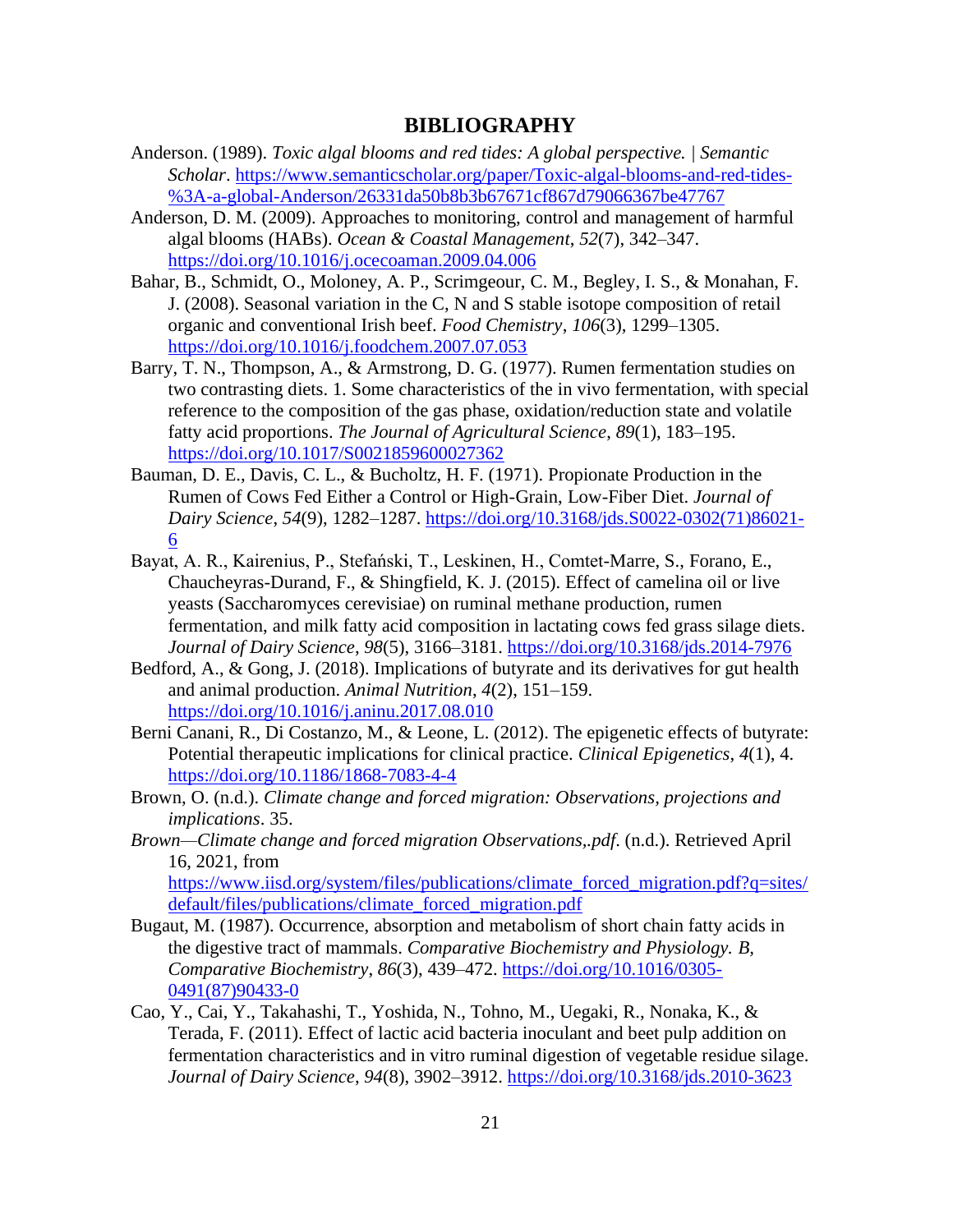- Chalupa, W. (1977). Manipulating Rumen Fermentation. *Journal of Animal Science*, *45*(3), 585–599.<https://doi.org/10.2527/jas1977.453585x>
- Chamberlain, D. (1989). Optimizing compound feed use in dairy cows with high intakes of silage. *Recent Advances in Animal Nutrition-1989*. <https://ci.nii.ac.jp/naid/10024581702/>
- Chouinard, P. Y., Corneau, L., Sæbø, A., & Bauman, D. E. (1999). Milk Yield and Composition During Abomasal Infusion of Conjugated Linoleic Acids in Dairy Cows1. *Journal of Dairy Science*, *82*(12), 2737–2745. [https://doi.org/10.3168/jds.S0022-0302\(99\)75530-X](https://doi.org/10.3168/jds.S0022-0302(99)75530-X)
- Cole, C. V., Flach, K., Lee, J., Sauerbeck, D., & Stewart, B. (1993). Agricultural sources and sinks of carbon. *Water, Air, and Soil Pollution*, *70*(1), 111–122. <https://doi.org/10.1007/BF01104991>
- Dewhurst, R. J., Davies, D. R., & Merry, R. J. (2000). Microbial protein supply from the rumen. *Animal Feed Science and Technology*, *85*(1), 1–21. [https://doi.org/10.1016/S0377-8401\(00\)00139-5](https://doi.org/10.1016/S0377-8401(00)00139-5)
- Ellis, J. L., Bannink, A., Hindrichsen, I. K., Kinley, R. D., Pellikaan, W. F., Milora, N., & Dijkstra, J. (2016). The effect of lactic acid bacteria included as a probiotic or silage inoculant on in vitro rumen digestibility, total gas and methane production. *Animal Feed Science and Technology*, *211*, 61–74. <https://doi.org/10.1016/j.anifeedsci.2015.10.016>
- Evans, T. J., & Hooser, S. B. (2010). 10.16—Comparative Gastrointestinal Toxicity. In C. A. McQueen (Ed.), *Comprehensive Toxicology (Second Edition)* (pp. 195–206). Elsevier.<https://doi.org/10.1016/B978-0-08-046884-6.00848-4>
- Fernández-García, J., Altea-Manzano, P., Pranzini, E., & Fendt, S.-M. (2020). Stable Isotopes for Tracing Mammalian-Cell Metabolism In Vivo. *Trends in Biochemical Sciences*, *45*(3), 185–201.<https://doi.org/10.1016/j.tibs.2019.12.002>
- Fossato da Silva, D. A., Biscola, N. P., Souza, R. M. F., Caetano, D. A., Denadai, J. C., Sartori, M. M. P., da Silva, E. T., Ducatti, C., Martins, C. L., Jorge, A. M., dos Santos, L. D., Ferreira, R. S., & Barraviera, B. (2012). 45. Carbon-13 and Nitrogen-15 Turnover in Serum of Bubaline Donors of Biological Material for Medical Use. *Toxicon*, *60*(2), 117.<https://doi.org/10.1016/j.toxicon.2012.04.046>
- Gerber, P. J., Steinfeld, H., Henderson, B., Mottet, A., Opio, C., Dijkman, J., Falcucci, A., & Tempio, G. (2013). Tackling climate change through livestock: A global assessment of emissions and mitigation opportunities. *Tackling Climate Change through Livestock: A Global Assessment of Emissions and Mitigation Opportunities.* <https://www.cabdirect.org/cabdirect/abstract/20133417883>
- Giesecke, D., & Stangassinger, M. (1980). Lactic acid metabolism. In Y. Ruckebusch & P. Thivend (Eds.), *Digestive Physiology and Metabolism in Ruminants: Proceedings of the 5th International Symposium on Ruminant Physiology, held at Clermont— Ferrand, on 3rd–7th September, 1979* (pp. 523–539). Springer Netherlands. [https://doi.org/10.1007/978-94-011-8067-2\\_25](https://doi.org/10.1007/978-94-011-8067-2_25)
- Gros, M., Mas-Pla, J., Boy-Roura, M., Geli, I., Domingo, F., & Petrović, M. (2019). Veterinary pharmaceuticals and antibiotics in manure and slurry and their fate in amended agricultural soils: Findings from an experimental field site (Baix Empordà, NE Catalonia). *Science of The Total Environment*, *654*, 1337–1349. <https://doi.org/10.1016/j.scitotenv.2018.11.061>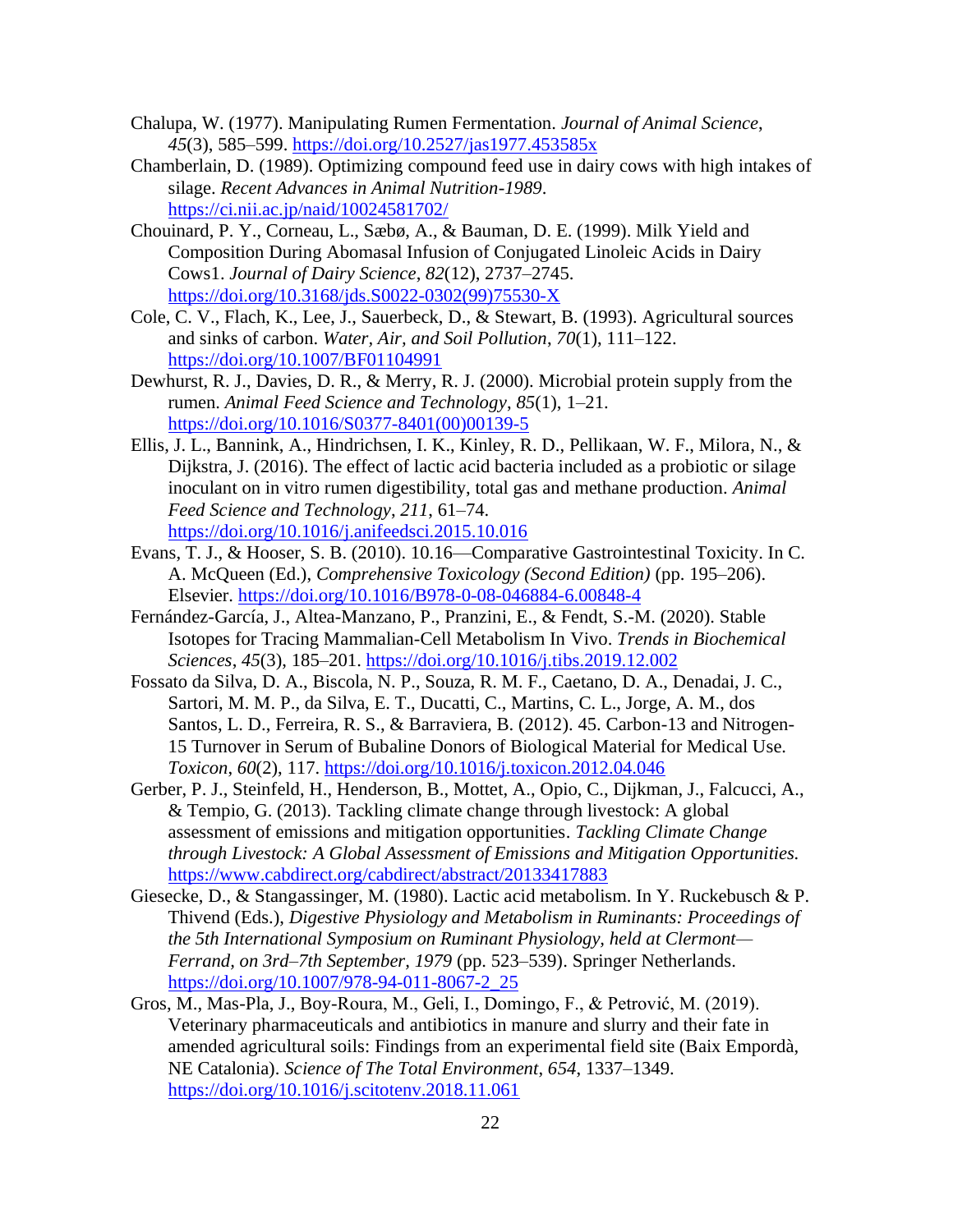- Hallegraeff, G. (1993). A Review of Harmful Algal Blooms and Their Apparent Global Increase. *Phycologia*, *32*.<https://doi.org/10.2216/i0031-8884-32-2-79.1>
- Heaton, K., Kelly, S. D., Hoogewerff, J., & Woolfe, M. (2008). Verifying the geographical origin of beef: The application of multi-element isotope and trace element analysis. *Food Chemistry*, *107*(1), 506–515.<https://doi.org/10.1016/j.foodchem.2007.08.010>
- Hodgkinson, D., Burton, T., Young, L., & Anderson, H. (2009). Copenhagen, Climate Change "Refugees" and the Need for a Global Agreement. *Public Policy*. <https://search.informit.org/doi/abs/10.3316/INFORMIT.117407333511939>
- Hu, X., Zhou, Q., & Luo, Y. (2010). Occurrence and source analysis of typical veterinary antibiotics in manure, soil, vegetables and groundwater from organic vegetable bases, northern China. *Environmental Pollution*, *158*(9), 2992–2998. <https://doi.org/10.1016/j.envpol.2010.05.023>
- Huffman, C. F. (1948). The Role of the Rumen in the Nutrition of the Ruminant. *The Scientific Monthly*, *66*(4), 342–344.
- Huhtanen, P., Cabezas-Garcia, E. H., Utsumi, S., & Zimmerman, S. (2015). Comparison of methods to determine methane emissions from dairy cows in farm conditions. *Journal of Dairy Science*, *98*(5), 3394–3409.<https://doi.org/10.3168/jds.2014-9118>
- Hungate, R. (1966). *The Rumen and its Microbes*. Elsevier. [https://doi.org/10.1016/C2013-](https://doi.org/10.1016/C2013-0-12555-X) [0-12555-X](https://doi.org/10.1016/C2013-0-12555-X)
- Johnson, K. A., & Johnson, D. E. (1995). Methane emissions from cattle. *Journal of Animal Science*, *73*(8), 2483–2492.<https://doi.org/10.2527/1995.7382483x>
- Kamra, D. N. (2005). Rumen microbial ecosystem. *Current Science*, *89*(1), 124–135.
- Kato, S.-I., Sato, K., Chida, H., Roh, S.-G., Ohwada, S., Sato, S., Guilloteau, P., & Katoh, K. (2011). Effects of Na-butyrate supplementation in milk formula on plasma concentrations of GH and insulin, and on rumen papilla development in calves. *The Journal of Endocrinology*, *211*(3), 241–248.<https://doi.org/10.1530/JOE-11-0299>
- Kelly, M. L., Berry, J. R., Dwyer, D. A., Griinari, J. M., Chouinard, P. Y., Van Amburgh, M. E., & Bauman, D. E. (1998). Dietary Fatty Acid Sources Affect Conjugated Linoleic Acid Concentrations in Milk from Lactating Dairy Cows. *The Journal of Nutrition*, *128*(5), 881–885.<https://doi.org/10.1093/jn/128.5.881>
- Kleen, J. L., Hooijer, G. A., Rehage, J., & Noordhuizen, J. P. T. M. (2003). Subacute Ruminal Acidosis (SARA): A Review. *Journal of Veterinary Medicine Series A*, *50*(8), 406–414.<https://doi.org/10.1046/j.1439-0442.2003.00569.x>
- Kleiber, M., Cole, H. H., & Mead, S. W. (1943). Bloat in Cattle and Composition of Rumen Gases. *Journal of Dairy Science*, *26*(10), 929–933. [https://doi.org/10.3168/jds.S0022-0302\(43\)92788-2](https://doi.org/10.3168/jds.S0022-0302(43)92788-2)
- Kohn, R. A., & Kim, S. W. (2015). *Process for producing lower alkyl alcohols from cellulosic biomass using microorganisms* (United States Patent No. US9193979B2). <https://patents.google.com/patent/US9193979B2/en>
- Lehman, E. M. (2008). Impoundments. In S. E. Jørgensen & B. D. Fath (Eds.), *Encyclopedia of Ecology* (pp. 1937–1942). Academic Press. <https://doi.org/10.1016/B978-008045405-4.00058-6>
- Li, X., Højberg, O., Canibe, N., & Jensen, B. B. (2016). Phylogenetic diversity of cultivable butyrate-producing bacteria from pig gut content and feces. *Journal of Animal Science*, *94*(suppl\_3), 377–381.<https://doi.org/10.2527/jas.2015-9868>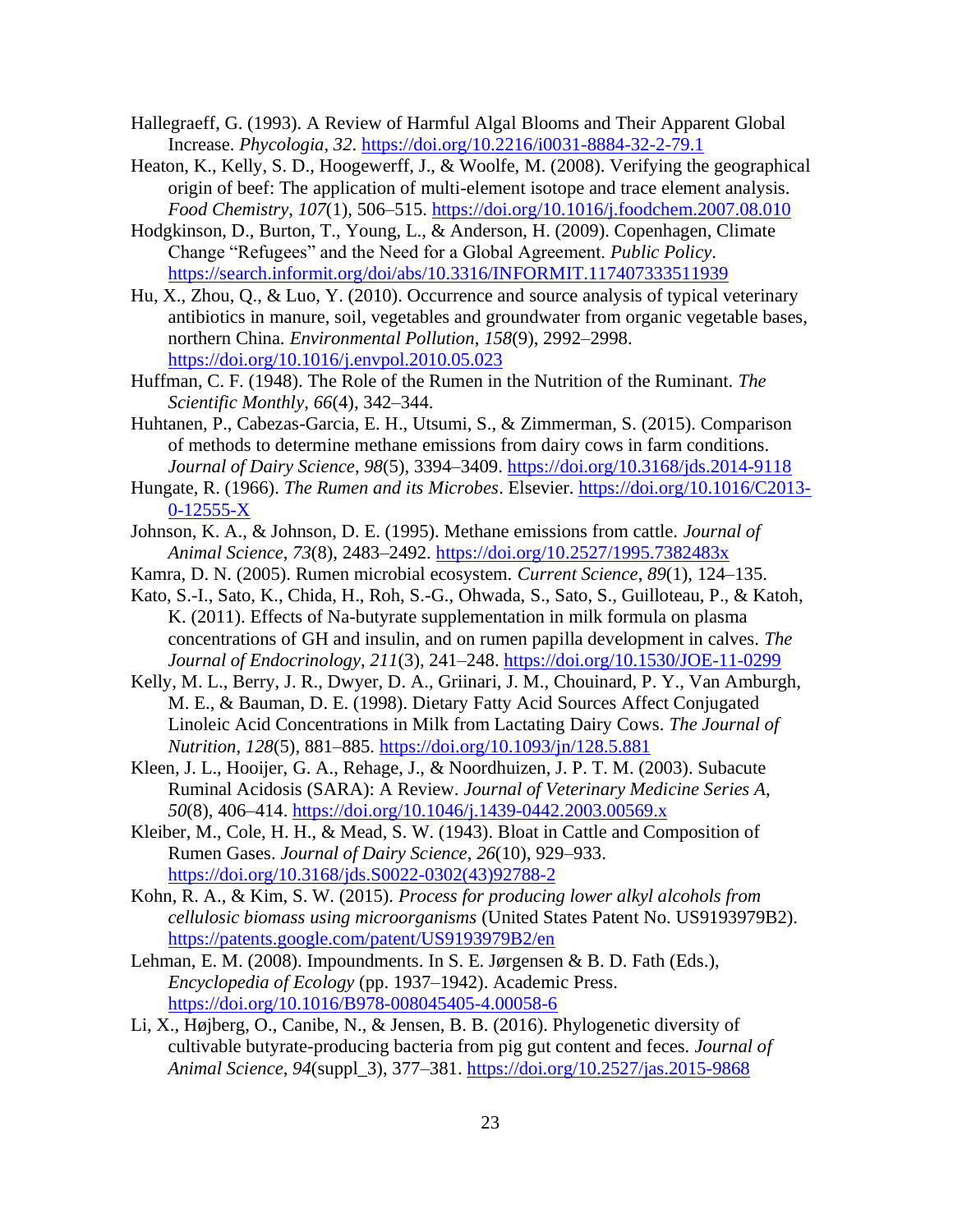- Liu, F., Ying, G.-G., Tao, R., Zhao, J.-L., Yang, J.-F., & Zhao, L.-F. (2009). Effects of six selected antibiotics on plant growth and soil microbial and enzymatic activities. *Environmental Pollution*, *157*(5), 1636–1642. <https://doi.org/10.1016/j.envpol.2008.12.021>
- Malchi, T., Maor, Y., Tadmor, G., Shenker, M., & Chefetz, B. (2014). Irrigation of Root Vegetables with Treated Wastewater: Evaluating Uptake of Pharmaceuticals and the Associated Human Health Risks. *Environmental Science & Technology*, *48*(16), 9325–9333.<https://doi.org/10.1021/es5017894>
- Malik, P. K., Bhatta, R., Takahashi, J., Kohn, R., & Prasad, C. S. (2015). *Livestock Production and Climate Change*. CABI.
- Martinich, J., & Crimmins, A. (2019). Climate damages and adaptation potential across diverse sectors of the United States. *Nature Climate Change*, *9*(5), 397–404. <https://doi.org/10.1038/s41558-019-0444-6>
- Matthews, C., Crispie, F., Lewis, E., Reid, M., O'Toole, P. W., & Cotter, P. D. (2018). The rumen microbiome: A crucial consideration when optimising milk and meat production and nitrogen utilisation efficiency. *Gut Microbes*, *10*(2), 115–132. <https://doi.org/10.1080/19490976.2018.1505176>
- McArthur, J. M., & Miltimore, J. E. (2011). RUMEN GAS ANALYSIS BY GAS-SOLID CHROMATOGRAPHY. *Canadian Journal of Animal Science*. <https://doi.org/10.4141/cjas61-026>
- Newbold, C. J., Wallace, R. J., & Mcintosh, F. M. (1996). Mode of action of the yeast Saccharomyces cerevisiae as a feed additive for ruminants. *British Journal of Nutrition*, *76*(2), 249–261.<https://doi.org/10.1079/BJN19960029>
- Nocek, J. E., & Russell, J. B. (1988). Protein and Energy as an Integrated System. Relationship of Ruminal Protein and Carbohydrate Availability to Microbial Synthesis and Milk Production. *Journal of Dairy Science*, *71*(8), 2070–2107. [https://doi.org/10.3168/jds.S0022-0302\(88\)79782-9](https://doi.org/10.3168/jds.S0022-0302(88)79782-9)
- Omole, O. O., Nappert, G., Naylor, J. M., & Zello, G. A. (2001). Both L- and D-lactate contribute to metabolic acidosis in diarrheic calves. *The Journal of Nutrition*, *131*(8), 2128–2131.<https://doi.org/10.1093/jn/131.8.2128>
- Osorio, M. T., Moloney, A. P., Schmidt, O., & Monahan, F. J. (2011). Beef Authentication and Retrospective Dietary Verification Using Stable Isotope Ratio Analysis of Bovine Muscle and Tail Hair. *Journal of Agricultural and Food Chemistry*, *59*(7), 3295– 3305.<https://doi.org/10.1021/jf1040959>
- Pippard, A. B. (1966). *Elements of Classical Thermodynamics for Advanced Students of Physics*. University Press.
- Rogers, J. A., Davis, C. L., & Clark, J. H. (1982). Alteration of Rumen Fermentation, Milk Fat Synthesis, and Nutrient Utilization with Mineral Salts in Dairy Cows1. *Journal of Dairy Science*, *65*(4), 577–586. [https://doi.org/10.3168/jds.S0022-0302\(82\)82235-2](https://doi.org/10.3168/jds.S0022-0302(82)82235-2)
- Russell, J. B. (1998). The Importance of pH in the Regulation of Ruminal Acetate to Propionate Ratio and Methane Production In Vitro. *Journal of Dairy Science*, *81*(12), 3222–3230. [https://doi.org/10.3168/jds.S0022-0302\(98\)75886-2](https://doi.org/10.3168/jds.S0022-0302(98)75886-2)
- Russell, J. B. (2009). Rumen. In M. Schaechter (Ed.), *Encyclopedia of Microbiology (Third Edition)* (pp. 163–174). Academic Press. [https://doi.org/10.1016/B978-](https://doi.org/10.1016/B978-012373944-5.00061-4) [012373944-5.00061-4](https://doi.org/10.1016/B978-012373944-5.00061-4)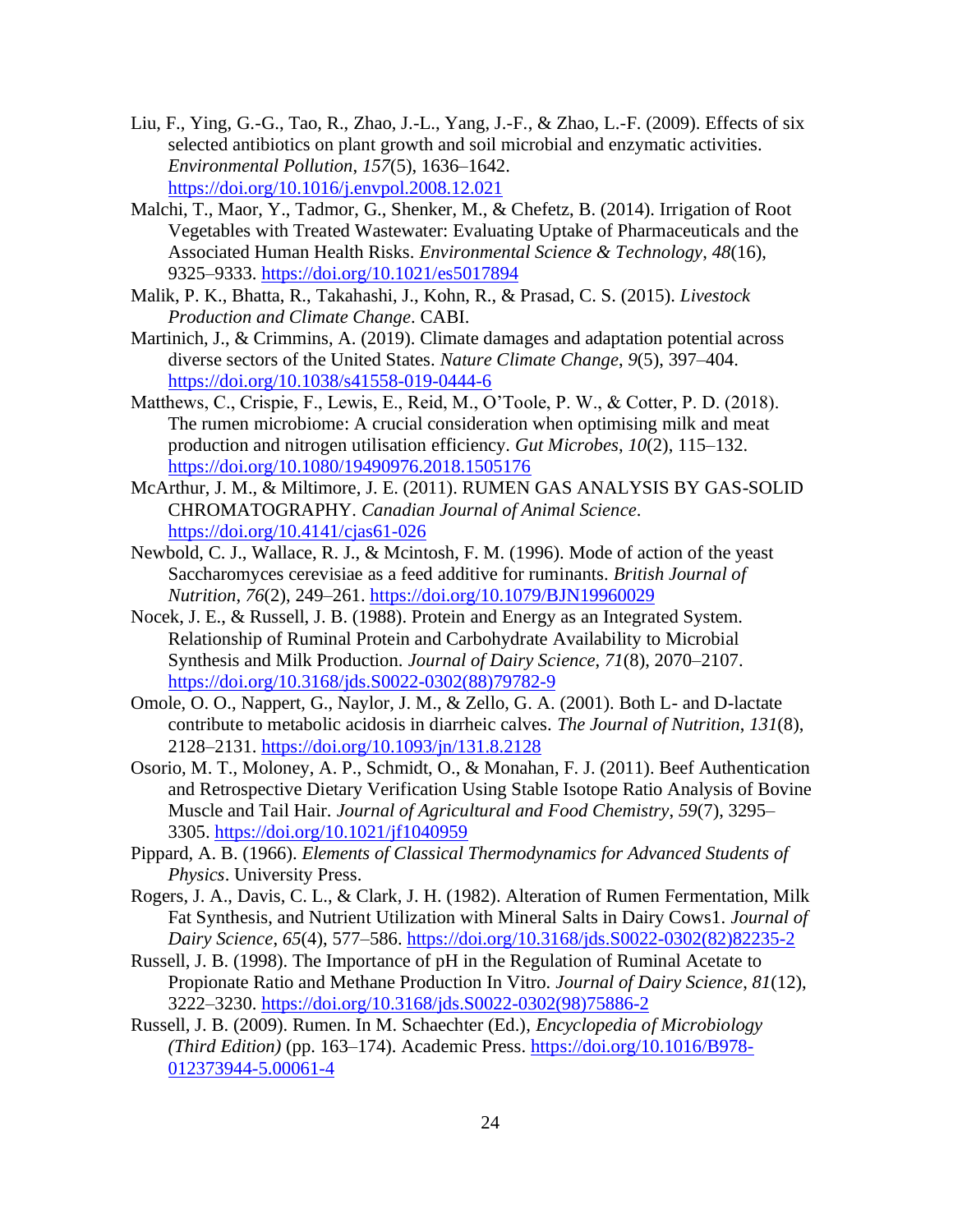- Russell, J. B., & Rychlik, J. L. (2001). Factors that alter rumen microbial ecology. *Science (New York, N.Y.)*, *292*(5519), 1119–1122.<https://doi.org/10.1126/science.1058830>
- Russell, James B., & Hespell, R. B. (1981). Microbial Rumen Fermentation. *Journal of Dairy Science*, *64*(6), 1153–1169. [https://doi.org/10.3168/jds.S0022-0302\(81\)82694-](https://doi.org/10.3168/jds.S0022-0302(81)82694-X) [X](https://doi.org/10.3168/jds.S0022-0302(81)82694-X)
- Russell, James B., & Rychlik, J. L. (2001). Factors That Alter Rumen Microbial Ecology. *Science*, *292*(5519), 1119–1122.<https://doi.org/10.1126/science.1058830>
- Scheppach, W. (1994). Effects of short chain fatty acids on gut morphology and function. *Gut*, *35*(1 Suppl), S35–S38.
- Schmidt, O., Quilter, J. M., Bahar, B., Moloney, A. P., Scrimgeour, C. M., Begley, I. S., & Monahan, F. J. (2005). Inferring the origin and dietary history of beef from C, N and S stable isotope ratio analysis. *Food Chemistry*, *91*(3), 545–549. <https://doi.org/10.1016/j.foodchem.2004.08.036>
- Schweikert, A., Chinowsky, P., Espinet, X., & Tarbert, M. (2014). Climate Change and Infrastructure Impacts: Comparing the Impact on Roads in ten Countries through 2100. *Procedia Engineering*, *78*, 306–316. <https://doi.org/10.1016/j.proeng.2014.07.072>
- Smith, P., Martino, D., Cai, Z., Gwary, D., Janzen, H., Kumar, P., McCarl, B., Ogle, S., O'Mara, F., Rice, C., Scholes, B., Sirotenko, O., Howden, M., McAllister, T., Pan, G., Romanenkov, V., Schneider, U., Towprayoon, S., Wattenbach, M., & Smith, J. (2008). Greenhouse gas mitigation in agriculture. *Philosophical Transactions of the Royal Society B: Biological Sciences*, *363*(1492), 789–813. <https://doi.org/10.1098/rstb.2007.2184>
- Soest, P. J. V. (1994). *Nutritional Ecology of the Ruminant*. Cornell University Press.
- Stewart, C. S. (1992). Lactic Acid Bacteria in the Rumen. In B. J. B. Wood (Ed.), *The Lactic Acid Bacteria Volume 1: The Lactic Acid Bacteria in Health and Disease* (pp. 49–68). Springer US. [https://doi.org/10.1007/978-1-4615-3522-5\\_3](https://doi.org/10.1007/978-1-4615-3522-5_3)
- Sutton, J. D. (1980). Digestion and end-product formation in the rumen from production rations. In Y. Ruckebusch & P. Thivend (Eds.), *Digestive Physiology and Metabolism in Ruminants: Proceedings of the 5th International Symposium on Ruminant Physiology, held at Clermont—Ferrand, on 3rd–7th September, 1979* (pp. 271–290). Springer Netherlands. [https://doi.org/10.1007/978-94-011-8067-2\\_13](https://doi.org/10.1007/978-94-011-8067-2_13)
- Sutton, J. D. (1985). Digestion and Absorption of Energy Substrates in the Lactating Cow. *Journal of Dairy Science*, *68*(12), 3376–3393. [https://doi.org/10.3168/jds.S0022-](https://doi.org/10.3168/jds.S0022-0302(85)81251-0) [0302\(85\)81251-0](https://doi.org/10.3168/jds.S0022-0302(85)81251-0)
- Ungerfeld, E., & Kohn, R. (2006). The Role of Thermodynamics in the Control of Ruminal Fermentation. In *Ruminant Physiology: Digestion, Metabolism and Impact of Nutrition on Gene Expression, Immunology and Stress* (pp. 55–85).
- Uyeno, Y., Shigemori, S., & Shimosato, T. (2015). Effect of Probiotics/Prebiotics on Cattle Health and Productivity. *Microbes and Environments*, *30*(2), 126–132. <https://doi.org/10.1264/jsme2.ME14176>
- Venkateshan, S. P., & Swaminathan, P. (2014). Chapter 1—Preliminaries. In S. P. Venkateshan & P. Swaminathan (Eds.), *Computational Methods in Engineering* (pp. 1–15). Academic Press.<https://doi.org/10.1016/B978-0-12-416702-5.50001-6>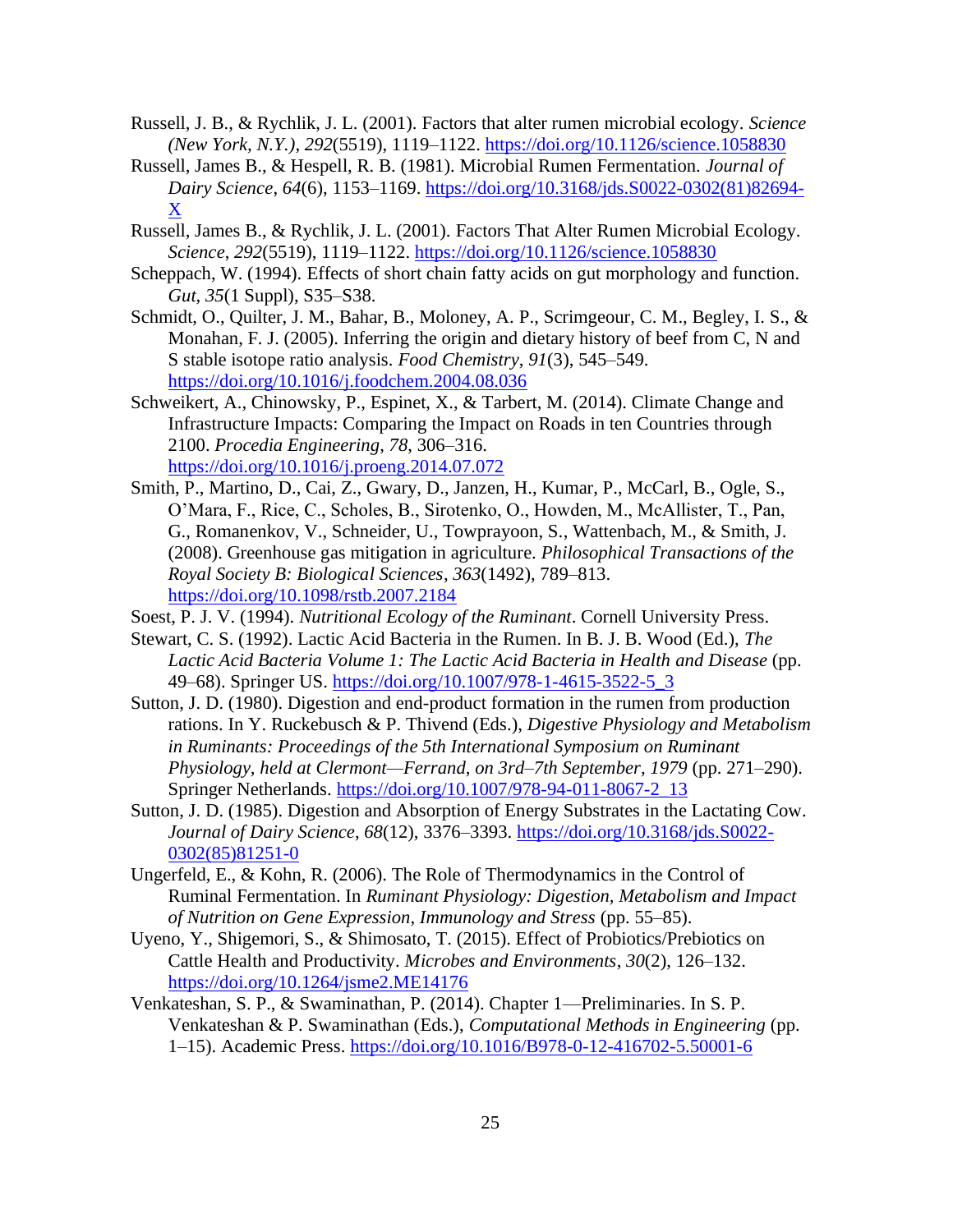- Young, C. W., Hillers, J. K., & Freeman, A. E. (1986). Production, Consumption, and Pricing of Milk and Its Components1, 2. *Journal of Dairy Science*, *69*(1), 272–281. [https://doi.org/10.3168/jds.S0022-0302\(86\)80398-8](https://doi.org/10.3168/jds.S0022-0302(86)80398-8)
- Zhou, X., Wang, J., Lu, C., Liao, Q., Gudda, F. O., & Ling, W. (2020). Antibiotics in animal manure and manure-based fertilizers: Occurrence and ecological risk assessment. *Chemosphere*, *255*, 127006. <https://doi.org/10.1016/j.chemosphere.2020.127006>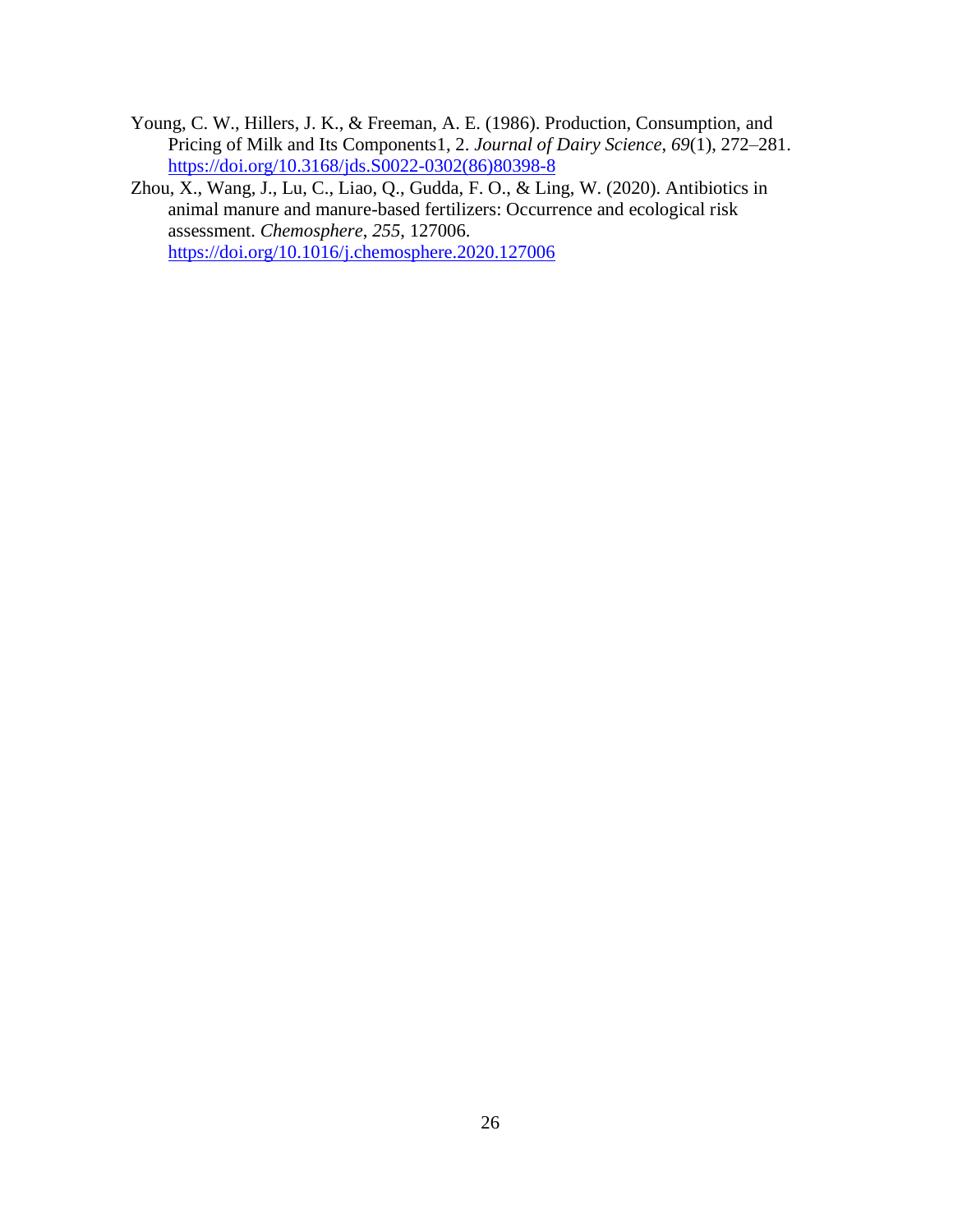## **CHAPTER 2:**

## **EFFECT OF AIR AND PROBIOTICS ON IN VITRO**

## **FERMENTATION**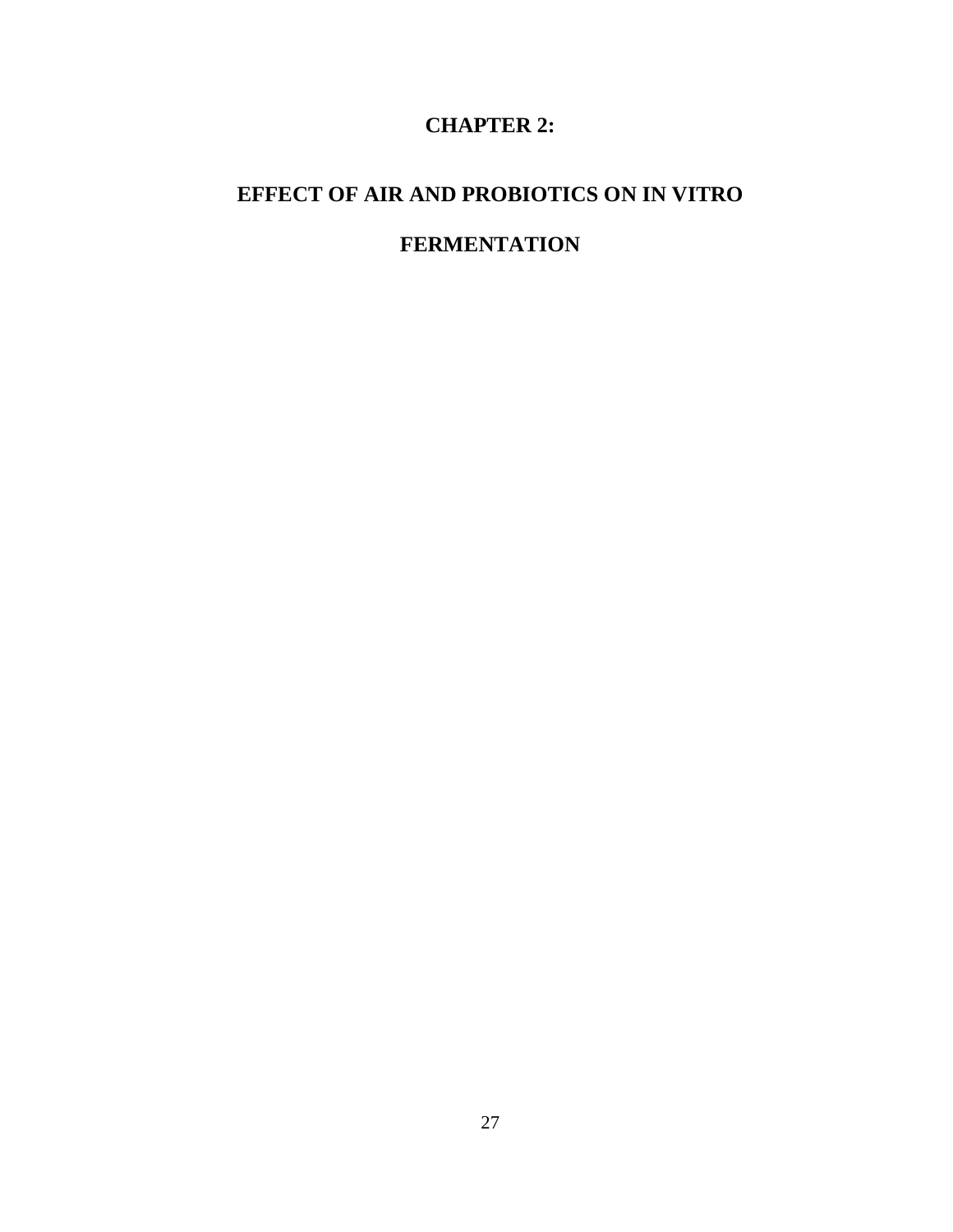**ABSTRACT:** Many fiber-digesting microorganisms are strict anaerobes so fiber digestion could be decreased when ruminants swallow air during feed consumption. The objective of this study was to evaluate the effect of adding air on rumen fermentation, and to determine whether adding aerobic probiotics can ameliorate the effects of air. Twelve treatments were analyzed in a 4x3 factorial design with 4 levels of air treatments and 3 probiotic treatments. Air treatments included: no air added to chemically reduced medium, and 0, 25 mL or 50 mL air added to 40 mL unreduced medium with 10 mL rumen inoculum at the start of fermentation in 125 mL flasks. Probiotic treatments were: no additive (control), Dairyman's Edge (DE), and live yeast. Timothy hay  $(0.5 \text{ g})$  and corn grain  $(0.5 \text{ g})$  were incubated at 39<sup>o</sup>C for 24 hours with 5 replicates. Results were analyzed by the model:  $Y = \mu + A + P + AxP + S + E$ , where Y is the response variable, and A is a fixed effect of air or reducing agent,  $P$  is the effect of yeast or probiotic additive, S is sequence and E is error. Significant differences were accepted at  $P < 0.05$ , and tendencies at  $P < 0.10$ . Two runs were completed in this study. In both, increased air decreased NDF% digestibility ( $P <$ 0.05). Air in both studies also decreased butyrate ( $P < 0.05$ ) from reduced media, to 0 mL of air, 25 mL of air and 50 mL of air. In Run 1 alone, air treatment tended to vary by reduction and air treatment, with lower gas volume for reduced media compared with unreduced, and with increasing gas volume as air addition increased. With the probiotic treatment, Run 1 tended  $(P < 0.10)$  to increase pH from 6.3 for no probiotic or with for yeast treatments, and 6.62 for DE while decreasing in Total VFA. In Run 2, there was a significant  $(P < 0.05)$  effect of 8 h gas with air as it decreased from reduced to 25 mL and increased from 25 mL to 50 mL. There was also a tendency (*P*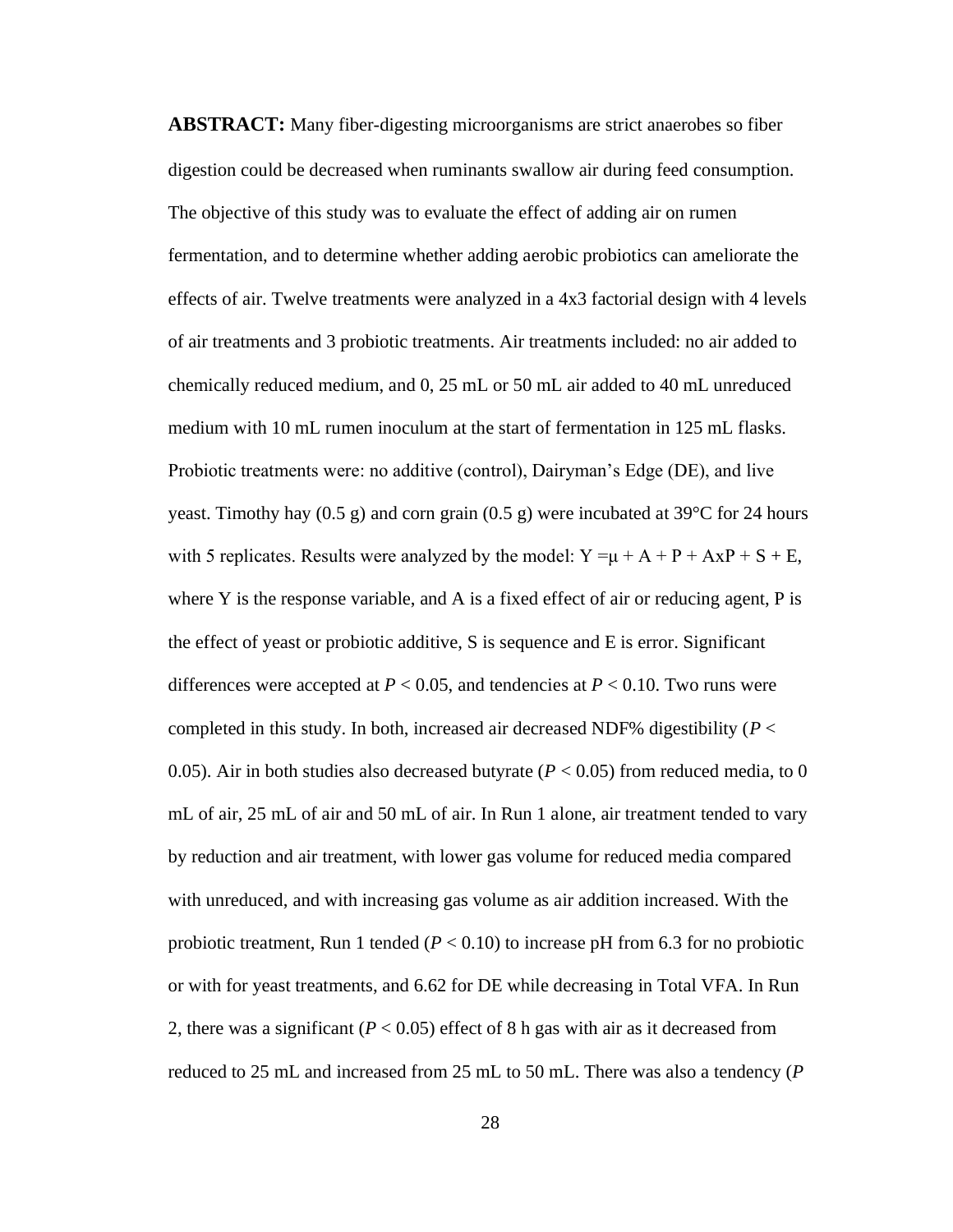$< 0.10$ ) in Run 2 for that follows the same pattern as the 8 h gas data. Furthermore, Run 2 had a tendency  $(P < 0.10)$  for 4 h gas fluctuation between the gas treatments. Acetate production had a significant  $(P < 0.05)$  decrease with probiotics in Run 1, however had a significant increase in Run 2, with total VFA having a tendency (*P* < 0.10) to follow the same pattern. Propionate tended to increase in Run 2 as well, while having no effect in Run 1. There was no effect on acetate to propionate ratio in either study for both air and probiotics however there was an interaction between the two. Furthermore, Run 1 had an interaction between probiotic and air for 4 h gas and total gas. Run 2 had an interaction between probiotic and air for NDF, acetate, acetate:propionate, and total VFA. Use of probiotics did not ameliorate the decrease in fiber digestion due to presence of air.

**Key Words:** dairy, probiotics, air, rumen, fermentation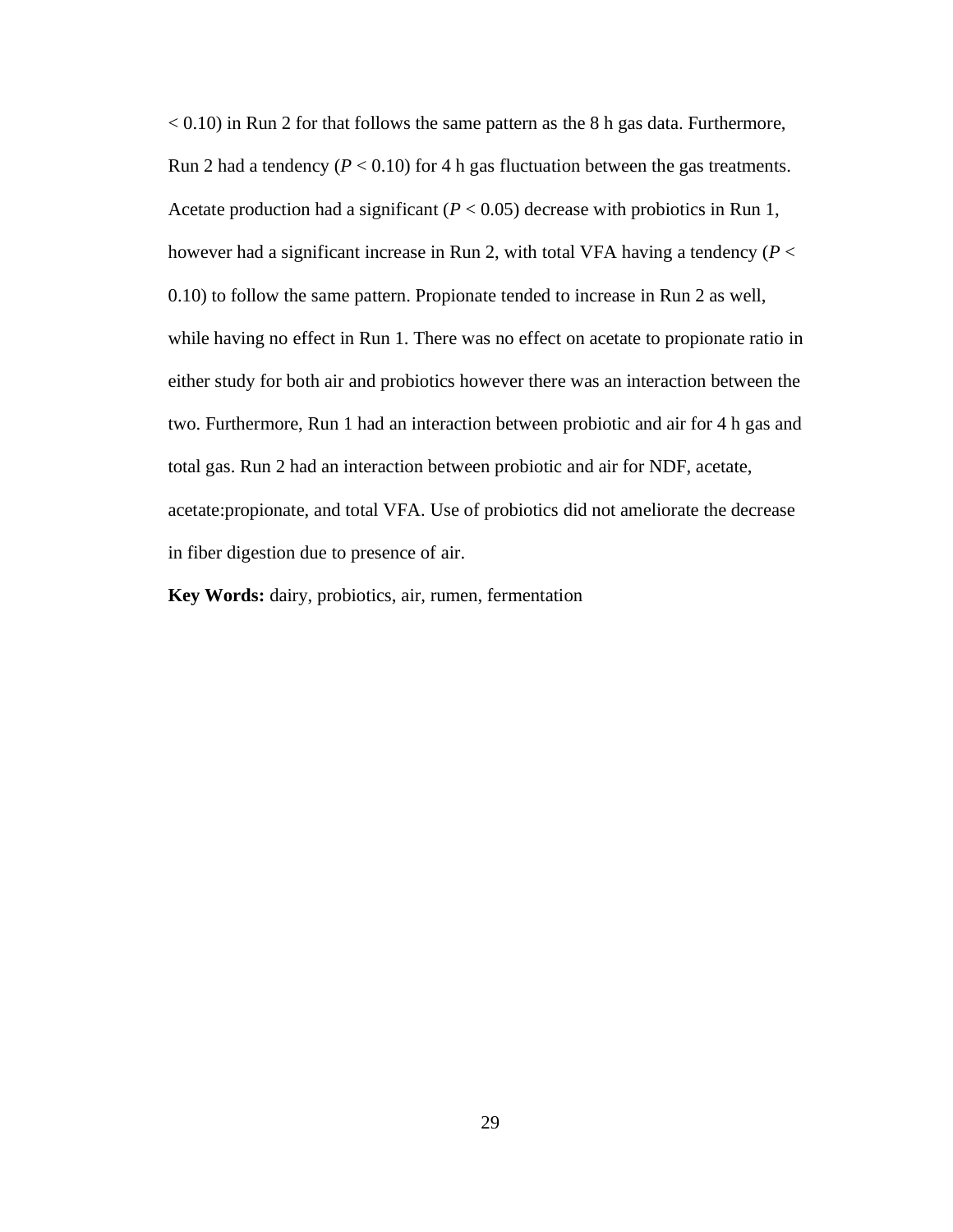## **INTRODUCTION**

Probiotics are defined by the World Health Organization as live microorganisms and yeasts, which when dispensed in appropriate amounts, can benefit the host they inhabit due to the similar qualities they share with the bacteria currently in the body (Mack, 2005). In addition to human studies on probiotics, many studies have investigated the effects of probiotics on other mammals, such as cattle (Moya et al., 2009). The potential benefits of certain probiotics in a cow's digestive system have been discussed at length (Uyeno et al., 2015). These strains have the potential to increase the production of volatile fatty acids (VFAs) which increase bovine milk production (Uyeno et al., 2015). Through the background research completed for this experiment, the probiotics: Dairyman's Edge (DE; Papillon Agricultural Company, Easton, MD) and live yeast (*Saccharomyces cerevisiae*) can possibly increase the VFAs within the rumen by adjusting certain pathways, promote fermentation, and therefore may increase the amount of milk produced from each cow. Furthermore, these probiotics can possibly offset effects of air. As cattle consume their food, they swallow air (Barry et al., 1977 ) which could potentially inhibit the growth of organisms within their rumen (Newbold et al., 1996). However, live yeast may decrease the amount of oxygen within the rumen and increase digestibility by utilizing the oxygen swallowed for growth. The objective of this study was to examine the impact of air in the rumen and how certain probiotics could decrease the negative effects of oxygen. Understanding air's impact on digestibility as well as yeast's ability to utilize oxygen can help farmers select certain probiotics to increase milk production in their cattle or decrease bloat.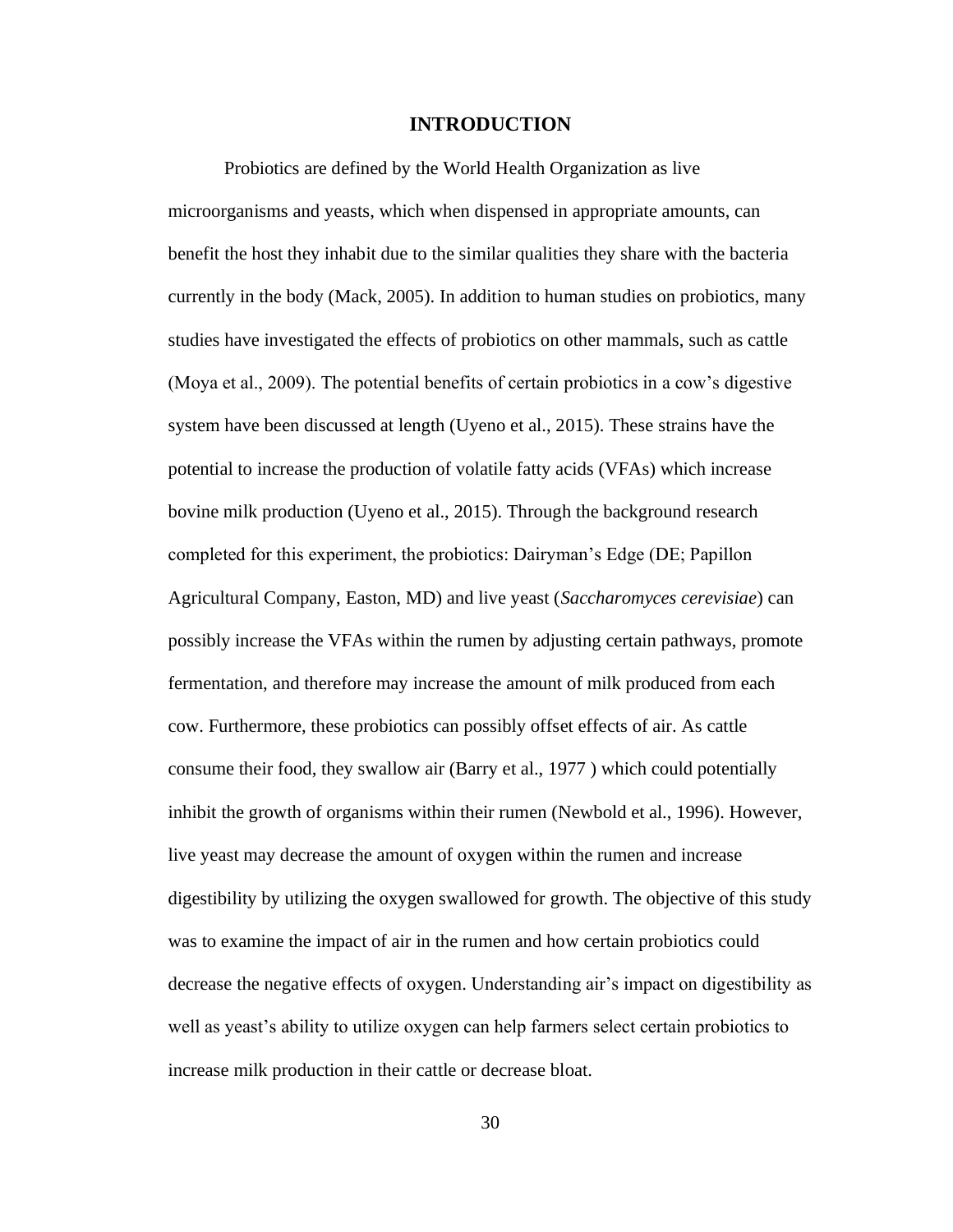# **MATERIALS AND METHODS**

## *Probiotics Studied*

Dairyman's Edge (DE; Papillon Agricultural Company, Easton, MD) is a probiotic that maximizes feed efficiency and production regardless of the lactation stage in a cow, specifically "increasing dry matter intake, supporting healthy rumen, and assisting dairy animals in capturing feed nutrients" (Papillon, 2020). Specifically, Dairyman's Edge contains live yeast such as active dry *Saccharomyces cerevisiae*; yeast cultures of *S. cerevisiae* grown on corn products, cane molasses, and malted barley; live bacterial cultures such as dried fermentation products of: *E. faecium*, *L. acidophilus*, *L. plantarum*, *L. brevis*, dried extracts of: *B. lentus*, *B. amyloliquefaciens*; exogenous enzymes; salt of glutamic acid, dried grain, molasses products, calcium carbonate, and mineral oil (Papillon, 2020). The typical analysis includes 18.7% minimum of protein, 4.3% crude fat, 5.5% acid detergent fiber, 18.5% neutral detergent fiber, 9.3% calcium, and 28.4% ash.

Live yeast used for this experiment is a Biomate YC-20 yeast concentrate, manufactured by Chr. Hansen and specific towards beef and dairy cattle. Primary ingredient is dried saccharomyces cerevisiae fermentation product and was stored in a cooler (36˚F).

## *Experimental design and treatments*

The study analyzed twelve treatments in a 4x3 factorial design with 4 levels of air treatments and 3 probiotic treatments, and 3 randomized blocks of samples over time and space. Air treatments included: no air added to chemically reduced medium, and 0, 25 mL or 50 mL air added to 40 mL unreduced medium with 10 mL rumen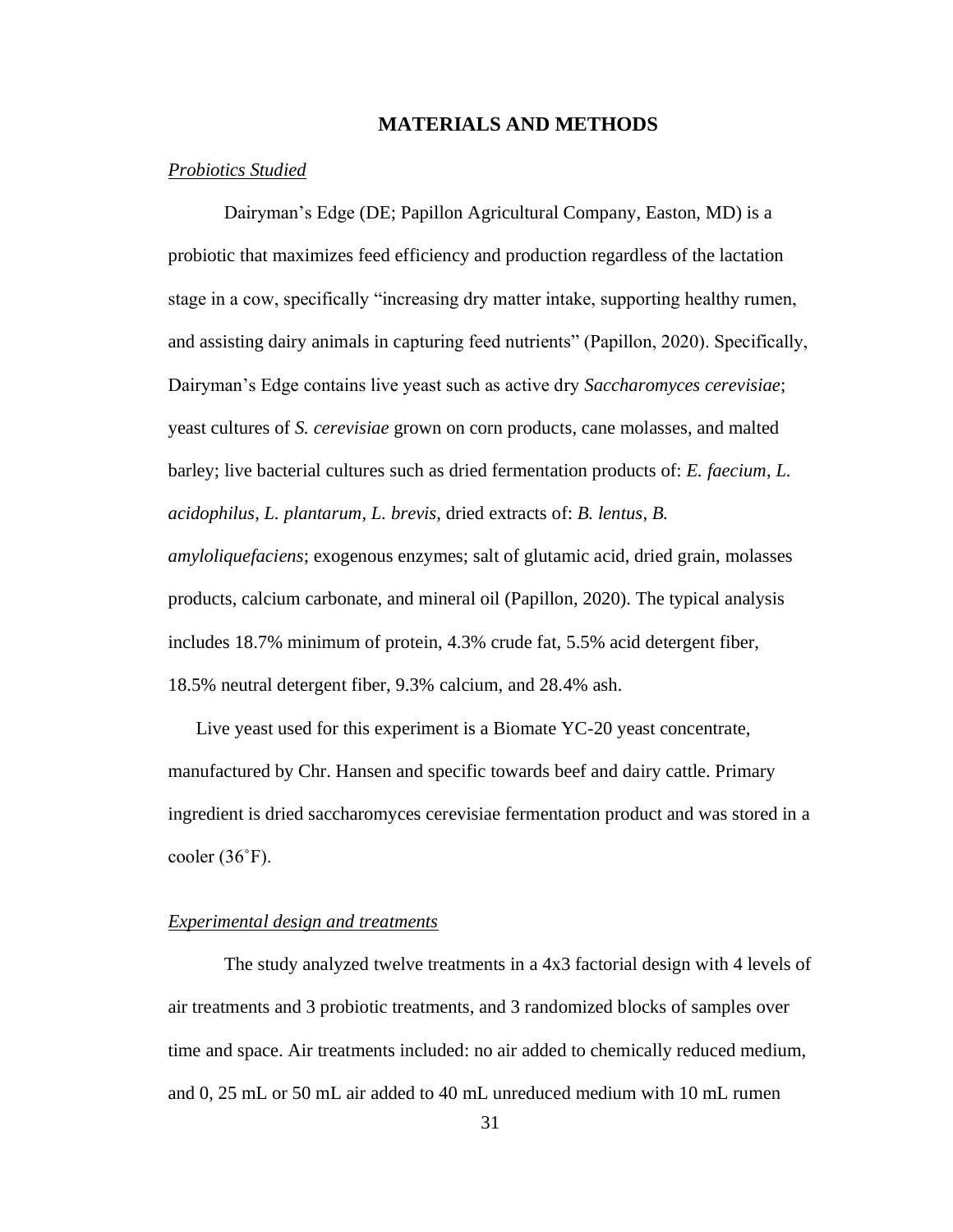inoculum at the start of fermentation in 125 mL flasks. Probiotic treatments were: no additive (control), Dairyman's Edge (DE), and live yeast. Timothy hay  $(0.5 \text{ g})$  and corn grain (0.5 g) were distributed to Approximately two liters of rumen fluid (solid and liquid fraction) was collected from permanently non-lactating rumen-cannulated cow consuming a timothy hay diet. The contents were then blended and strained with a cheesecloth and run under  $CO<sub>2</sub>$  to remove air.

Stoppers fitted with two glass tubes with luer-lock fittings to attach tubing or balloons were attached to all flasks, and the gas was removed with the glass syringe. Carbon dioxide gas was perfused through each flask before and during filling with medium, and then treatments. Forty milliliters of prepared media were distributed to each Erlenmeyer flasks under  $CO<sub>2</sub>$  as well as 10 mL of rumen fluid. One milliliter of reducing agent (Cysteine and Na2S) was added to specific flasks as well as 1 mL of Dairyman's Edge stock solution (140 mg/40 mL of media) as well as Yeast stock solution (140 mg/40 mL of media) was added to specific flasks. Gas treatments were added with the glass syringe and placed in the incubator. The pH was tested and VFA samples were taken from the time zeroes only and immediately placed into the freezer.

#### *Sampling and Measurements*

## Gas Sampling

Syringes with balloons were attached in order to measure gas for the experiment and samples were placed in an incubator at 39 °C for a total of 24 hours. Gas was collected 4 and 8 h after the samples were placed in the incubator/water bath. The gas was measured with a glass syringe and expelled. After 24 hours, gas was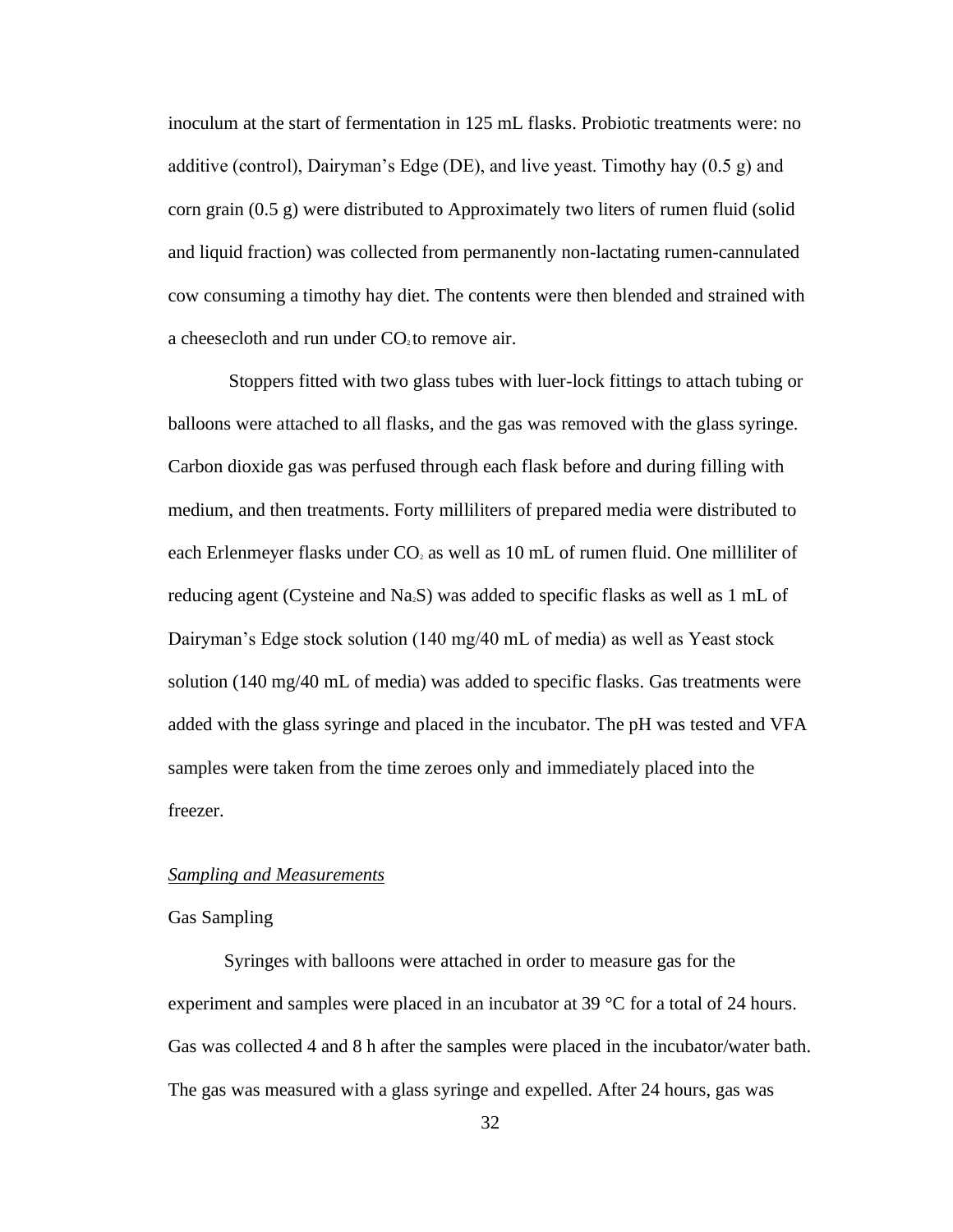collected, and the pH was measured in the random order. Samples for VFA were taken and placed in the freezer.

## NDF Sampling

Neutral Detergent Fiber (NDF) analysis was completed according to the method of Mertens. A few days before, NDF solution was made and beakers were labeled with the random identification number and laid out. Each sample, including the time zeroes and blanks were thawed and poured in a beaker with 100 mL of NDF solution. The analysis was completed by refluxing each beaker for one hour, adding amylase solution to prevent gelatinous material interfering with filtration, and pouring into a crucible. In the crucible, samples were aspirated and rinsed with acetone. Then, after drying, the crucibles were placed in a preheated 100˚C oven overnight. The following day, the crucibles were hot weighed, and the weights were recorded. The percentage of NDF was calculated as 100 times dry NDF residue divided by original feed. The percentage of NDF digested was the NDF percentage remaining after 24 h digestion divided by the NDF percentage of the NDF of feed that was not fermented.

## Ash Sampling

Ash analysis was completed after NDF analysis. Each crucible was placed in the muffle furnace at  $500^{\circ}$ C for a minimum of six hours. The furnace was then turned off and left to cool overnight in the furnace. The next morning, crucibles were moved into the preheated oven at 100˚C and warmed up for one hour. The crucibles were then hot-weighed and the ash percentage was calculated as 100 times the weight of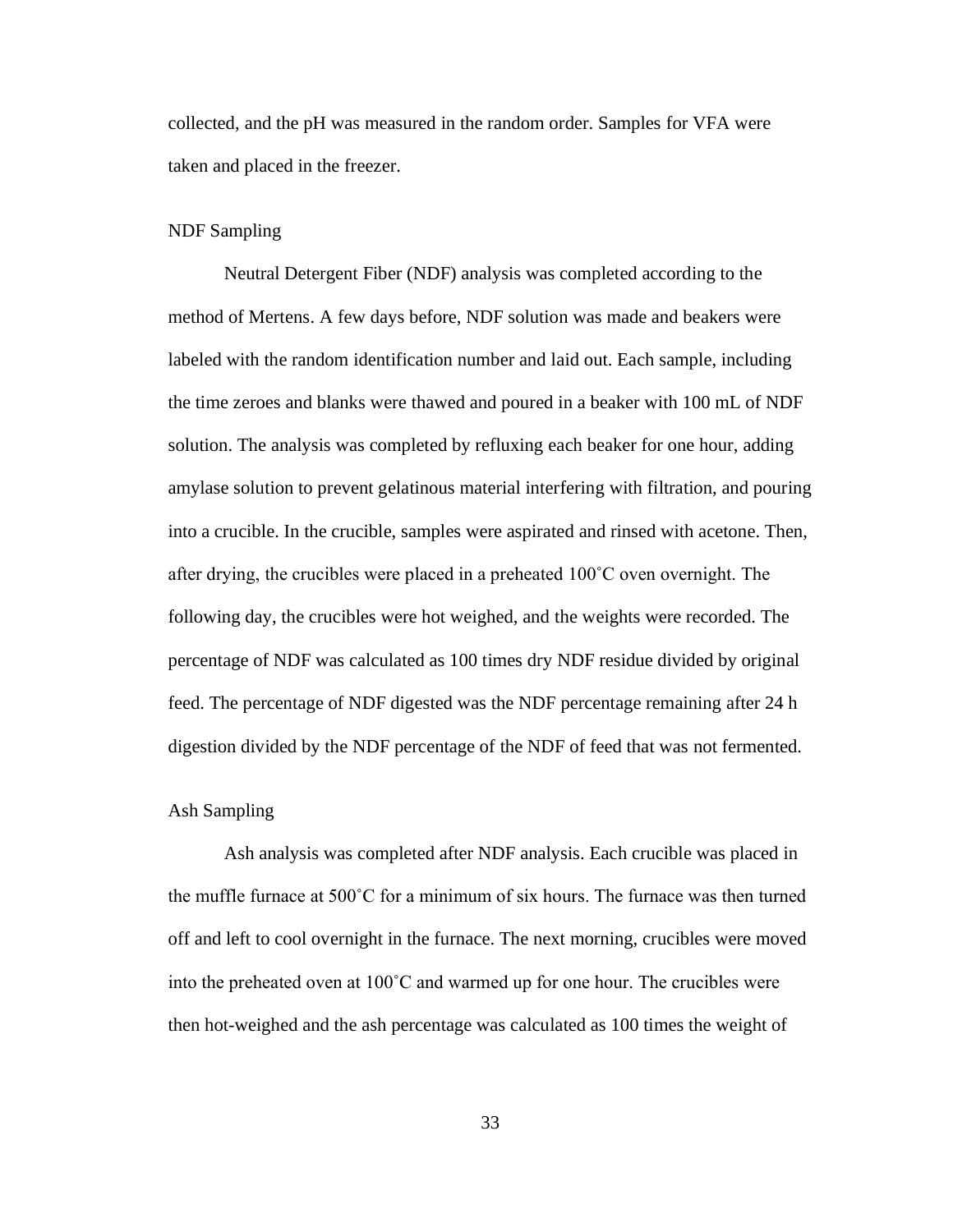ash residue subtracted from the original sample weight divided by original sample weight.

## *Statistical Analysis*

The data were analyzed using the model:

$$
Y = \mu + A + P + AxP + S + E
$$

where Y is the response variable, and A is a fixed effect of air or reducing agent, P is the effect of yeast or probiotic additive, S is the randomized sequence and E is error. Significant differences were accepted at  $P < 0.05$ , and tendencies at  $P < 0.1$ . A Student T test was run on JMP to determine significant effects between air treatments and probiotics.

## **RESULTS**

## *Air Treatment for Run 1 Decreased Digestibility*

Air decreased NDF digestibility (*P* < 0.05 from 51.11% for reduced medium to 45.83%, 45.00%, and 41.28 % with 0, 25, and 50 mL air respectively. For VFA, butyrate only had a main effect  $(P < 0.05)$  from air treatment, decreasing significantly from 12.3 for reduced medium to 12.1 for 0 mL of air unreduced, 10.9 for 25 mL of air unreduced and 11.0 for 50 mL of air. Finally, there was tendency  $(P < 0.10)$  for a decreased air effect on 8 h gas volume starting with 41 for 0 mL of air reduced, 44 for 0 mL of air unreduced, and 42 for 25 mL of air unreduced, to 32 for 50 mL of air unreduced. Student T test determined change between reduced 0 mL of air, 0 mL of air unreduced, and 25 mL of air unreduced was significant from 50 mL of air unreduced.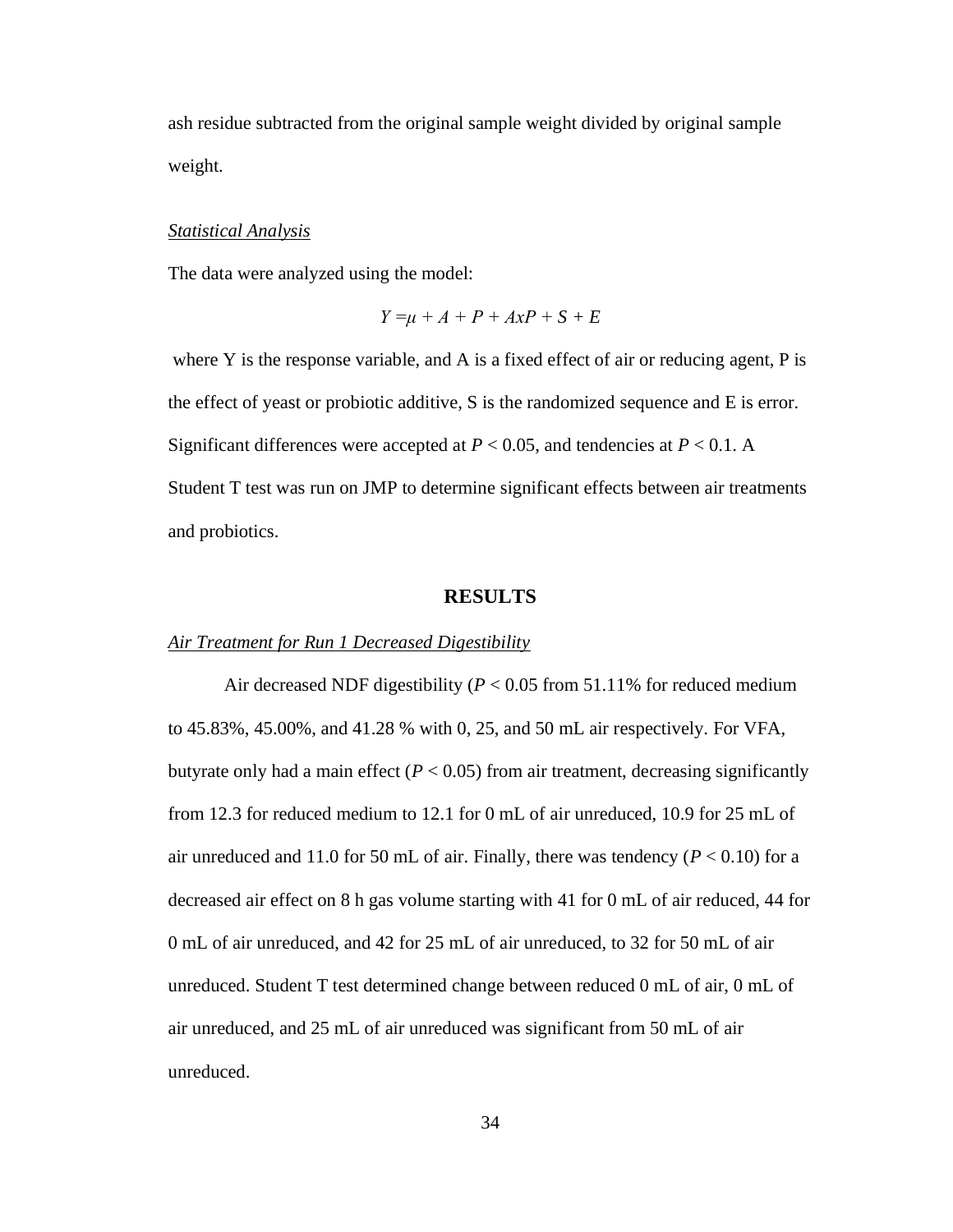## *Probiotic Treatment for Run 1 Decreased VFA*

Acetate decreased ( $P < 0.05$ ) for both yeast and DE. We see acetate had a value of 97 with no probiotic, then decreased to 75 with yeast, and then 72 with DE. Total VFA also tended  $(P < 0.10)$  to decrease for both yeast and DE (starting with no probiotic having a value of 145, yeast with 125, and DE with 120. No other VFA was affected by probiotic, however pH increased  $(P < 0.10)$  starting with 6.3 for no probiotic, and 6.3 with yeast, and 6.6 with DE.

#### *Air Treatment for Run 2 Increased Digestibility*

Air decreased ( $P < 0.05$ ) NDF digestibility from 45.9% for reduced medium to 44.75%, 40.56% and 40.17% with 0, 25, and 50 mL air respectively. For VFA, butyrate only had a main effect from air treatment, decreasing significantly  $(P < 0.05)$ from 17.2 for reduced medium to 14.6 for 0 mL of air unreduced, 13.8 for 25 mL of air unreduced, and then increasing at 50 mL of air with 14.6.

Air treatment also had a tendency to decrease both the 4 h gas and the total gas, while having a significant effect on the 8 h gas. Air tended  $(P < 0.10)$  to decrease the 4 h gas from 56 for reduced medium, 59 for 0 mL of air unreduced, and 46 for 50 mL of air, to 43 for 25 mL air. Air tended  $(P < 0.10)$  to decrease total gas from 240 for reduced medium, 225 for 0 mL of air unreduced, and 212 for 50 mL of air unreduced to 191 for 25 mL air unreduced. Finally, air had a significant ( $P < 0.05$ ) decrease for air effect on 8 h gas starting with 28 for 0 mL of air reduced, 26 for 0 mL of air unreduced, and 25 for 50 mL of air unreduced to 19 for 25 mL of air unreduced.

## *Probiotic Treatment for Run 2 Decreased VFA*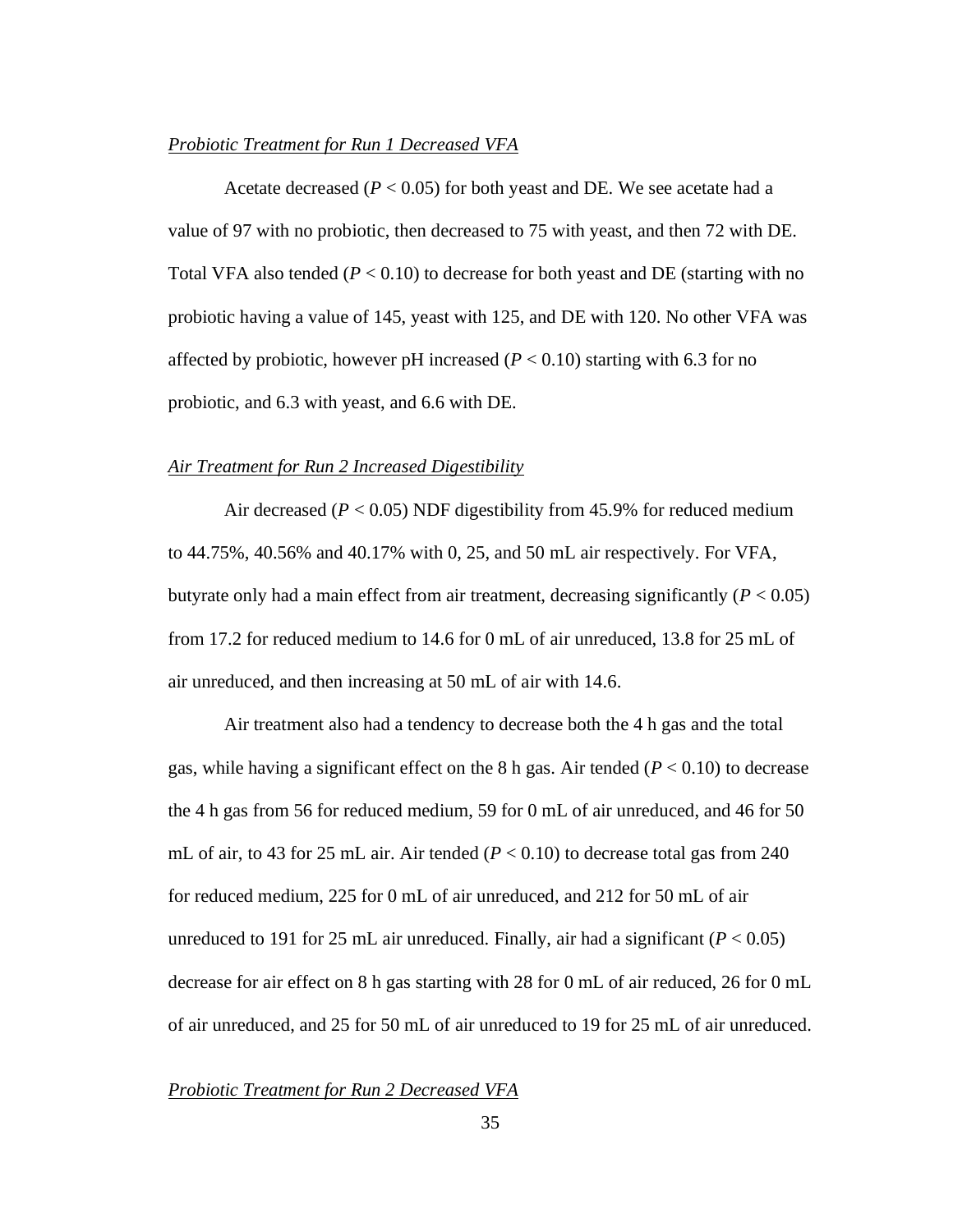There were a few probiotic effects starting with Total VFA. Total VFA had a significant increase  $(P < 0.05)$  starting with 111 for no probiotic and 119 with yeast, to jump to 137 with DE.

Acetate production had a significant increase  $(P < 0.05)$  for the DE treatment jumping from a value of 61 for no probiotic and 60 for yeast, to 78 for DE. Propionate had a tendency  $(P < 0.10)$  to increase for both yeast and DE, moving from 33 for no probiotic, to 39 for yeast, and 39 for DE. There were no other significant probiotic effects for the 2<sup>nd</sup> run.

## **DISCUSSION**

## *NDF Decreased with added Air*

As seen in Table 2.1 and 2.3, there was a significant decrease in NDF for Run 1 and Run 2. In Run 1, the values for decreased NDF digestibility (*P* < 0.05) from 51.11% for reduced medium to 45.83%, 45.00%, and 41.28% with 0, 25, and 50 mL air respectively. In Run 2, the decrease  $(P < 0.05)$  in NDF digestibility due to air went from 45.89% for reduced medium to 44.75%, 40.06% and 40.17% with 0, 25, and 50 mL air respectively. The reason for this may be due to oxygen inhibiting the anaerobic, rumen bacteria. When certain anaerobic bacteria are exposed to oxygen, they can die which therefore slows fermentation within the rumen (Hentges, 1996). However, it should be noted strictly anaerobic species, e.g., methanogens, can survive in the rumen under oxygen conditions that were previously believed to be detrimental to the bacteria. In theory, the ruminal microbial population should have the ability to quickly use oxygen and remove it from the rumen which contains highly oxygen sensitive organisms (Ellis et al., 1989). However, the significant decrease between 0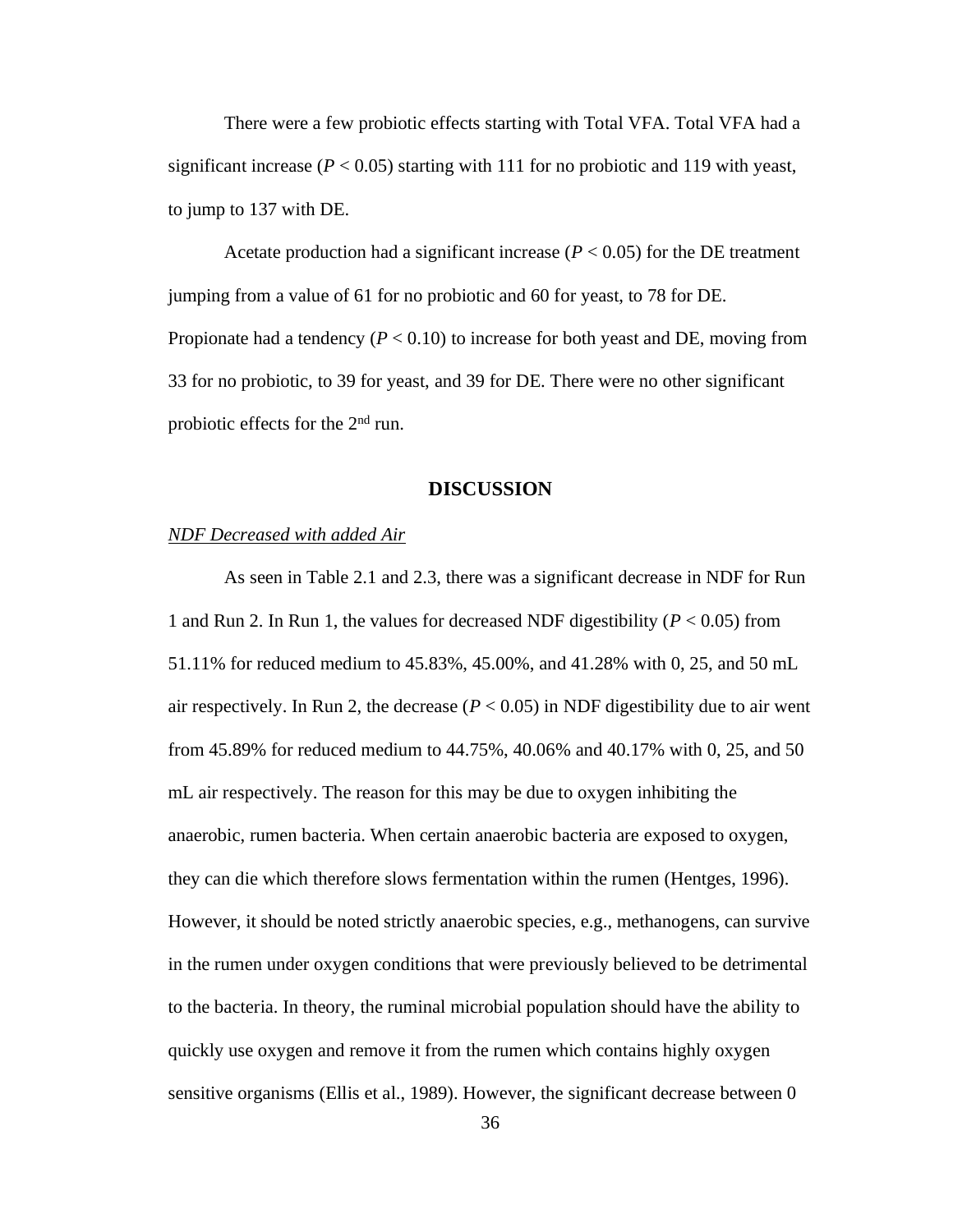mL of air unreduced and 25 mL of air could mean the limit of oxygen tolerance was surpassed and began to impact the bacteria within the flasks. This could also explain the plateau from 25 mL of air and 50 mL of air. 4 h gas and total gas had a significant interaction for Run 1. Both of these gases decreased between treatment 2 and 3 for the yeast probiotic. This could be due to yeast utilizing the  $O<sub>2</sub>$  within the rumen and decreasing the amount of gas however, this decrease in gas seems to be too high for just the disappearance of  $O_2$ . More gas was expected to be produced between probiotics and added air treatments due to aerobic respiration pushing the end products away from VFA and towards CO2. The data here is suggesting there is an interaction with air and something significant is occurring, however could be further explored.

There was also a significant interaction between air and probiotic treatment on Run 2 with NDF% digested as seen in Figure 2.3. Specifically, both probiotics have a significant decrease moving from treatment  $1(0 \text{ mL of air reduced})$ , to treatment  $2(0 \text{ T})$ mL of air unreduced), to treatment 3 (25 mL of air unreduced), with a slight increase at treatment 4 (50 mL of air unreduced). It was surprising to see the probiotic did not offset the air treatment within the rumen. This could possibly be due to the certain bacteria within the probiotic that were not able to utilize  $O<sub>2</sub>$  or the concentration of probiotic was too low.

## *VFA and Gas*

The addition of air decreased expected butyrate production  $(P < 0.05)$  in Run 1 (Table 2.1) and also had a significant decrease (*P* < 0.05) for Run 2 (Table 2.3). Air did not have a significant impact or tendency for other VFAs.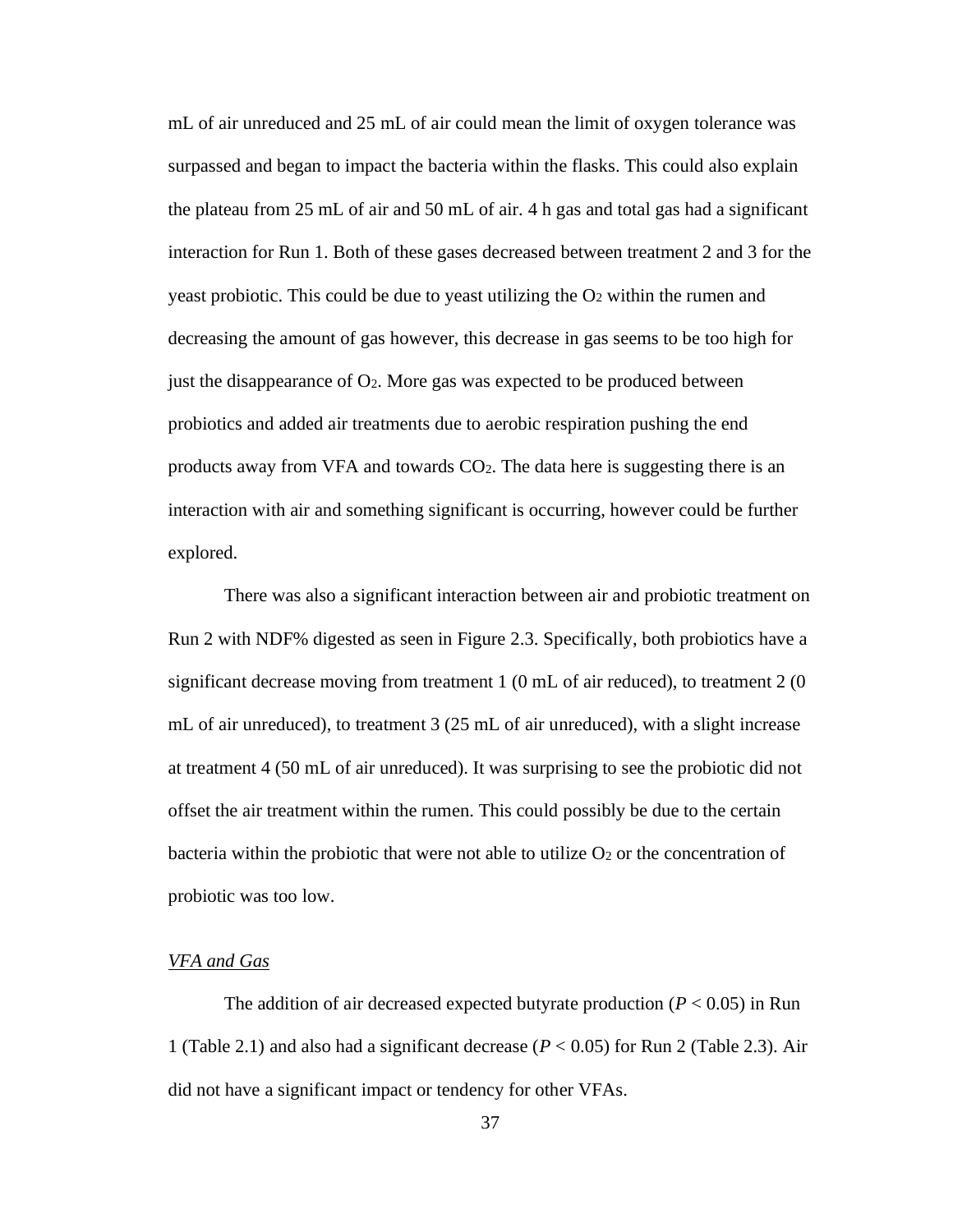However, there were some significant impacts and tendencies with probiotic effects in both runs. In Run 1, there was a significant decrease in acetate  $(P < 0.05)$ and a significant decrease in total VFA  $(P < 0.10)$ . Run 2 however, had a few significant effects with probiotic treatment including a significant increase with total VFA ( $P < 0.05$ ) starting with 111 for no probiotic and 119 with yeast, to then jump to 137 with DE (Table 2.4). In addition, Run 2 had acetate production with a significant increase  $(P < 0.05)$  for the DE treatment whereas propionate just had a tendency for both yeast and DE to increase  $(P < 0.10)$ . Acetate to propionate ratio did not have a significant effect. The probiotics utilized contained species such as *Saccharomyces cerevisiae* and may have impacted the fermentation within the rumen and increased the level of other volatile fatty acids produced in the rumen wall as explained previously (Uyeno et al., 2015). The manipulation of the pathway can therefore increase the rumen fermentation efficiency and benefit the cattle which could explain the increase in acetate and propionate in Run 2. However, this is not in total agreement with previous studies (Erasmus et al., 1992), where yeast cultures (*S. cerevisiae*) would decrease acetate concentration while increasing propionate in order to lower the acetate to propionate ratio. An increase in total VFA from Run 2 and a decrease in total VFA from Run 1 are different from previous studies (Qadis et al., 2014) where they reported no significant change in total VFA related to their probiotic study.

Furthermore, a few interactions between probiotics and air have been seen through VFA analysis in Run 2. Acetate had a significant interaction  $(P < 0.05)$  with a slight increase in live yeast and then decrease at treatment 4, then DE had a sharp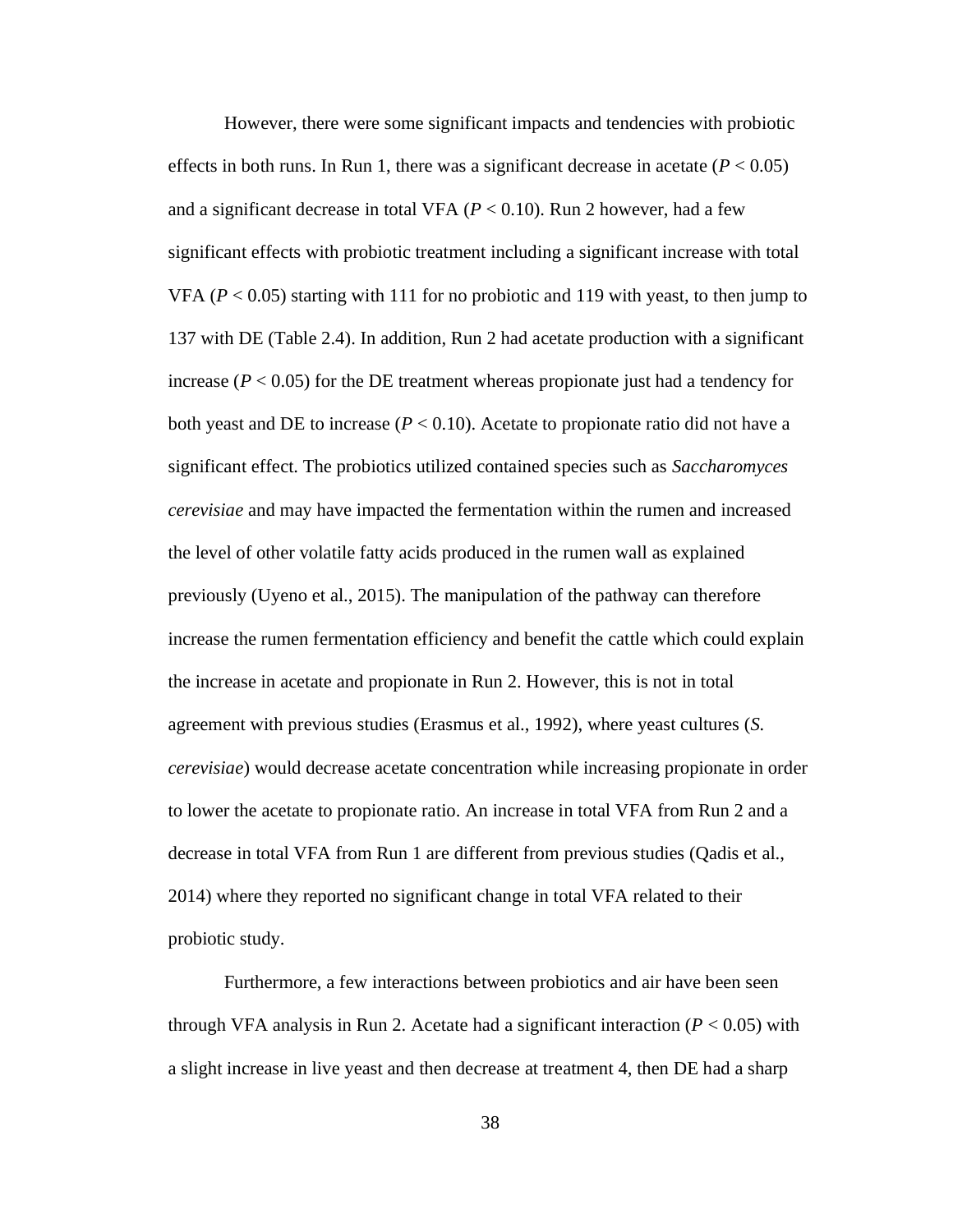decrease from treatment 1 to 3 then a slight increase at treatment 4 (Figure 2.4). Acetate to propionate ratio had a slight interaction between air and probiotic (*P* < 0.10) with a slight increase in live yeast and then decrease at treatment 4, then DE had a sharp decrease from treatment 1 to 3 then a slight increase at treatment 4 (Figure 2.5). Total VFA also had a notable interaction  $(P < 0.05)$  with a slight increase in live yeast and then decrease at treatment 4, then DE had a sharp decrease from treatment 1 to 3 then a slight increase at treatment 4 (Figure 2.6).

It is interesting to see the similar trend Total VFA, acetate, and the acetate to propionate ratio follow. The increase in yeast could mean the probiotics as well as the bacteria within the rumen were utilizing the air added into the system. These results support previous research of a relationship between oxygen uptake in the rumen and the ability of yeast to stimulate bacterial growth was discovered (Ellis et al., 1989; Amin & Mao, 2021). The slight decrease at 50 mL of air unreduced could indicate a max level of air was reached and no fermentation and VFA production occurred at this treatment. Furthermore, when analyzing the interaction between DE and VFAs, the decrease in VFA could be explained by aerobic metabolism within the system, ending with CO<sup>2</sup> instead of VFA. However, the various responses of acetate and total VFA need to be further explored as probiotic and yeast in cattle are not completely understood. Other probiotic and yeast studies also suggest that although probiotics have the capacity to impact and change the gut microbiology, the definite mode of action for probiotics and yeast have yet to be discovered (Amin & Mao, 2021). Yeast may affect metabolism and prevent the production of gas by utilizing oxygen and possibly using a unique pathway to decrease production.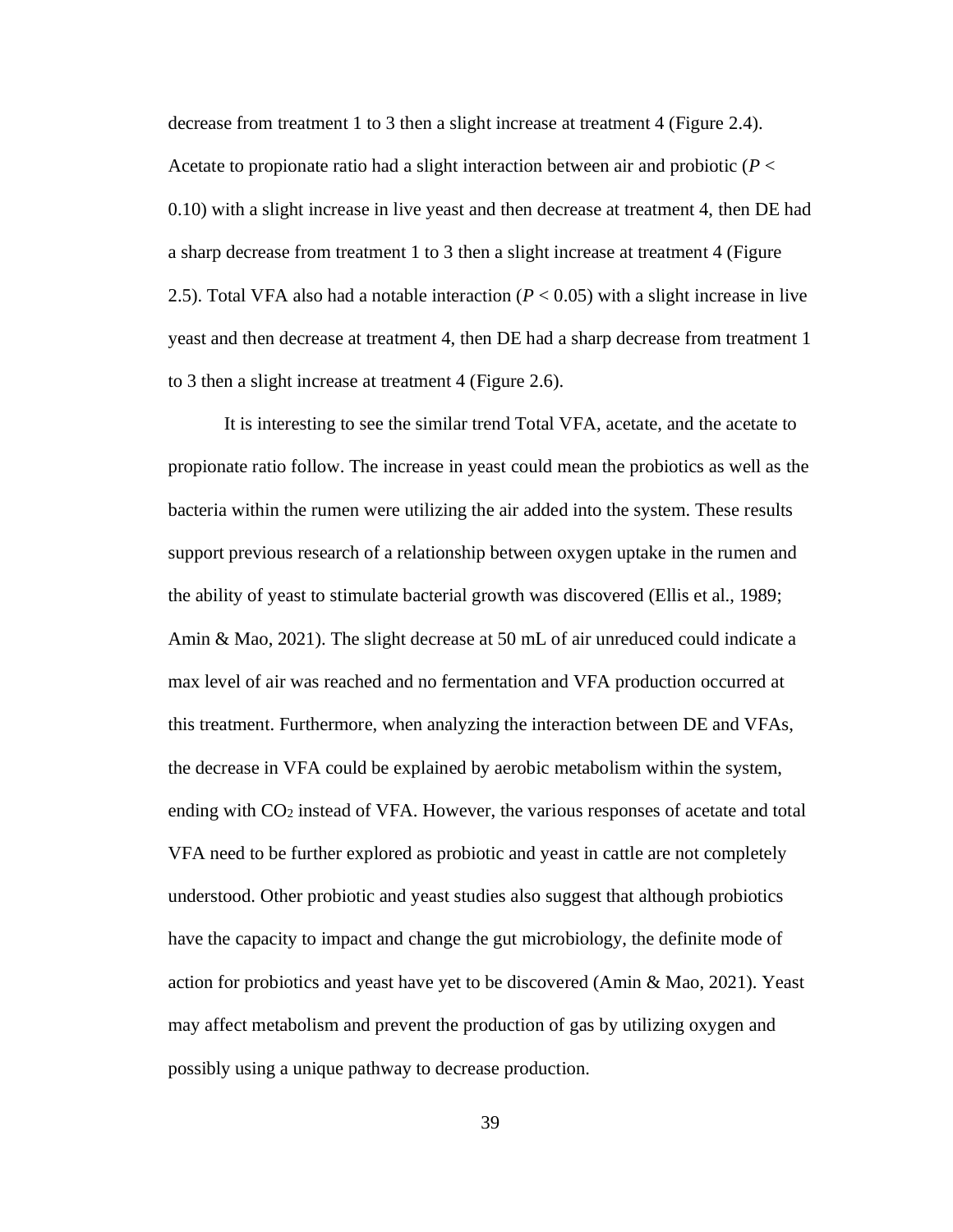Another theory related to the acetate and total VFA having a significant decrease in Run 1 is related to a few factors. The disappearance of fatty acids can be due to either the absorption of fatty acids in the rumen as the amount of lipids from the diet increases, catabolism of fatty acids in ketone bodies in the cells of the ruminal epithelium, and finally oxidation of fatty acids by bacteria adherent to the rumen wall that utilize oxygen from epithelial cells (Doreau & Ferlay, 1994; Fiorentini et al., 2015).

# *pH*

Probiotic treatment tended ( $P < 0.10$ ) to increase pH from 6.27 for no probiotic to 6.25, to 6.29 for yeast, and 6.62 for DE. An explanation of this could be DE altering the fermentation process in the rumen and raise and stabilize ruminal pH. This is done through stimulation of specific populations of protozoa that consume starch and compete effectively with amylolytic lactate-producing bacteria (Uyeno et al., 2015). These results agree with previous studies (Desnoyers et al., 2009) where yeast, *S. cerevisiae*, increased pH with *in vitro* rumen experiments.

## *Gas*

In Run 1, there was tendency  $(P < 0.10)$  for an increased and decreased air effect on 8 h gas starting with 41.00 for 0 mL of air reduced, 43.89 for 0 mL of air unreduced, 41.72 for 25 mL of air unreduced, and 32.33 50 mL of air unreduced. Whereas, in Run 2, air treatment had a tendency to increase and decrease both the 4 h gas and the total gas, while having a significant effect on the 8 h gas. Air tended (*P* < 0.10) to increase and decrease the 4 h gas from 56.44 for reduced medium to 59.00,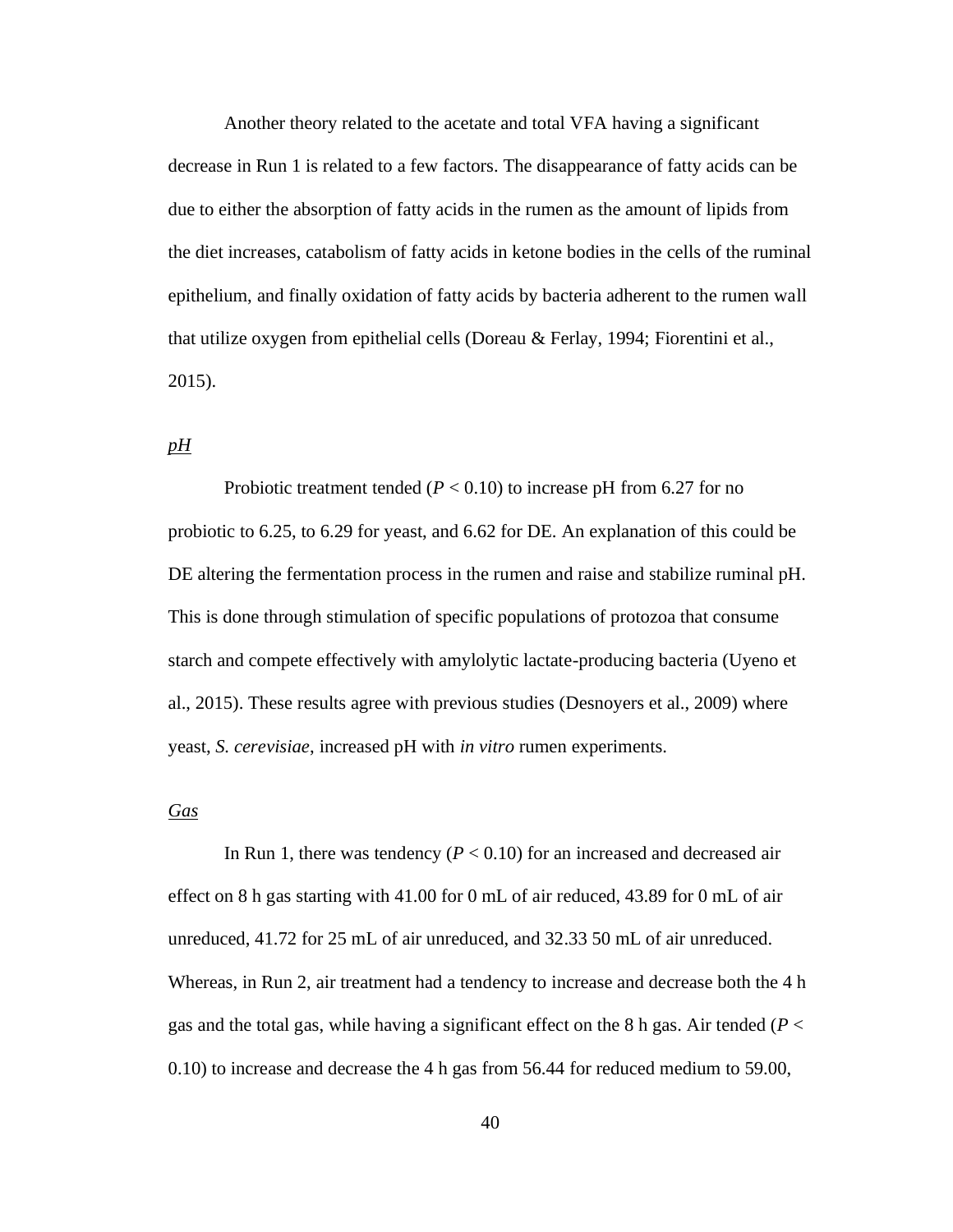42.89 and 45.67 with 0, 25, and 50 mL air respectively. Air tended ( $P < 0.10$ ) to increase and decrease total gas from 243.33 for reduced medium to 224.56, 190.89 and 211.78 with 0, 25, and 50 mL air respectively. Finally, air had a significant (*P* < 0.05) increase and decrease for air effect on 8 h gas starting with 27.89 for 0 mL of air reduced, 25.78 for 0 mL of air unreduced, 18.78 for 25 mL of air unreduced, and 24.89 50 mL of air unreduced. There are very few studies on gas production in vitro. A rumen gas model could further explain and clarify the reasons for fluctuations with gas production. It is interesting to note how certain gas time points had significant effects from the air treatment yet there were no significant effects from air on acetate or propionate since gas production in the rumen is stoichiometrically related to VFA. As a future direction, it would be interesting to analyze the gas composition of the gas produced throughout this *in vitro* experiment.

# *Sequence Effect*

Analyzing the data regarding the probiotic treatment and the air treatment, has shown sequence ID having a significant effect with both of the runs. We can see both the first and second runs have a sequence effect only with volatile fatty acids and pH. There are a few possibilities as to how this could have occurred. With the prospect of interconversion of VFAs, this could potentially explain the reason as to why a sequence effect appeared in both of the runs.

## *Future Research*

Understanding the significance of the effect of probiotics in dairy cows, is important as it allows understanding of the role of these microorganisms in animal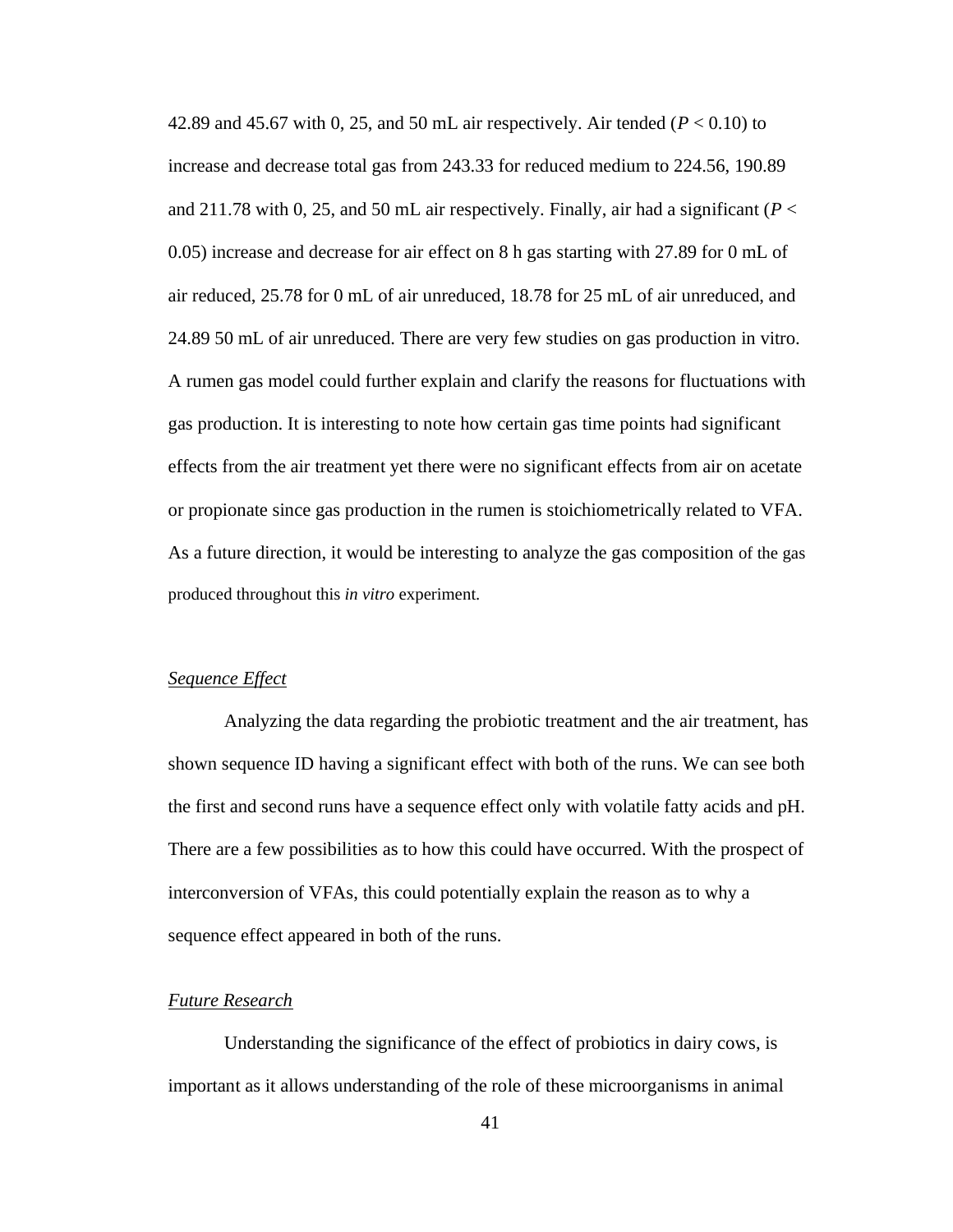nutrition. It has been shown that these specific strains can improve milk production in dairy cows. These findings could lead to further investigations of other potential benefits of probiotic supplementation with different strains and in different feeds.

Looking in the direction of methods, previous experiments have shown in vitro methods have been successful in measuring digestibility, however, these may not accurately estimate volatile fatty acids. We can look to new methods to measure VFA production to better understand the mechanisms of rumen fermentation. It has been noted there have been very few in vivo experiments completed due to the complications of handling and working directly with the animal. As a future study, analyzing the difference between in vitro and in vivo methods and results could lead to new questions and directions.

# **CONCLUSION**

These results confirm probiotics and air have an impact on rumen fermentation as we have seen significant effects with gas, certain VFAs, and NDF from both runs. We identified air treatment can significantly decrease NDF% digested for both runs while also decreasing butyrate concentration. We also saw air decrease butyrate production in both runs as well as have a significant effect on 4 h gas and 8 h gas for Run 2 and just 8 h gas on Run 1. In Run 2, probiotics increased Total VFA and acetate, while having a tendency to increase propionate whereas in Run 2, had a decrease in acetate, a tendency to decrease total VFA, while tending to increase pH. The reason for these differences is uncertain. Further research is needed, such as a rumen gas model, to explain how certain VFAs and certain gas time points increase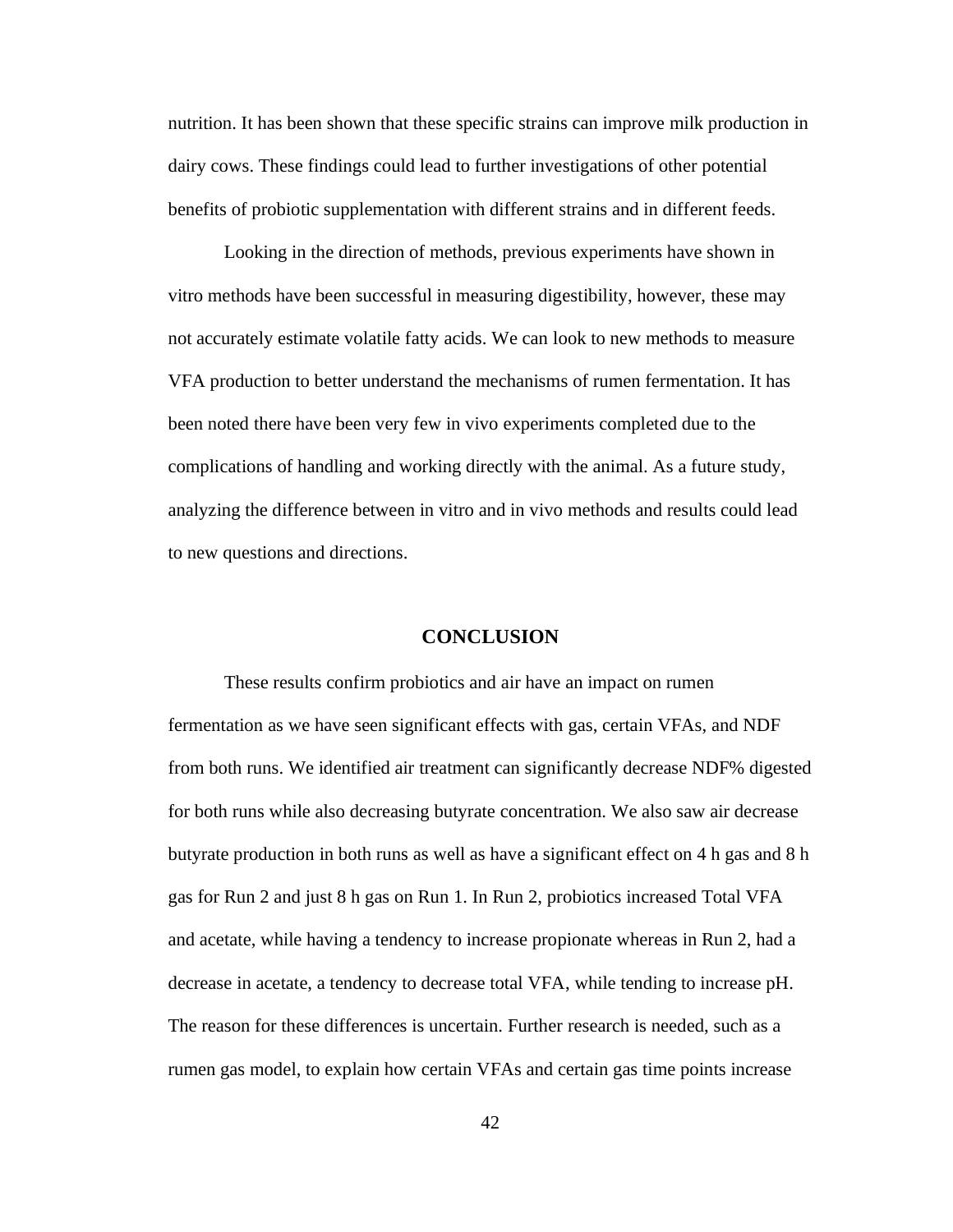or decrease in concentration due to probiotics and air. One theory for differences in gas time points can be due to the fact that some yeast species may utilize oxygen within a certain time frame. In addition, an isotope study can be completed to look at the preferred pathway of glucose utilization in the rumen by analyzing VFA. This can be done by gaining a better understanding of citric acid cycle, testing which level of glucose in rumen fluid will be converted to lactate, succinate, propionate, or acetate. From there, different levels of lactate with rumen fluid and succinate with rumen fluid will be analyzed to see when saturation occurs.

## **ACKNOWLEDGMENTS**

The author would like to thank Dr. Shirron Ratiff and Jarvis G. Scott for their assistance in this experiment.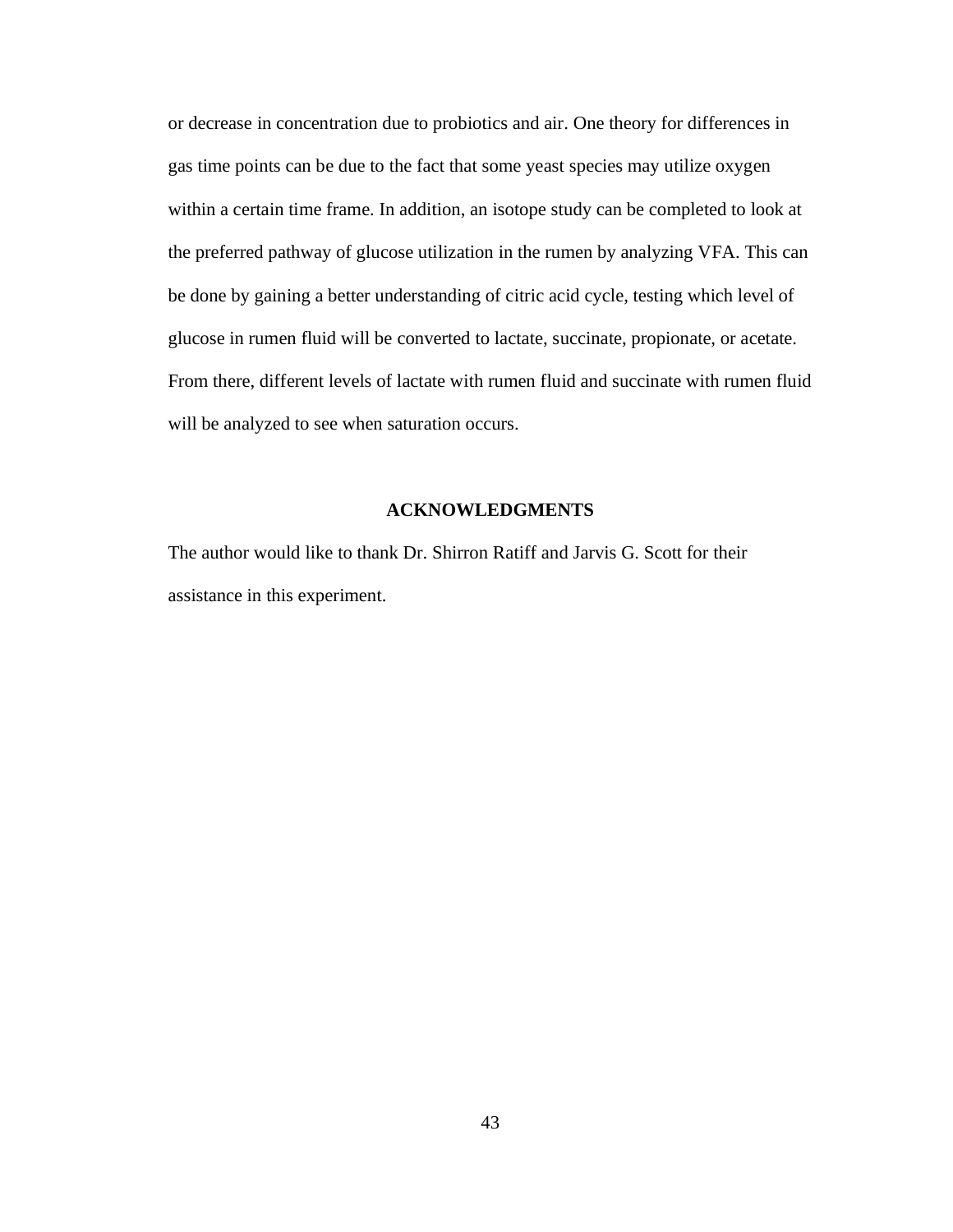# **TABLES AND FIGURES**

|                  | Reduced            | 0mL             |                    | $25 \text{ mL}$ 50 mL | SE <sup>d</sup> | P<              |
|------------------|--------------------|-----------------|--------------------|-----------------------|-----------------|-----------------|
| NDF% digested    | 51.11 <sup>a</sup> | $45.83^{ab}$    | 45.00 <sup>b</sup> | 41.28 <sup>b</sup>    | 0.019           | < 0.05          |
|                  |                    |                 |                    |                       |                 |                 |
| <b>Total VFA</b> | 130                | 128             | 128                | 129                   | 4.6             | NS <sup>e</sup> |
| (mmol)           |                    |                 |                    |                       |                 |                 |
| Acetate          | 81                 | 74              | 72                 | 76                    | 3.5             | <b>NS</b>       |
| (mmol)           |                    |                 |                    |                       |                 |                 |
| Prop             | 35                 | 41              | 44                 | 41                    | 5.0             | <b>NS</b>       |
| (mmol)<br>But    | $12.3^{\rm a}$     | $12.1^{ab}$     | $10.8^{bc}$        | 11.0 <sup>c</sup>     | 0.39            | < 0.05          |
| (mmol)           |                    |                 |                    |                       |                 |                 |
| Acetate/Prop     | 2.4                | 2.0             | 1.8                | 2.1                   | 0.26            | <b>NS</b>       |
|                  |                    |                 |                    |                       |                 |                 |
| 4 h gas          | 68                 | 68              | 63                 | 59                    | 4.3             | <b>NS</b>       |
| (mL)             |                    |                 |                    |                       |                 |                 |
| 8 h gas          | 41 <sup>a</sup>    | 44 <sup>a</sup> | 42 <sup>a</sup>    | 32 <sup>b</sup>       | 3.0             | < 0.10          |
| (mL)             |                    |                 |                    |                       |                 |                 |
| 24 h gas         | 102                | 102             | 93                 | 87                    | 7.3             | <b>NS</b>       |
| (mL)             |                    |                 |                    |                       |                 |                 |
| Total gas        | 210                | 214             | 198                | 179                   | 11.0            | <b>NS</b>       |
| (mL)<br>pH       | 6.39               | 6.25            | 6.24               | 6.26                  | 0.064           | <b>NS</b>       |
|                  |                    |                 |                    |                       |                 |                 |

**Table 2.1.** Least square means of air treatments (R, 0 mL, 25 mL, 50 mL) with SEM and P value for Run 1

a,b,cWithin a row, means without a common superscript letter differ <sup>d</sup>Standard error eNot significant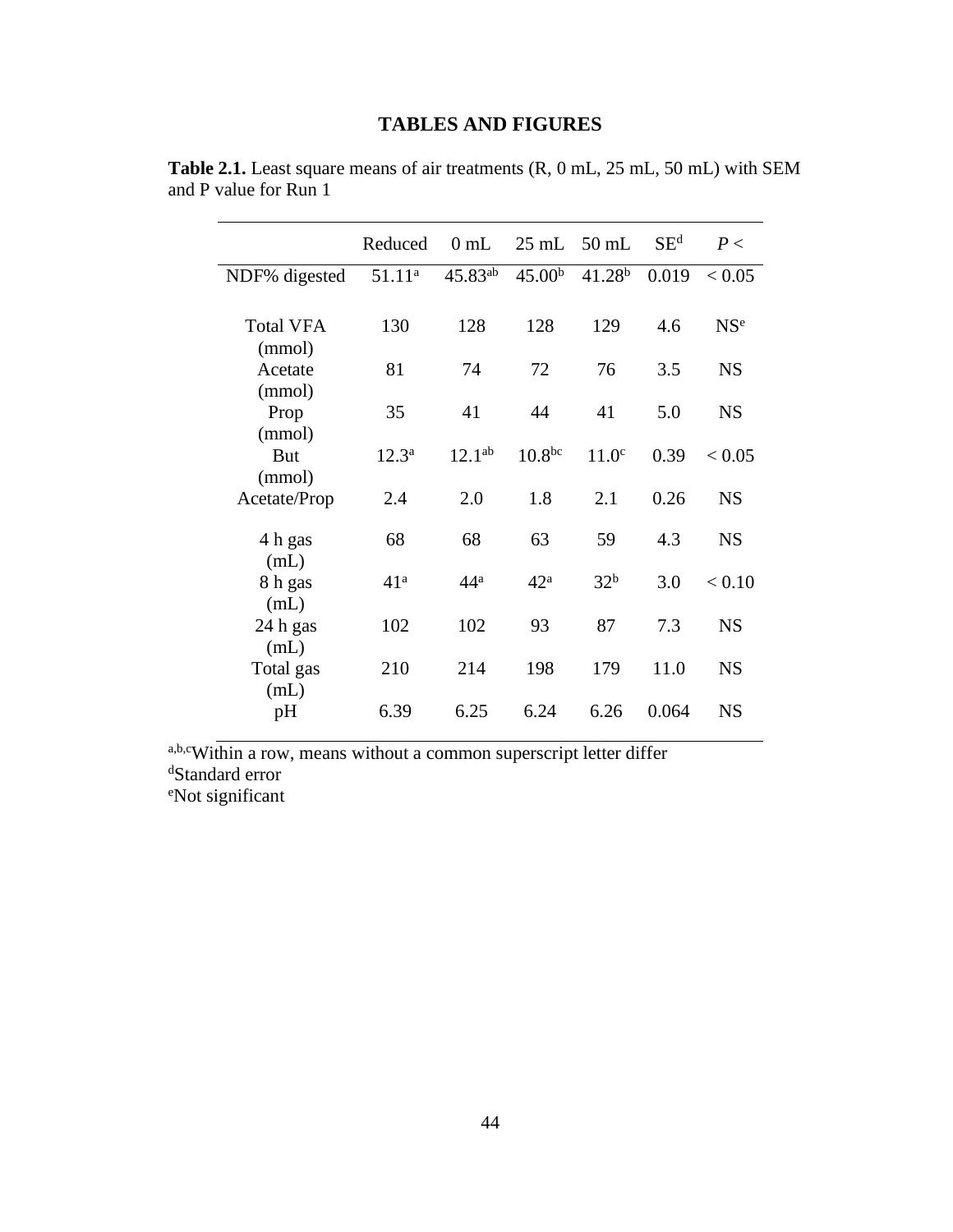|                  | Control Yeast    |                  | DE               | $SE^d$ | P<              |
|------------------|------------------|------------------|------------------|--------|-----------------|
| NDF% digested    | 53.83            | 49.17            | 50.33            | 0.033  | NS <sup>e</sup> |
|                  |                  |                  |                  |        |                 |
| <b>Total VFA</b> | 145 <sup>a</sup> | $125^{ab}$       | 120 <sup>b</sup> | 7.7    | < 0.10          |
| (mmol)           |                  |                  |                  |        |                 |
| Acetate          | 97 <sup>a</sup>  | 75 <sup>b</sup>  | 72 <sup>b</sup>  | 6.0    | < 0.05          |
| (mmol)           |                  |                  |                  |        |                 |
| Prop             | 34               | 36               | 35               | 8.5    | <b>NS</b>       |
| (mmol)           |                  |                  |                  |        |                 |
| But              | 12.1             | 12.3             | 12.4             | 0.66   | <b>NS</b>       |
| (mmol)           | 3.0              | 2.1              | 2.2              | 0.43   | <b>NS</b>       |
| Acetate/Prop     |                  |                  |                  |        |                 |
| 4 h gas          | 65               | 74               | 64               | 7.3    | <b>NS</b>       |
| (mL)             |                  |                  |                  |        |                 |
| 8 h gas          | 38               | 44               | 41               | 5.1    | <b>NS</b>       |
| (mL)             |                  |                  |                  |        |                 |
| 24 h gas         | 81               | 110              | 114              | 12.0   | <b>NS</b>       |
| (mL)             |                  |                  |                  |        |                 |
| Total gas        | 184              | 228              | 220              | 18.7   | <b>NS</b>       |
| (mL)             |                  |                  |                  |        |                 |
| pH               | 6.3 <sup>b</sup> | 6.3 <sup>b</sup> | 6.6 <sup>a</sup> | 0.11   | < 0.10          |

**Table 2.2.** Least square means of probiotic treatments (R, 0 mL, 25 mL, 50 mL) with SEM and P value for Run 1

a,b,cWithin a row, means without a common superscript letter differ <sup>d</sup>Standard error

eNot significant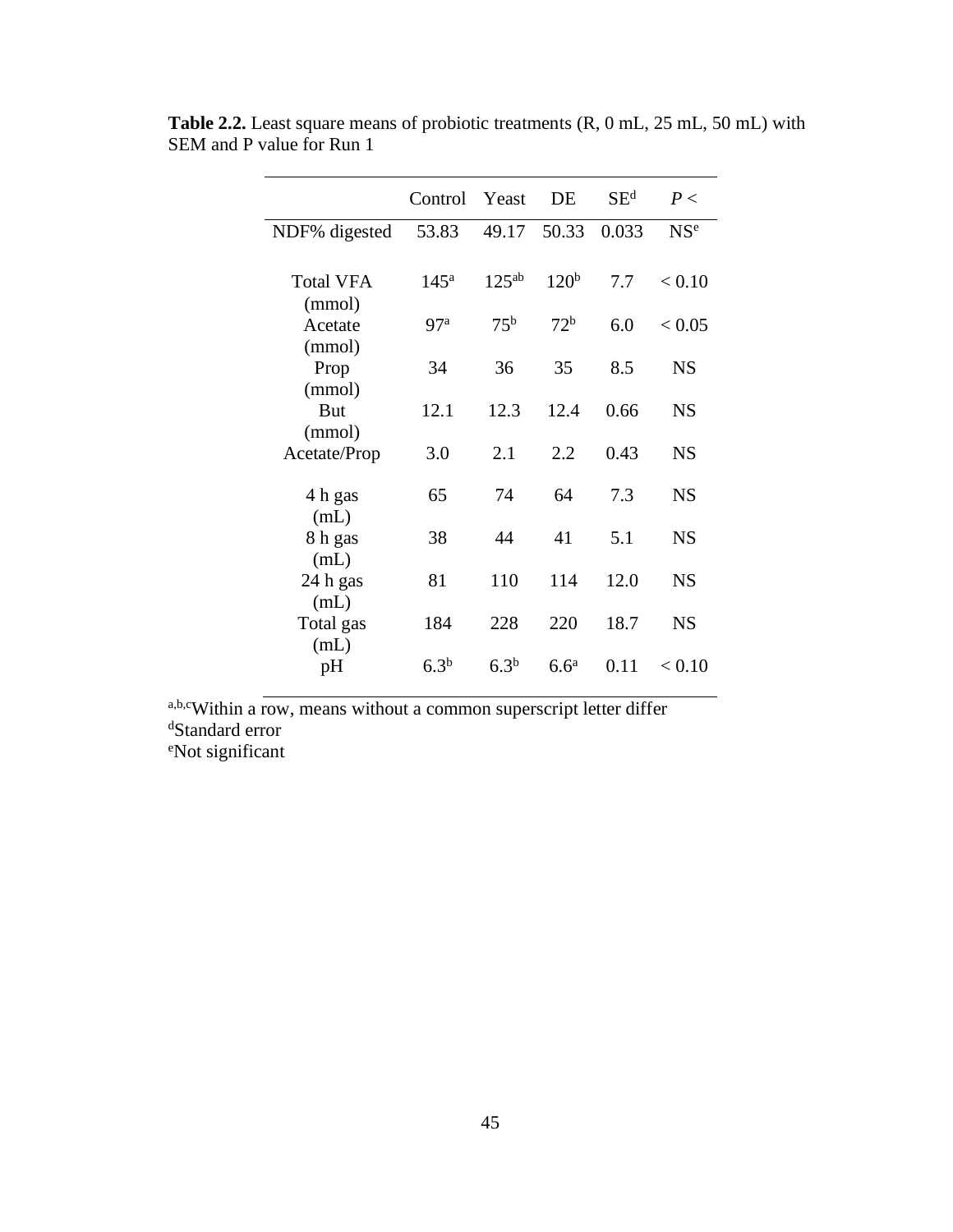|                            | Reduced            | $0 \text{ mL}$  | $25$ mL $50$ mL    |                    | SE <sup>d</sup> | P<              |
|----------------------------|--------------------|-----------------|--------------------|--------------------|-----------------|-----------------|
| NDF% digested              | 45.89 <sup>a</sup> | $44.75^{\rm a}$ | 40.56 <sup>b</sup> | 40.17 <sup>b</sup> | 0.010           | < 0.05          |
| <b>Total VFA</b><br>(mmol) | 122                | 121             | 116                | 120                | 4.2             | NS <sup>e</sup> |
| Acetate<br>(mmol)          | 66                 | 66              | 63                 | 66                 | 2.9             | <b>NS</b>       |
| Prop<br>(mmol)             | 37                 | 37              | 37                 | 38                 | 1.3             | <b>NS</b>       |
| But<br>(mmol)              | $17.2^{\rm a}$     | $14.6^{b}$      | $13.8^{b}$         | $14.6^{b}$         | 0.63            | < 0.05          |
| Acetate/Prop               | 1.83               | 1.18            | 1.70               | 1.75               | 0.077           | <b>NS</b>       |
| 4 h gas<br>(mL)            | $56^{ab}$          | 59 <sup>a</sup> | 43 <sup>b</sup>    | $46^{ab}$          | 5.1             | < 0.10          |
| 8 h gas<br>(mL)            | 28 <sup>a</sup>    | 26 <sup>a</sup> | 19 <sup>b</sup>    | 25 <sup>a</sup>    | 1.6             | < 0.05          |
| 24 h gas<br>(mL)           | 160                | 140             | 130                | 140                | 11              | <b>NS</b>       |
| Total gas<br>(mL)          | 240 <sup>a</sup>   | $225^{ab}$      | 191 <sup>b</sup>   | $212^{ab}$         | 14              | < 0.10          |
| pH                         | 6.30               | 6.31            | 6.33               | 6.34               | 0.033           | <b>NS</b>       |

**Table 2.3.** Least square means of air treatments (R, 0 mL, 25 mL, 50 mL) with SEM and P value for Run 2

a,b,cWithin a row, means without a common superscript letter differ <sup>d</sup>Standard error eNot significant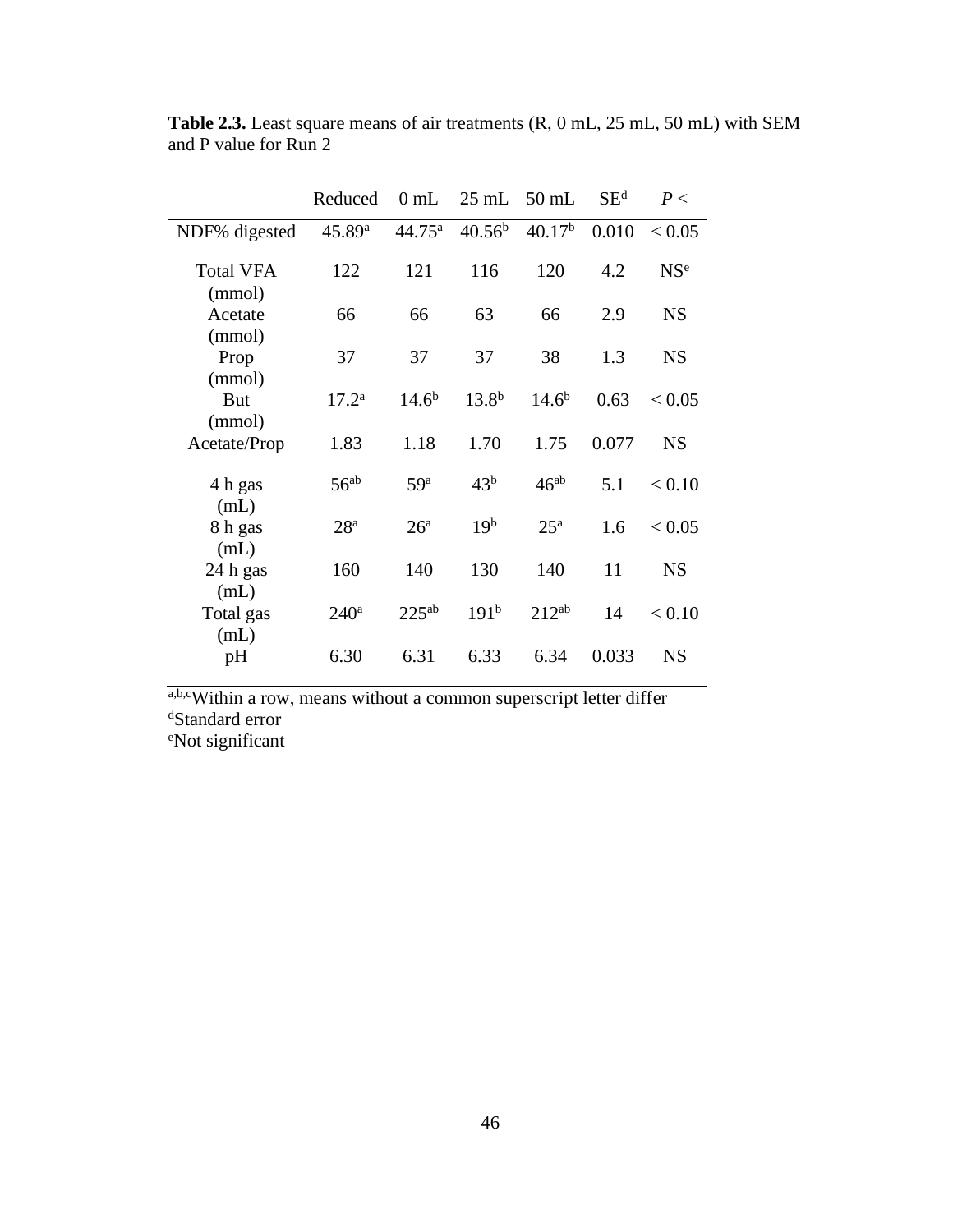|                            | Control          | Yeast             | DE               | $SE^d$ | P<        |
|----------------------------|------------------|-------------------|------------------|--------|-----------|
| NDF % digested             | 45.5             | 43.6              | 48.6             | 0.017  | <b>NS</b> |
| <b>Total VFA</b><br>(mmol) | 111 <sup>b</sup> | 119 <sup>ab</sup> | 137 <sup>a</sup> | 7.3    | < 0.05    |
| Acetate                    | 61 <sup>b</sup>  | 60 <sup>b</sup>   | 78 <sup>a</sup>  | 5.1    | < 0.05    |
| (mmol)<br>Prop<br>(mmol)   | 33 <sup>b</sup>  | 39ab              | 39 <sup>a</sup>  | 2.2    | < 0.10    |
| <b>But</b>                 | 16               | 18                | 18               | 1.1    | <b>NS</b> |
| (mmol)<br>Acetate/Prop     | 1.9              | 1.6               | 2.0              | 0.13   | <b>NS</b> |
| 4 h gas                    | 57               | 55                | 57               | 8.8    | <b>NS</b> |
| (mL)<br>8 h gas<br>(mL)    | 27               | 28                | 29               | 2.7    | <b>NS</b> |
| 24 h gas                   | 162              | 156               | 160              | 18.5   | <b>NS</b> |
| (mL)<br>Total gas<br>(mL)  | 246              | 239               | 246              | 24.1   | <b>NS</b> |
| pH                         | 6.35             | 6.28              | 6.26             | 0.057  | <b>NS</b> |

**Table 2.4.** Least square means of control, yeast, DE treatments with P value for Run 2

a,b,cWithin a row, means without a common superscript letter differ <sup>d</sup>Standard error eNot significant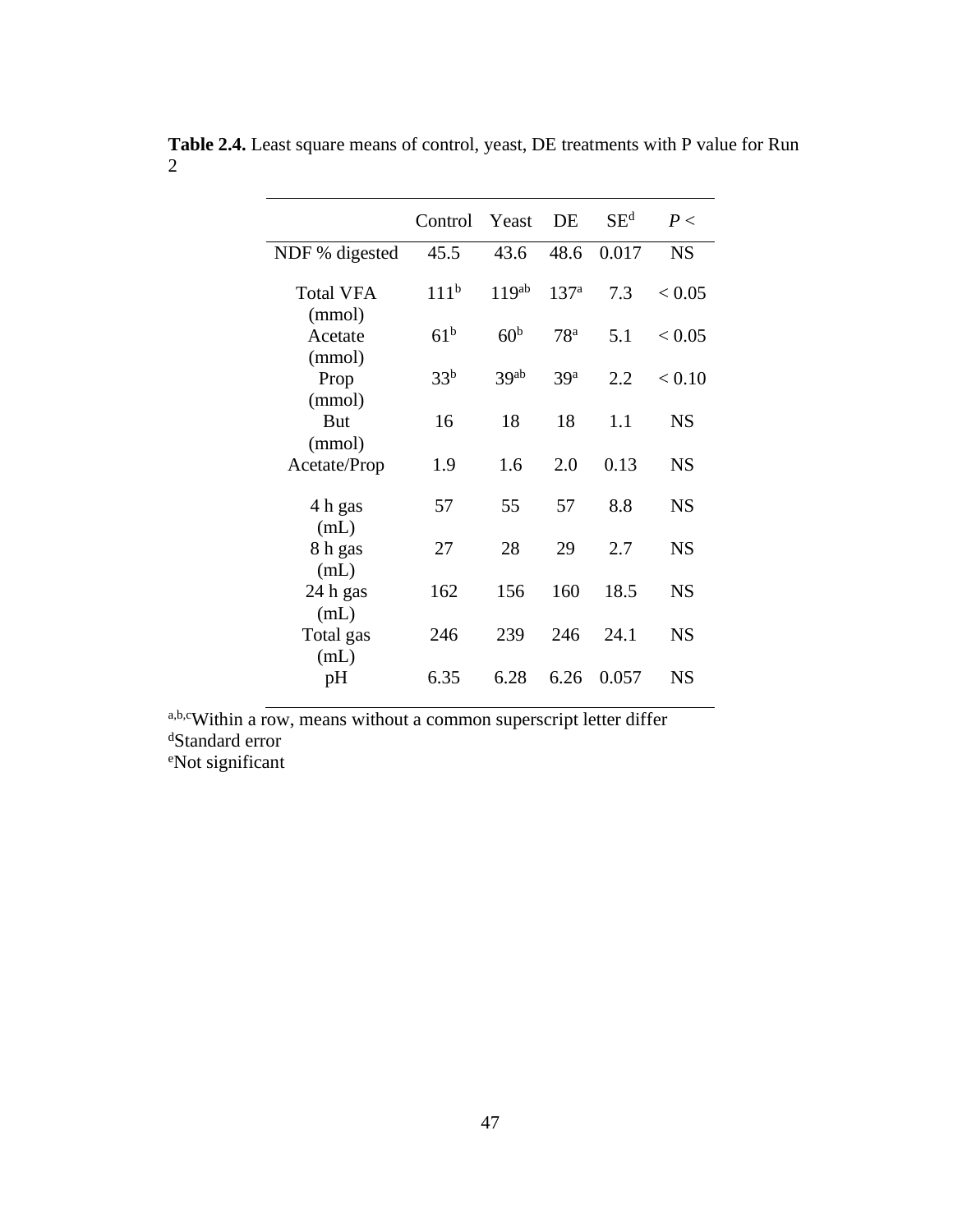# **INTERACTIONS**



**Figure 2.1. Interaction between Treatment and Probiotic for 4 h gas in Run 1 (***P* **< 0.05).** Treatment 1: 0 mL of air with chemically reduced medium, treatment 2: 0 mL of air with unreduced medium, treatment 3: 25 mL of air with unreduced medium, treatment 4: 50 mL of air with unreduced medium



**Figure 2.2. Interaction between Treatment and Probiotic for Total gas in Run 1 (***P* **< 0.05).** Treatment 1: 0 mL of air with chemically reduced medium, treatment 2: 0 mL of air with unreduced medium, treatment 3: 25 mL of air with unreduced medium, treatment 4: 50 mL of air with unreduced medium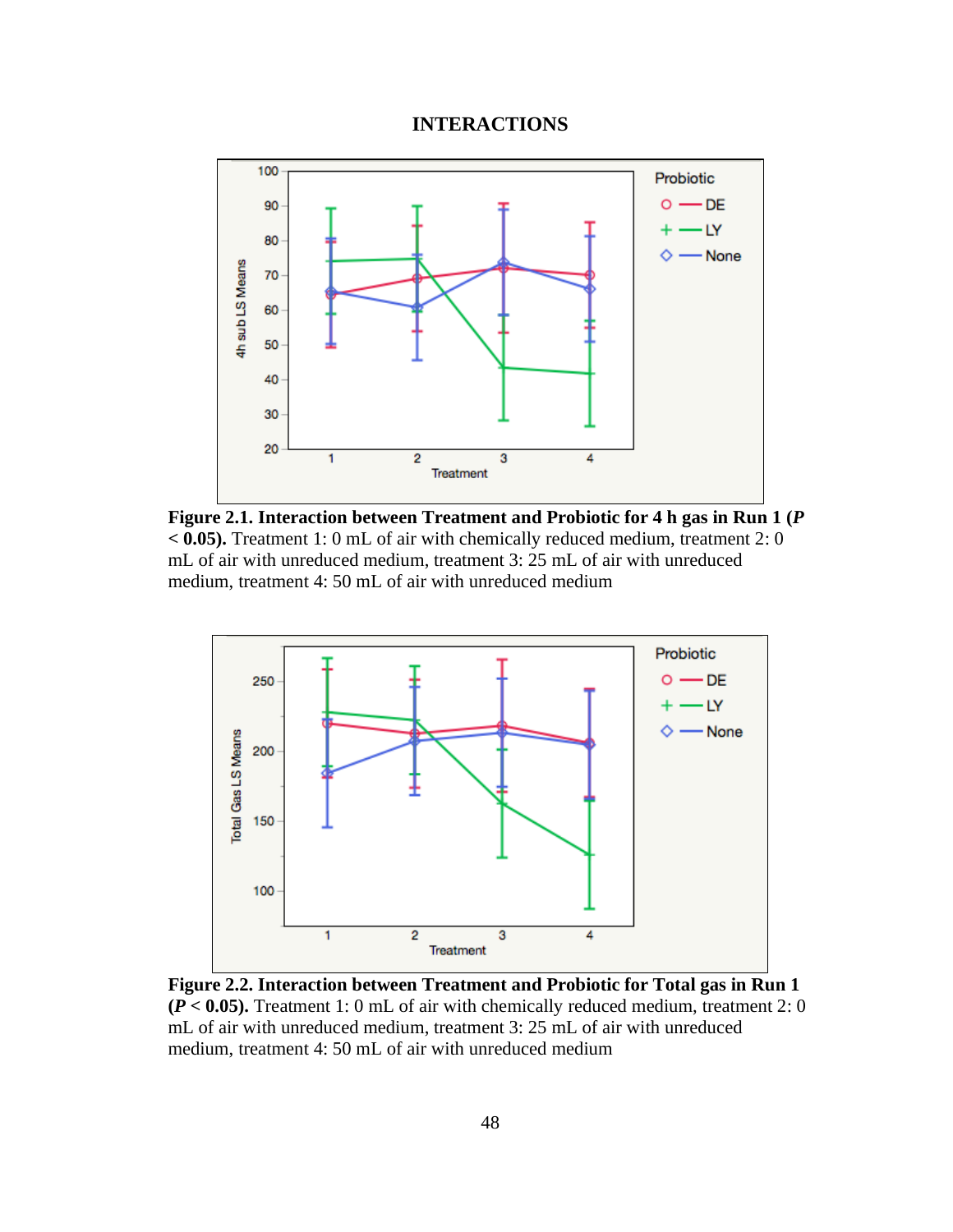

**Figure 2.3. Interaction between Treatment and Probiotic for NDF% digested in Run 2 (***P* **< 0.05).** Treatment 1: 0 mL of air with chemically reduced medium, treatment 2: 0 mL of air with unreduced medium, treatment 3: 25 mL of air with unreduced medium, treatment 4: 50 mL of air with unreduced medium



**Figure 2.4. Interaction between Treatment and Probiotic for Acetate in Run 2 (***P* **< 0.05).** Treatment 1: 0 mL of air with chemically reduced medium, treatment 2: 0 mL of air with unreduced medium, treatment 3: 25 mL of air with unreduced medium, treatment 4: 50 mL of air with unreduced medium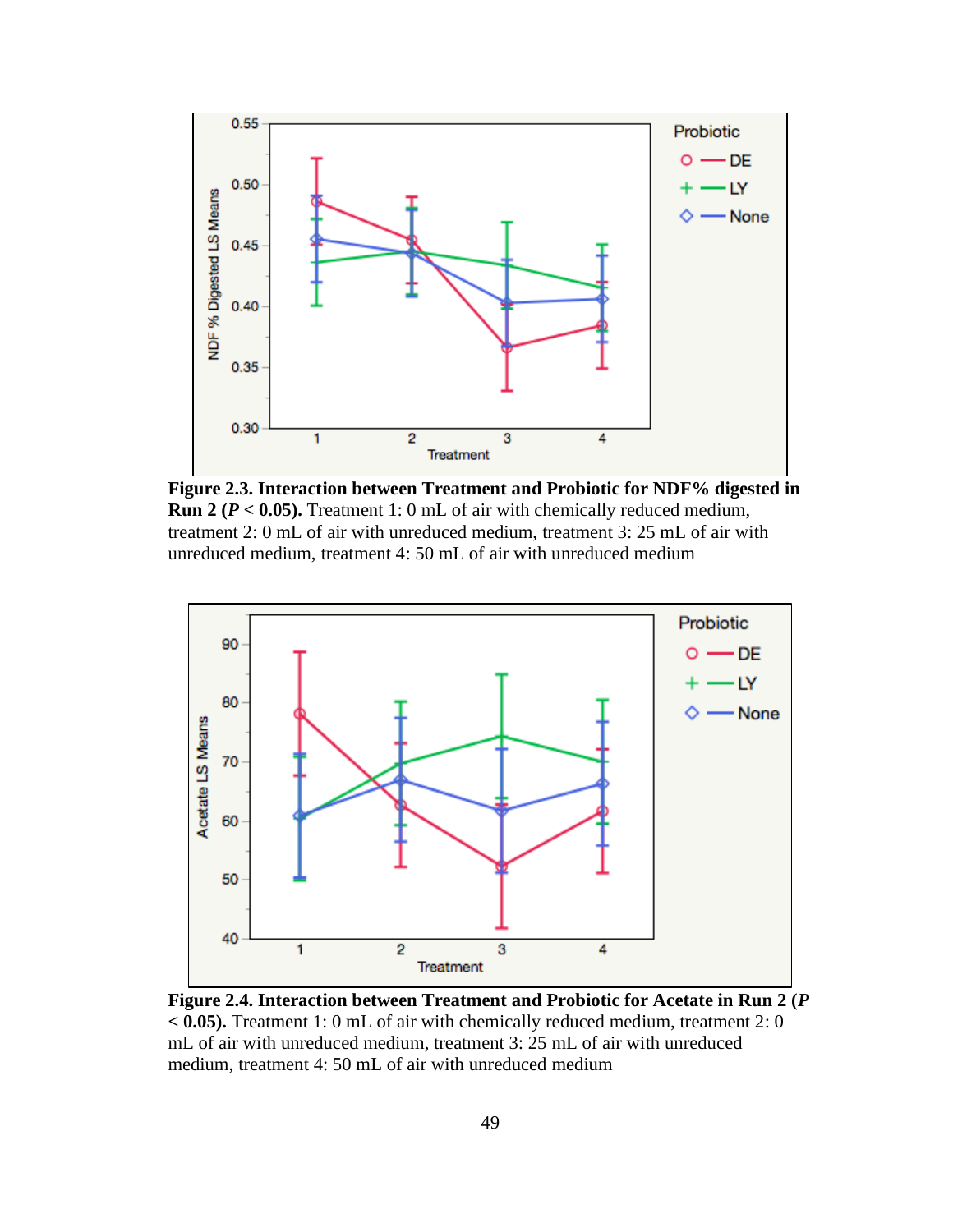

**Figure 2.5. Interaction between Treatment and Probiotic for Acetate to Propionate Ratio in Run 2 (** $P < 0.10$ **).** Treatment 1: 0 mL of air with chemically reduced medium, treatment 2: 0 mL of air with unreduced medium, treatment 3: 25 mL of air with unreduced medium, treatment 4: 50 mL of air with unreduced medium



**Figure 2.6. Interaction between Treatment and Probiotic for Total VFA in Run 2 (***P* **< 0.05).** Treatment 1: 0 mL of air with chemically reduced medium, treatment 2: 0 mL of air with unreduced medium, treatment 3: 25 mL of air with unreduced medium, treatment 4: 50 mL of air with unreduced medium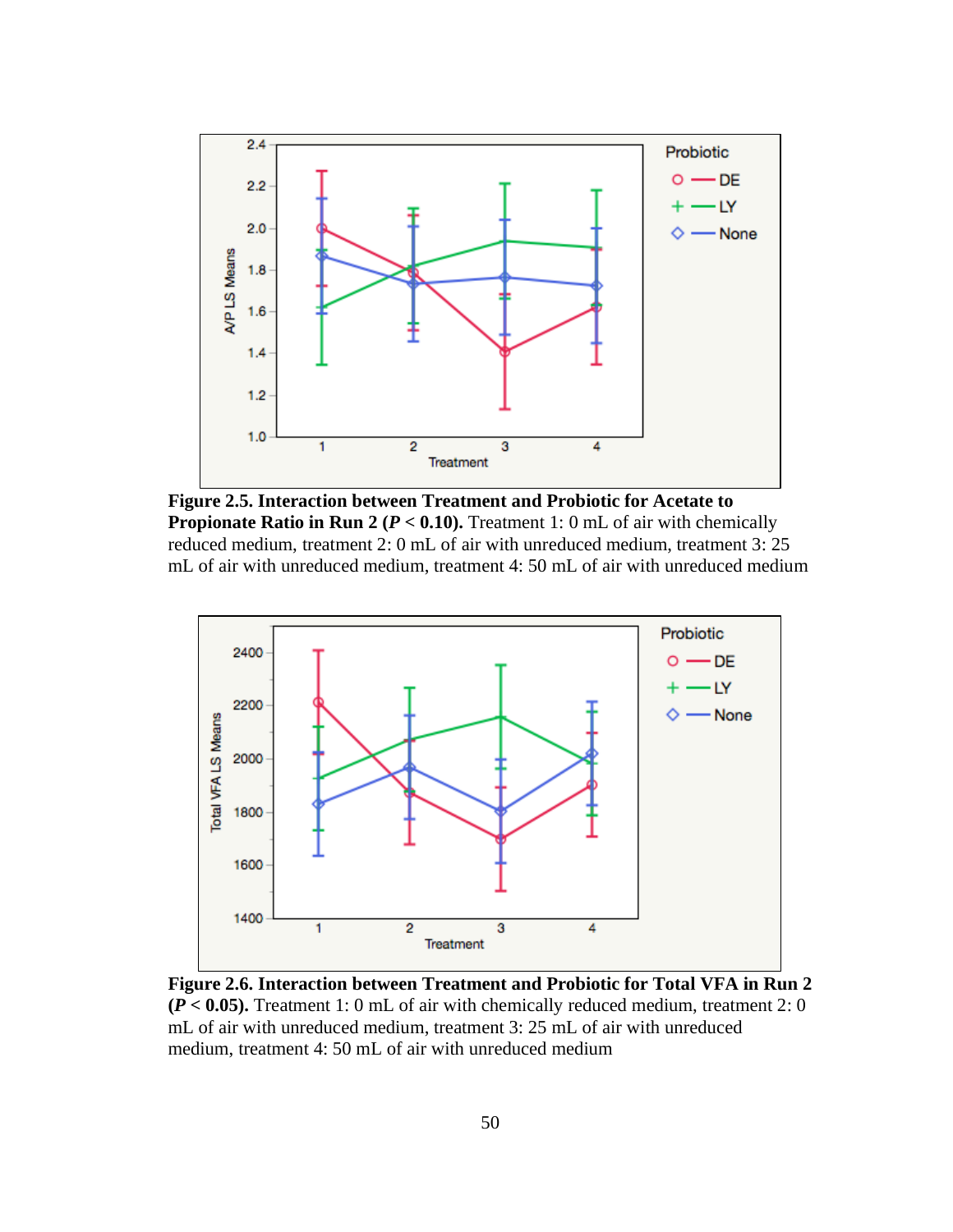# **BIBLIOGRAPHY**

- Amin, A. B., & Mao, S. (2021). Influence of yeast on rumen fermentation, growth performance and quality of products in ruminants: A review. *Animal Nutrition*, *7*(1), 31–41.<https://doi.org/10.1016/j.aninu.2020.10.005>
- Desnoyers, M., Giger-Reverdin, S., Bertin, G., Duvaux-Ponter, C., & Sauvant, D. (2009). Meta-analysis of the influence of Saccharomyces cerevisiae supplementation on ruminal parameters and milk production of ruminants. *Journal of Dairy Science*, *92*(4), 1620–1632.<https://doi.org/10.3168/jds.2008-1414>
- Doreau, M., & Ferlay, A. (1994). Digestion and utilisation of fatty acids by ruminants. *Animal Feed Science and Technology*, *45*(3), 379–396. [https://doi.org/10.1016/0377-](https://doi.org/10.1016/0377-8401(94)90039-6) [8401\(94\)90039-6](https://doi.org/10.1016/0377-8401(94)90039-6)
- Ellis, J. E., Williams, A. G., & Lloyd, D. (1989). Oxygen consumption by ruminal microorganisms: Protozoal and bacterial contributions. *Applied and Environmental Microbiology*, *55*(10), 2583–2587.
- Erasmus, L. J., Botha, P. M., & Kistner, A. (1992). Effect of Yeast Culture Supplement on Production, Rumen Fermentation, and Duodenal Nitrogen Flow in Dairy Cows1. *Journal of Dairy Science*, *75*(11), 3056–3065. [https://doi.org/10.3168/jds.S0022-](https://doi.org/10.3168/jds.S0022-0302(92)78069-2) [0302\(92\)78069-2](https://doi.org/10.3168/jds.S0022-0302(92)78069-2)
- Fiorentini, G., Carvalho, I. P. C., Messana, J. D., Canesin, R. C., Castagnino, P. S., Lage, J. F., Arcuri, P. B., & Berchielli, T. T. (2015). Effect of Lipid Sources with Different Fatty Acid Profiles on Intake, Nutrient Digestion and Ruminal Fermentation of Feedlot Nellore Steers. *Asian-Australasian Journal of Animal Sciences*, *28*(11), 1583–1591.<https://doi.org/10.5713/ajas.15.0130>
- Hentges, D. J. (1996). Anaerobes: General Characteristics. In S. Baron (Ed.), *Medical Microbiology* (4th ed.). University of Texas Medical Branch at Galveston. <http://www.ncbi.nlm.nih.gov/books/NBK7638/>
- Mack, D. R. (2005). Probiotics. *Canadian Family Physician*, *51*(11), 1455–1457.
- Moya, D., Calsamiglia, S., Ferret, A., Blanch, M., Fandiño, J. I., Castillejos, L., & Yoon, I. (2009). Effects of dietary changes and yeast culture (Saccharomyces cerevisiae) on rumen microbial fermentation of Holstein heifers1. *Journal of Animal Science*, *87*(9), 2874–2881.<https://doi.org/10.2527/jas.2008-1446>
- Papillon Product Specification Sheet. (2020, April 10). *Dairyman's Edge Core*. [https://www.papillon-ag.com/wp-content/uploads/2020/06/01-DECORE-TB-Product-](https://www.papillon-ag.com/wp-content/uploads/2020/06/01-DECORE-TB-Product-Specification-Sheet-09-11-19.pdf)[Specification-Sheet-09-11-19.pdf](https://www.papillon-ag.com/wp-content/uploads/2020/06/01-DECORE-TB-Product-Specification-Sheet-09-11-19.pdf)
- Qadis, A. Q., Goya, S., Ikuta, K., Yatsu, M., Kimura, A., Nakanishi, S., & Sato, S. (2014). Effects of a bacteria-based probiotic on ruminal pH, volatile fatty acids and bacterial flora of Holstein calves. *The Journal of Veterinary Medical Science*, *76*(6), 877–885. <https://doi.org/10.1292/jvms.14-0028>
- Uyeno, Y., Shigemori, S., & Shimosato, T. (2015). Effect of Probiotics/Prebiotics on Cattle Health and Productivity. *Microbes and Environments*, *30*(2), 126–132. <https://doi.org/10.1264/jsme2.ME14176>
- Weigand, E., Young, J. W., & McGilliard, A. D. (1975). Volatile Fatty Acid Metabolism by Rumen Mucosa from Cattle Fed Hay or Grain1. *Journal of Dairy Science*, *58*(9), 1294–1300. [https://doi.org/10.3168/jds.S0022-0302\(75\)84709-6](https://doi.org/10.3168/jds.S0022-0302(75)84709-6)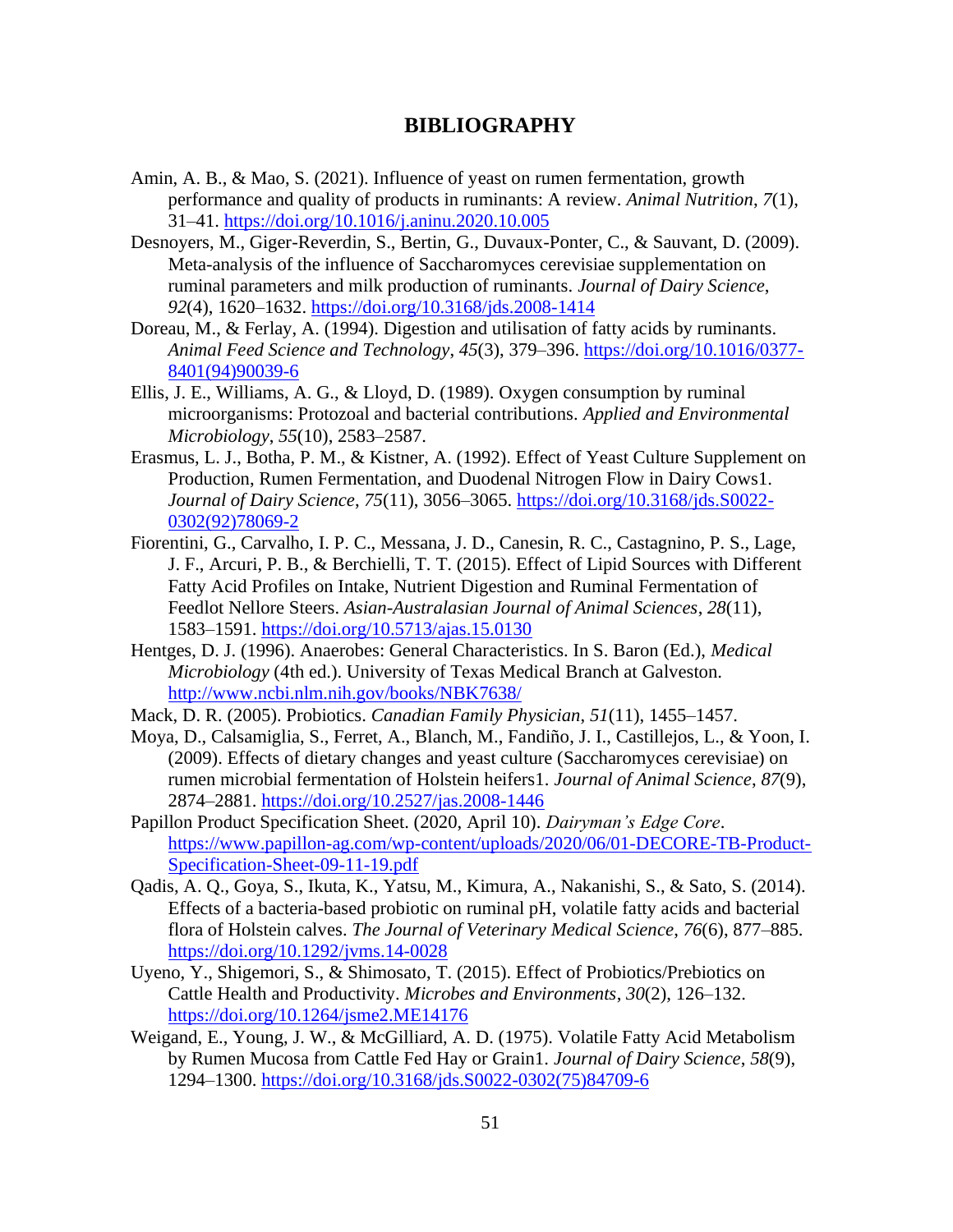# **CHAPTER 3:**

# **TITLE OF CHAPTER 3**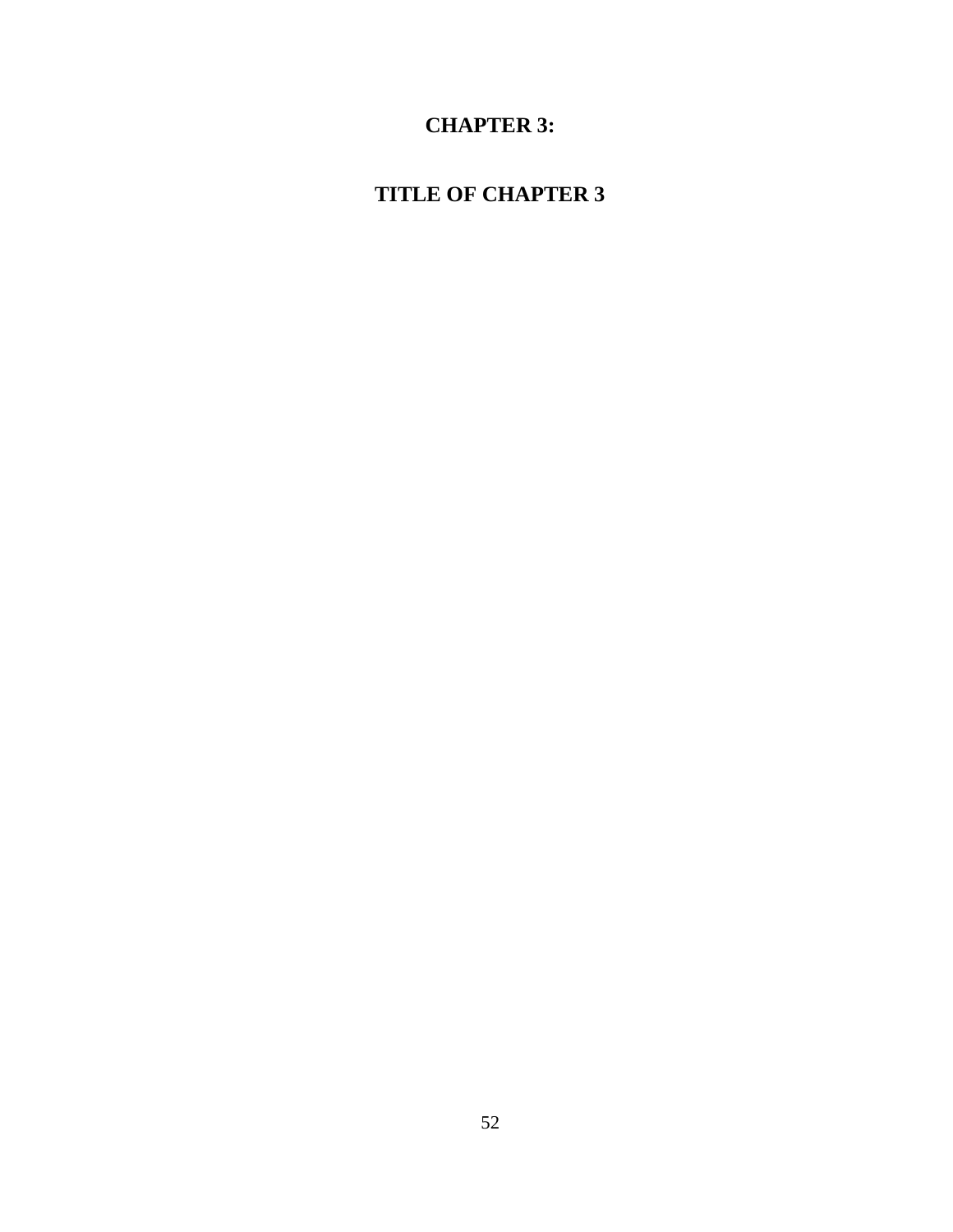**ABSTRACT**: Rumen headspace gas may affect the fermentation process. We developed a steady state model to investigate effects of rumen metabolism and swallowing of air on rumen headspace gases. Fitting the models using data from published experiments provided parameters to estimate the volume of air swallowed during feeding and how much O<sup>2</sup> swallowed was chemically reduced in the rumen. Headspace gases reported from previous publications were used to fit rates of swallowing and fermentation gas production. This model considers the inflow from swallowing air and gases produced from feed digestion and metabolism, and the disappearance from eructation of certain gases with the assumption of 35 L of rumen volume and 10 L of headspace in sheep. It is noted rumen headspace gas from swallowing air, net metabolism of  $CO<sub>2</sub>$ , and metabolism of  $CH<sub>4</sub>$  contribute to the amount of  $O_2$ ,  $N_2$ ,  $CO_2$ , and  $CH_4$  within the rumen as well as resulting in the release of the four gases through eructation. Metabolism of oxygen is also considered as oxygen swallowed from eating throughout the day may be utilized by the aerobic species within the rumen. We developed a 4-compartment model in which the compartments were rumen headspace  $CO<sub>2</sub>$ , CH<sub>4</sub>, N<sub>2</sub>, and  $O<sub>2</sub>$  to test changes of gases before and during feeding the hay diet. Both steady state models had a rate of  $CO<sub>2</sub>$ and CH<sub>4</sub> production of 171 L per day, with  $70\%$  CO<sub>2</sub> and 30% CH<sub>4</sub>. Rate of air (80%) N2, 20% O2) swallowing was set to 10% per day from inflow of gas before feeding and set to 60% per day from inflow of gas during feeding. Utilization of  $O<sub>2</sub>$  was set to 10% per day. Eructation of gases was set to reset the rumen gas volume to 10 L after each timestep. Before feeding, the model approached steady state where volumes of gases were:  $151.2$  L,  $64.8$  L,  $30.5$  L,  $6.3$  L for CO<sub>2</sub>, CH<sub>4</sub>, N<sub>2</sub> and O<sub>2</sub> respectively.

53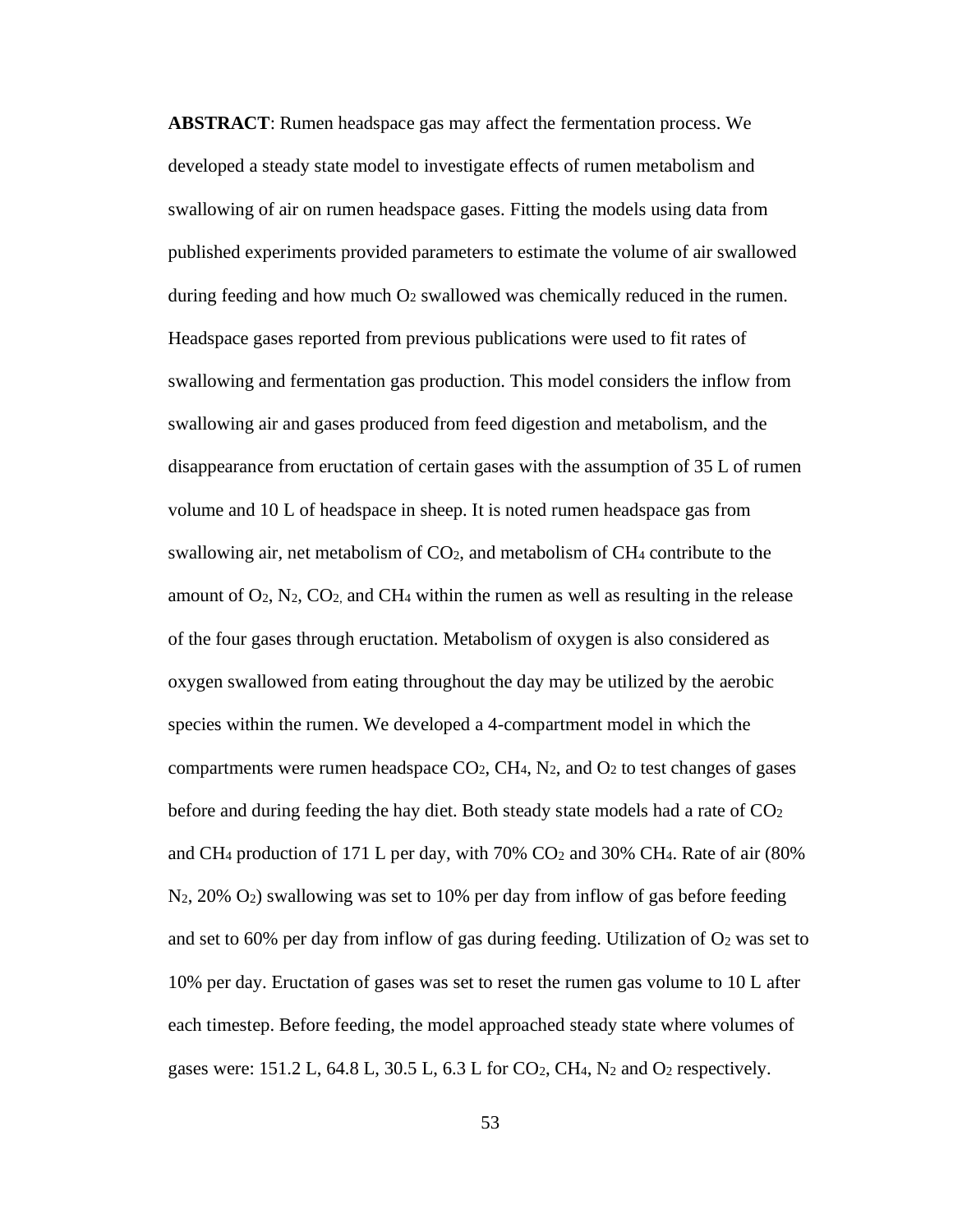During feeding, the model approached steady state where volumes of gases were: 71.2 L, 30.5 L, 122.0 L, 25.3 L for CO2, CH4, N<sup>2</sup> and O<sup>2</sup> respectively. Metabolism of O<sup>2</sup> of the steady state model not during feeding was around 1.3 L/day and during feeding the metabolism of  $O_2$  was about 5.1 L/day. These gas concentrations were similar to limited measurements in the literature. A subsequent dynamic model was created to show changes in gas concentrations throughout the day. The composition of gases not during feeding were:  $69\%, 20\%, 10\%, 1\%$  for CO<sub>2</sub>, CH<sub>4</sub>, N<sub>2</sub> and O<sub>2</sub> respectively. The composition of gases during feeding were: 20%, 10%, 60%, 10% CO2, CH4, N<sup>2</sup> and O<sup>2</sup> respectively.

Key Words: mathematical modeling, fermentation, rumen, oxygen, gas, air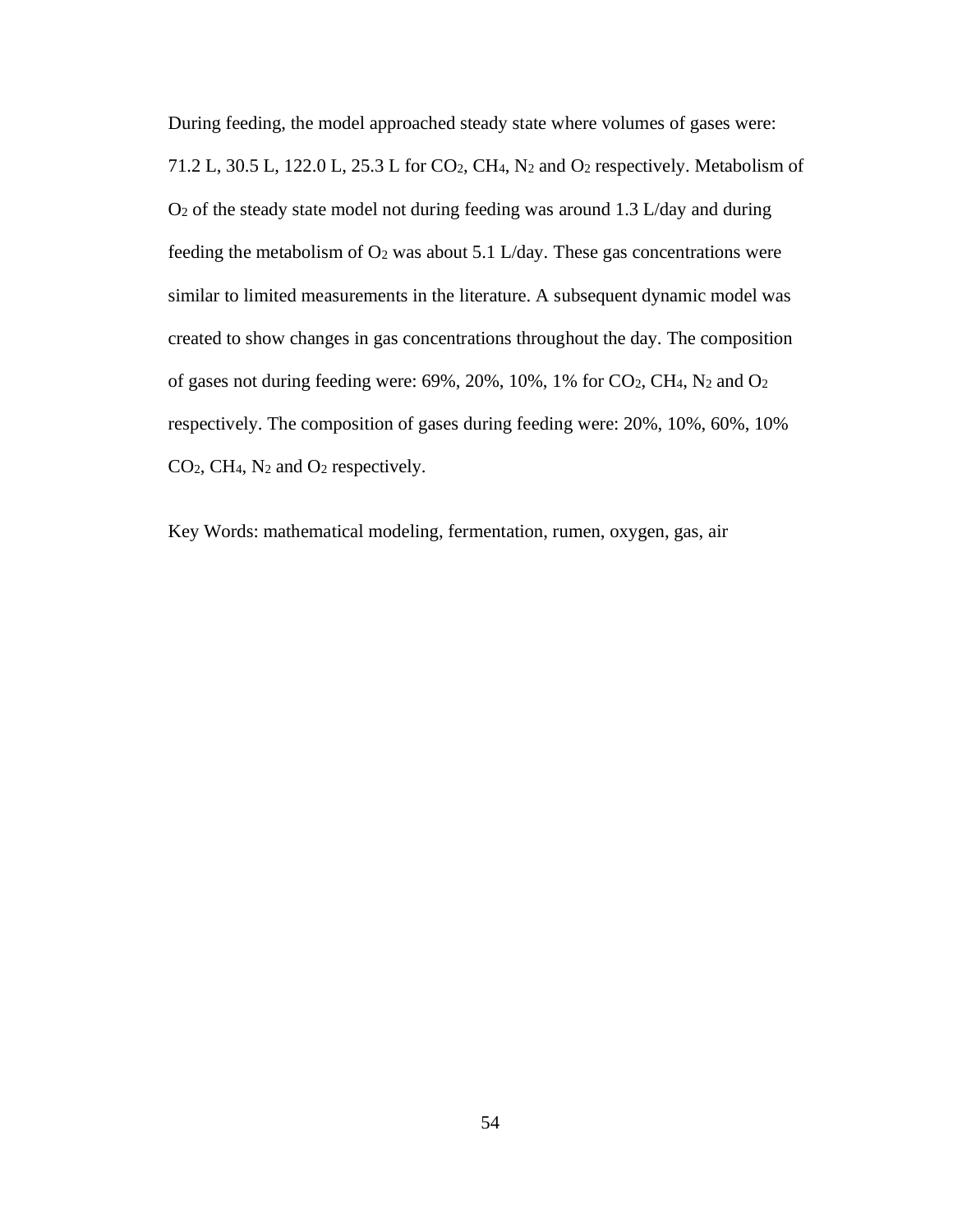## **INTRODUCTION**

Mathematical models are systems commonly used in natural sciences and engineering. The process of developing a model includes mathematical language, concepts, and a set of linear equations, algebraic equations, or differential equations (Venkateshan et al., 2014). In rumen fermentation studies, previous papers have described the rumen system through mechanistic models in order to explain ruminal fermentation (France et al., 1982; Baldwin et al., 1987). More specifically, certain models incorporated thermodynamics, such as the model of Kohn and Dunlap (2000), and others began to evaluate gas production and determine Michaelis-Menten equations (Kohn and Boston, 2000; Dhanoa et al., 2000). The purpose of the present model is to gain a better understanding of rumen fermentation gases to determine how gas profiles come about and how they affect ruminal metabolism. The objective of this study is to model the effects of certain feeds and even probiotics within the rumen by measuring gas composition and production. The expected results of this model will be to analyze and understand rumen fermentation beginning with type of feed fed to a cow and the ending with final products such as VFAs and gases. The objective of this chapter is to model Barry's paper, "Rumen fermentation studies on contrasting diets". They determined large differences in gas volumes between a concentrate diet versus a hay-based diet (Barry et al., 1977). Specifically, the concentrate diet had additional peaks of  $O_2$  and  $N_2$  compared to the hay diet and whenever there was a peak for these two gases, there was a decrease in  $CO<sub>2</sub>$  and  $CH<sub>4</sub>$ (Barry et al., 1977). Time of feeding was also a factor analyzed. During feeding it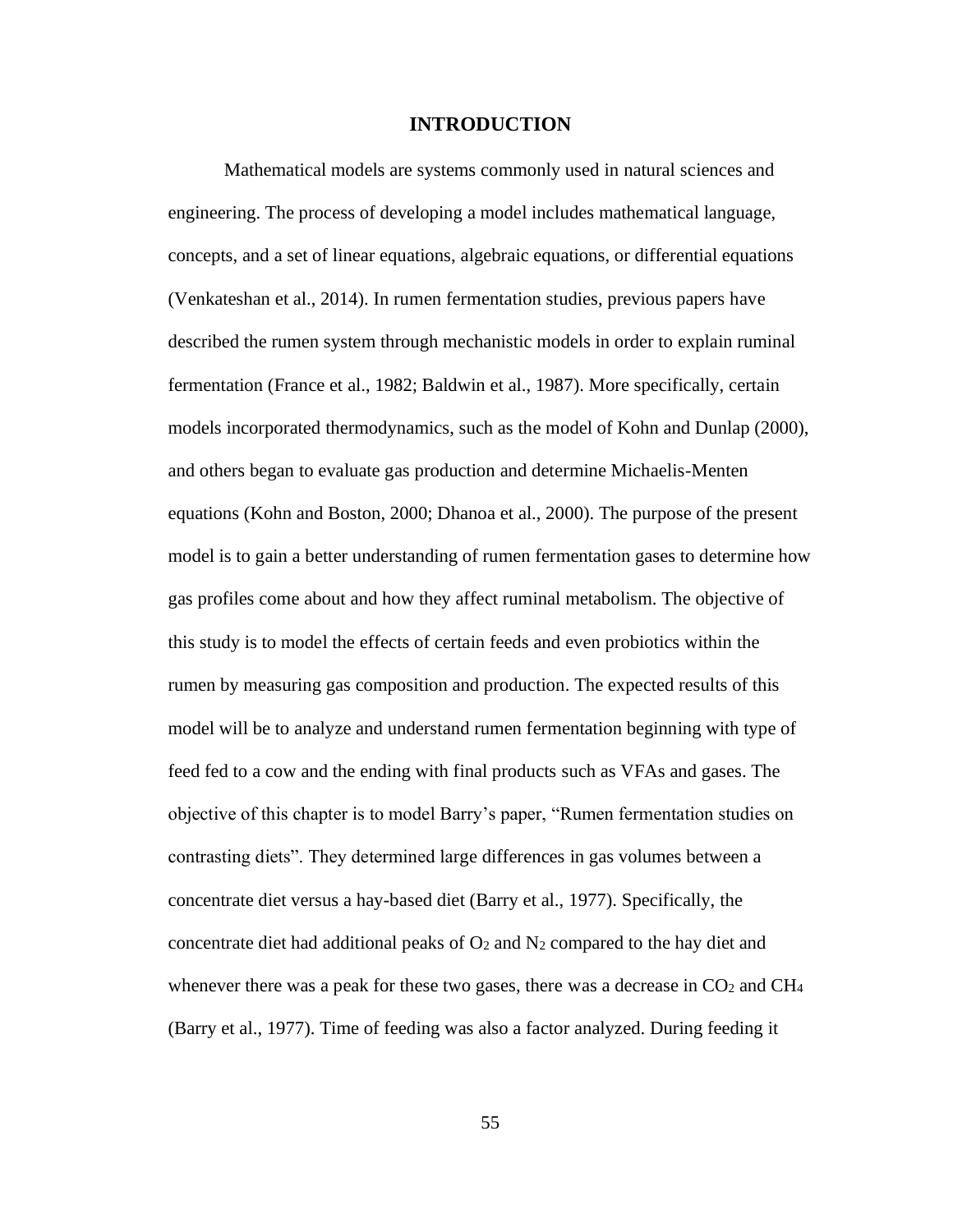was noted  $O_2$  and  $N_2$  in rumen gas increased while  $CO_2$  and  $CH_4$  decreased whereas after feeding  $CO<sub>2</sub>$  and CH<sub>4</sub> increased rapidly (Barry et al., 1977).

## **METHODS**

## *Paper of Interest*

This model is a meta-analysis using data from the literature. There is very little data on rumen fermentation gases, therefore results from T.N. Barry's paper titled, *Rumen Fermentation Studies on Two Contrasting Diets* (Barry et al., 1977) comprise most of the data used for developing a steady state and a dynamic model. In Barry's study, sheep were given one of two different diets: high concentrate or hay (Barry et al., 1977). Oxygen gas  $(O_2)$ , and nitrogen  $(N_2)$  as well as gas end products such as, methane (CH<sub>4</sub>), carbon dioxide (CO<sub>2</sub>), were measured over 33 h time period (Barry et al., 1977). Gas results describing the percentage composition of the four gases throughout the day from Barry et al., are listed in Table 3.1. Notably, the gas data shows sharp increases in  $N_2$  and  $O_2$  and sharp decreases in  $CO_2$  and  $CH_4$  during feeding in both diets, but especially the hay diet (Table 3.1). Before feeding the gas composition was around 15% of air and 85% of CO<sup>2</sup> and CH4. After feeding the gas composition was around 60% of air and 40% of CO<sup>2</sup> and CH4. The concentrate diet has similar peaks and valleys throughout feeding, however the data shows increased fluctuation of gases throughout the day even after feeding. To analyze this data more closely, Table 3.2 was calculated based on the Barry et al., data. The rates of each of the collection time points is described in Table 3.2 and illustrate clear increased rates of  $N_2$  and  $O_2$  and decreased rates of  $CO_2$  and  $CH_4$  during feeding times (Table 3.2).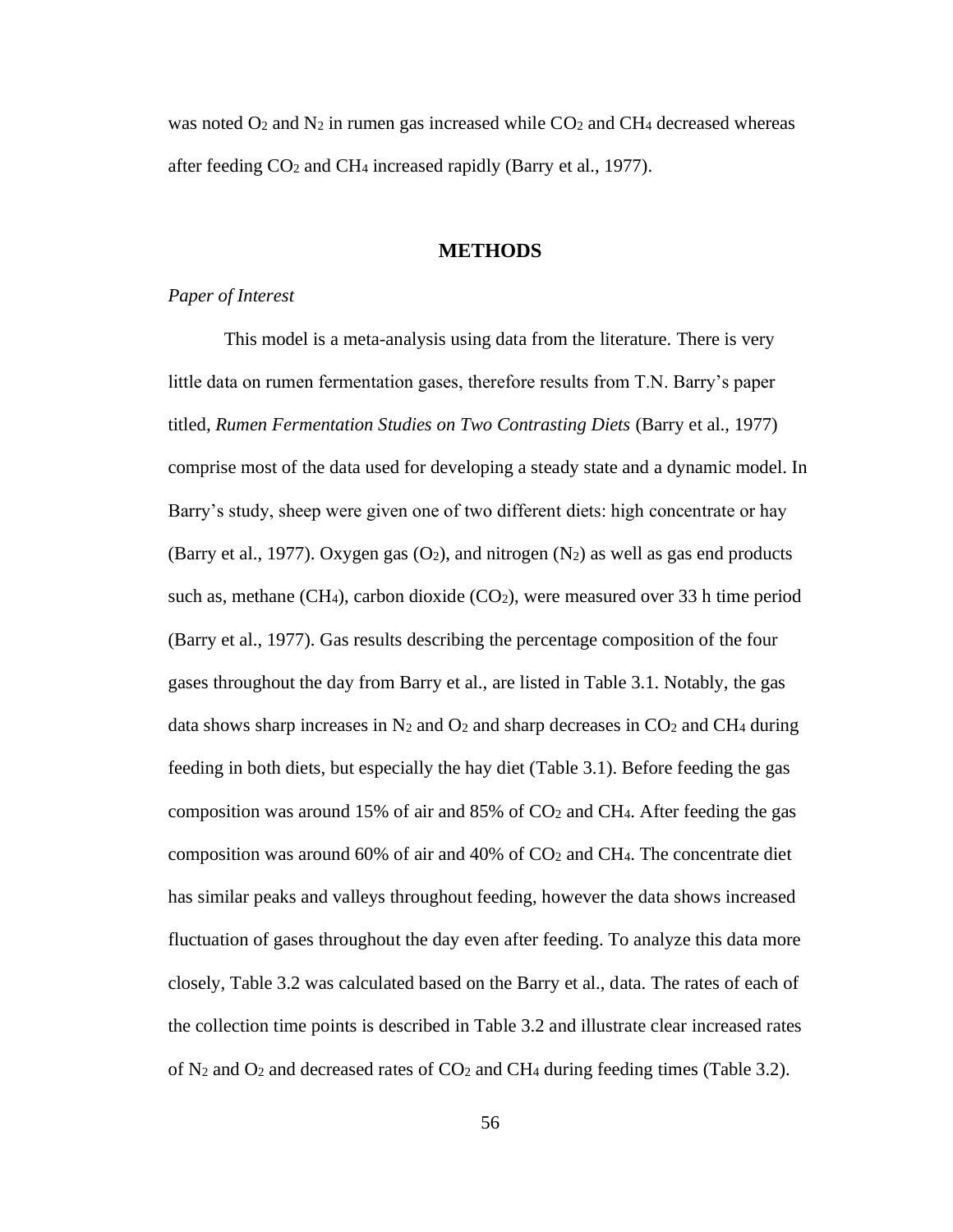These rates also observed a larger ratio of  $N_2$  to  $O_2$  and higher rates of  $O_2$ disappearance.

## *Description of the Model*

There are two different models created in this study, a steady state model and a dynamic model. A steady state model, or static model, indicates rational rates of rumen digestion as well as passage to help predict digestibility over various parameters and compartments (Mertens, 1987). These steady state outcomes and models can be useful as they are used to predict the digestibility associated with gas production and composition over the course of 24 h and various feed intakes. A dynamic model takes time into consideration as it focuses on the mechanisms of how components or parameters change over a period of time.

Overall, there have been a large number of mathematical model attempts at identifying and modelling specific processes to determine the outflow of rumen digesta (Greg et al., 2005). Despite these efforts, mathematical models that analyze rumen gas production are scarce. Since gas production is a measure of digestibility within ruminants, it would be interesting to model this data in order to gain a better understanding of the mechanisms within the rumen. However, there is a lack of indepth gas collection data from ruminants potentially due to the difficulty of gaining clean gas samples from the rumen.

#### *Model Inputs/Assumptions*

## Rumen Volume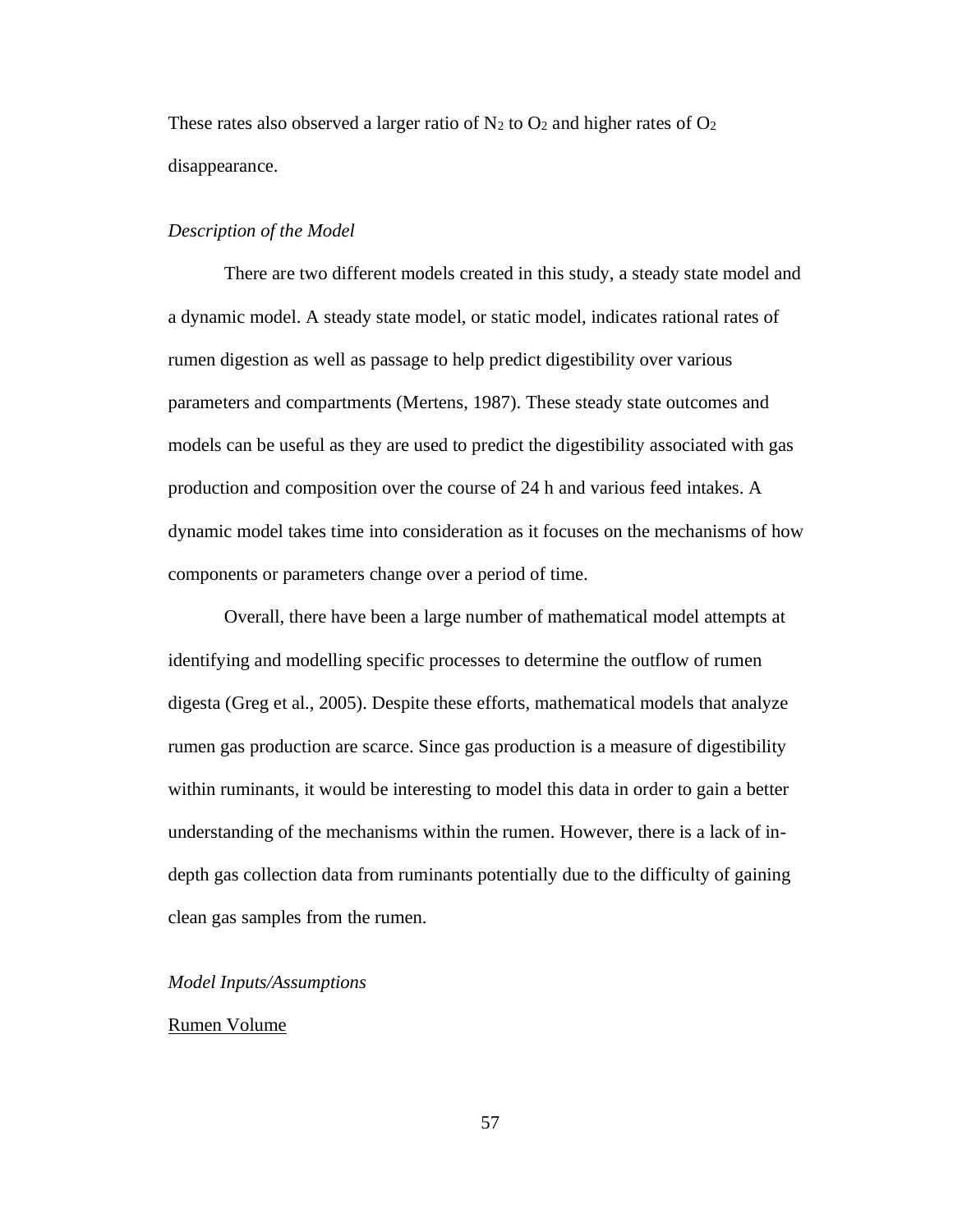Sheep rumen values have been reported to be between 20 L to 37 L in volume, depending on the size of the sheep (Sheep Production Handbook, 2002). As this model considers the inflow from swallowing air and gases produced from feed digestion and metabolism, and the disappearance from eructation of certain gases, the rumen volume is assumed to be 35 L of total rumen volume and 10 L of headspace for gas.

## Gases of Interest

It is noted rumen headspace gas from swallowing air, net metabolism of  $CO<sub>2</sub>$ , and metabolism of CH<sub>4</sub> contribute to the amount of  $O_2$ ,  $N_2$ ,  $CO_2$ , and CH<sub>4</sub> within the rumen as well as resulting in the release of the four gases through eructation. Metabolism of oxygen is also considered as  $O<sub>2</sub>$  swallowed from eating throughout the day may be utilized by the aerobic species within the rumen. For this model, the compartments were rumen headspace  $CO<sub>2</sub>$ , CH<sub>4</sub>, N<sub>2</sub>, and  $O<sub>2</sub>$ . The model included the following percent compositions from literature:  $[CO_2] = 0.7$  or 70%,  $[CH_4] = 0.3$  or 30% where a study noted molar percentage composition of rumen gas from cows on alfalfa pasture has been reported as  $67\%$  CO<sub>2</sub> and  $26\%$  CH<sub>4</sub> (Wolin, 1977), [swallowing air] = 0.10 or 10% with air containing  $(80\% \text{ N}_2, 20\% \text{ O}_2)$  from inflow of gas (Marty, 2008). Utilization of  $O_2$  was assumed to be about 10% per day. Eructation of gases was set to reset the rumen gas volume to 10 L after each timestep. Each main gas required an inflow and an outflow as described by the differential equations below: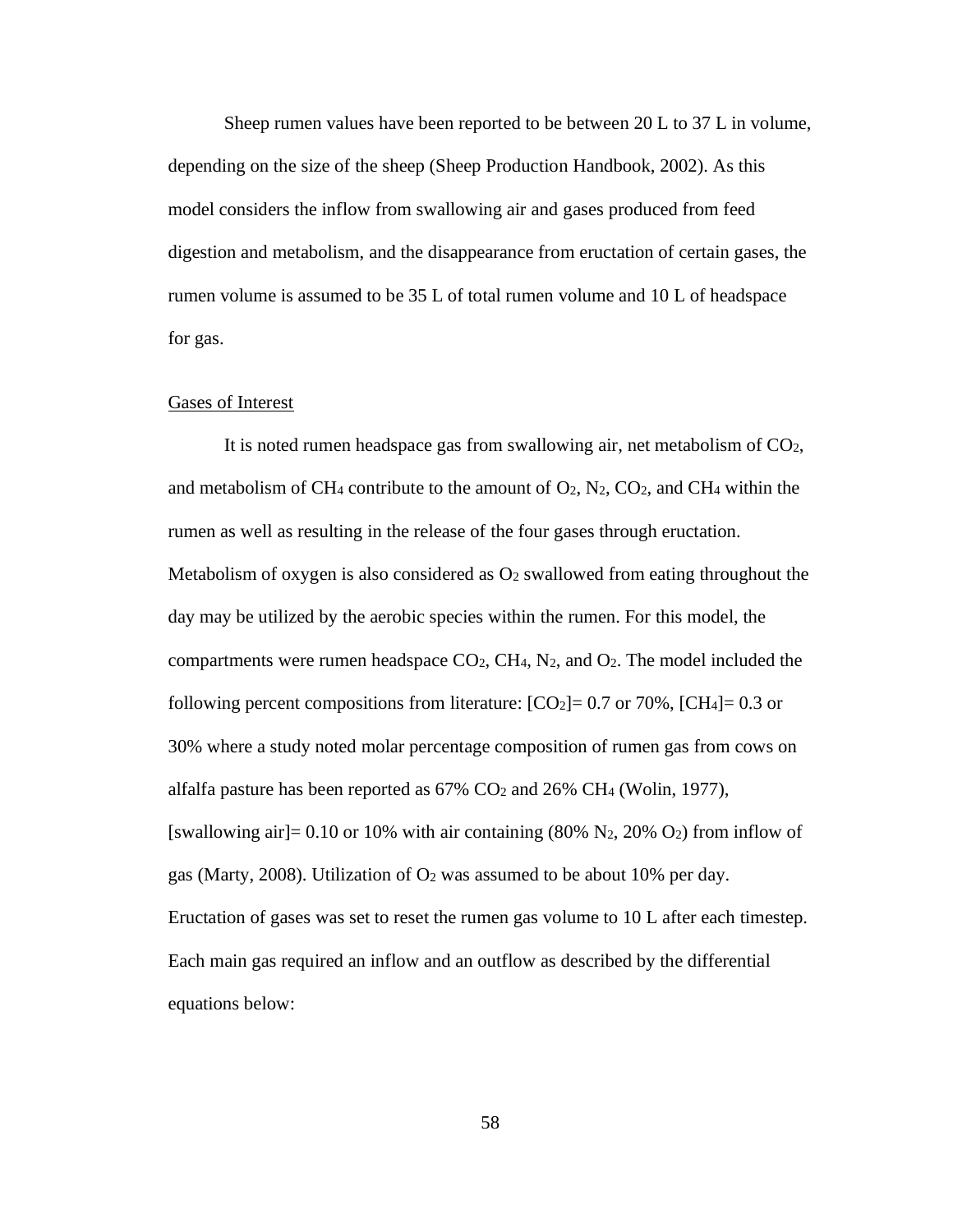| Gases           | Differential Equations                                                          |
|-----------------|---------------------------------------------------------------------------------|
| O <sub>2</sub>  | $dO_2/dt = (swallowing* O_2\% in air) - Metabolism O_2$ - Eructation of $O_2$   |
| $\rm N_2$       | $dN_2/dt = (swallowing^* N_2\% in air)$ - Eructation of N <sub>2</sub>          |
| CO <sub>2</sub> | $dCO2/dt$ (net metabolism of CO <sub>2</sub> %) - Eructation of CO <sub>2</sub> |
| $\rm CH_{4}$    | $dCH_4/dt$ = Metabolism CH <sub>4</sub> - Eructation CH <sub>4</sub>            |

**Table 3.0.** Differential Equations of Gases (O<sub>2</sub>, N<sub>2</sub>, CO<sub>2</sub>, CH<sub>4</sub>)

## Glucose/Feed Calculations

The diets included in this model were from Barry et al., 1977. Two diets: hay diet consisting of 100% hay and concentrate diet consisting of 20% hay and 80% cooked flaked maize were fed at the maintenance level of energy intake as two equal portions per day (Barry et al., 1977). For the hay diet, 900 g of air-dried hay or 795 g of dry matter (D.M.) were fed per day and for the concentrate diet,  $150 \text{ g}$  of hay  $(132 \text{ g})$ D.M) and 600 g of flaked maize (528g D.M.) were fed per day (Barry et al., 1977). In order to convert D.M. of the hay and cooked flaked maize to glucose, it was assumed the flaked maize was multiplied by 0.9 (about 90%) of the total would be converted into glucose and the hay was multiplied by 0.5 (about 50%) to be converted to glucose as well. Hay on average has been reported to contain about 35%-80% of glucose content (Wedig et al., 1986; Jenset et al., 2014). Cooked flaked maize of concentrates in sheep diets are primarily converted to glucose. Equations depicted in Table 3.2 and Table 3.3, equation 1.

To convert grams into moles, the values of grams of glucose were divided by glucose's molecular weight (180 g/mol) minus the molecular weight of one water molecule (18 g/mol) to equal 162 mol/g. The reason for this is to find the true molar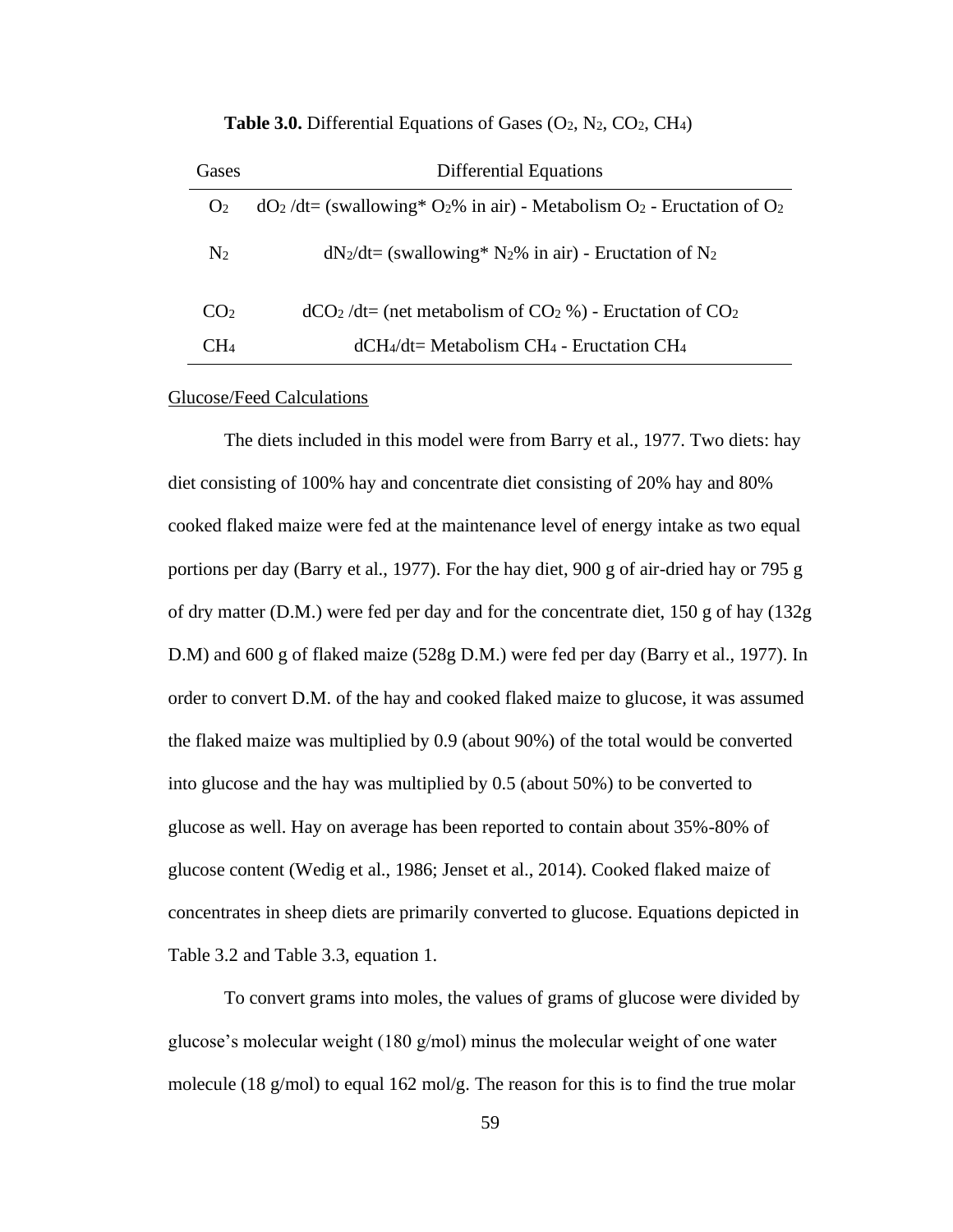mass of glucose from glycogen. The storage form of glycogen has about three or four parts of water per glycogen molecule and is stored in the liver, muscles and fat cells (Kreitzman et al., 1992). This hydrated form would be inaccurate to use for this calculation, so when the molar mass of glucose this case is 162 g/mol. This conversion equates the hay diet to consist of 3.34 mol of glucose and the concentrate diet to consist of 2.45 mol of glucose. Equations depicted in Table 3.2 and Table 3.3, equation 2.

## Volatile Fatty Acids (VFA) Calculations

After calculating moles of glucose, moles of total volatile fatty acids (VFA) needed to be calculated. The model assumes about 1.875 mol of total VFA will be converted from 1 mol of glucose. The ratios of acetate, propionate, and butyrate used in this model have been taken from literature. The molar proportions of these VFAs found in rumen fluid are acetate around 65%, propionate around 20%, and butyrate around 15% (Wolin, 1960). These proportions represent proportions in which these products are produced from fermented substrates such as feed (Wolin, 1960) and described in Table 3.2 and Table 3.3, equations 3-6.

## $CO<sub>2</sub>$  Calculations

To convert VFAs to  $CO<sub>2</sub>$ , the conversion for VFA to  $CO<sub>2</sub>$  in moles was needed. Previous studies have calculated and outlined the pathways of the breakdown of glucose during ruminal fermentation from glucose to  $CO<sub>2</sub>$  (Ungerfeld & Kohn, 2006). This conversion assumes two acetate molecules and one butyrate molecule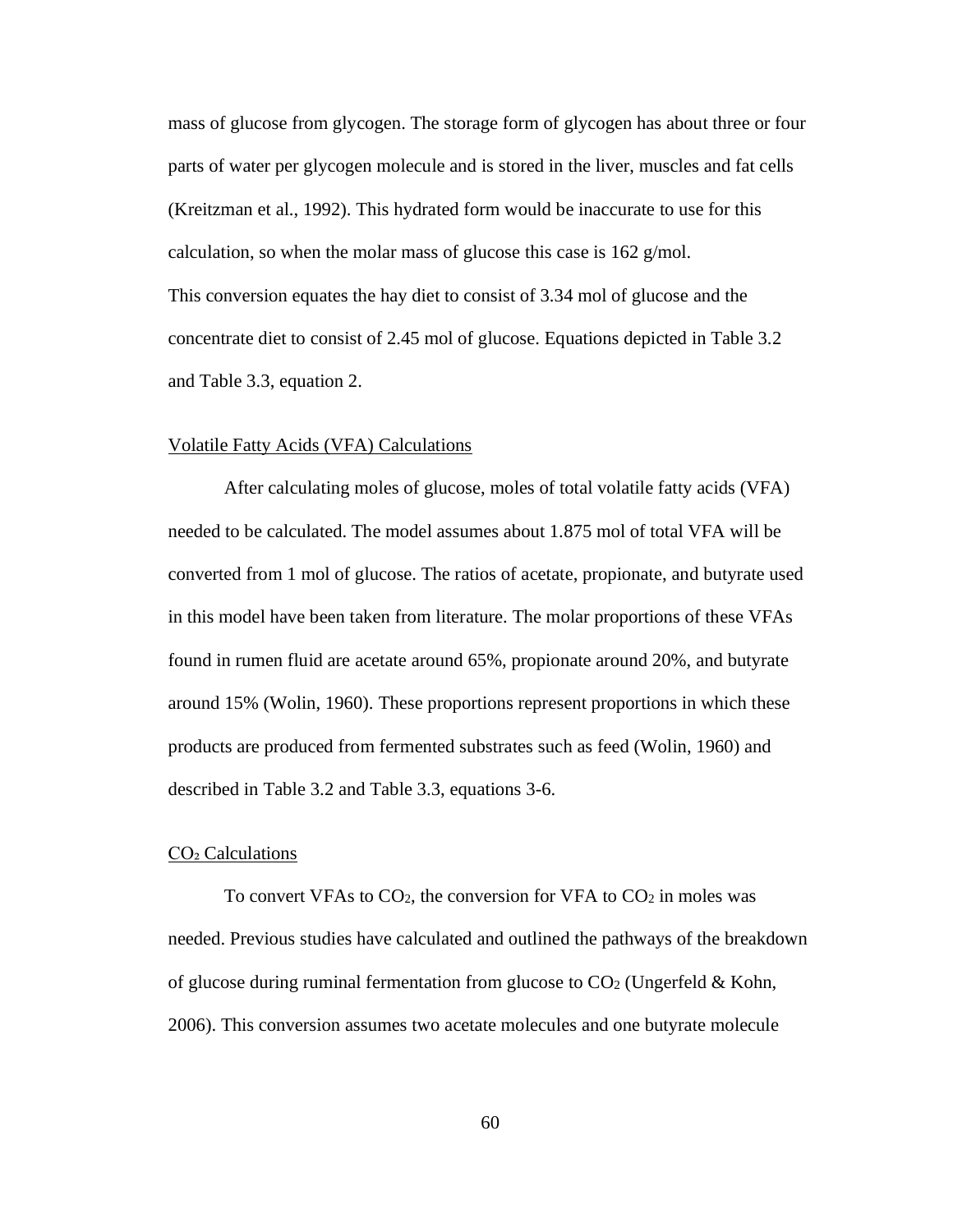contribute to production of  $CO<sub>2</sub>$  in the rumen described in Table 3.2 and Table 3.3, equation 7.

This then converted  $CO<sub>2</sub>$  to 9.08 mol/day, which then was converted into liters of CO<sup>2</sup> per day from VFA. This required the ideal gas law equation shown below:

# *PV=nRT*

Where P is pressure at 1 atmosphere, V is volume to be solved for, n is the given value of moles at 9.08 mols, R is the ideal gas constant 0.0821, and T is the temperature of the rumen which is 39°C or 312.32 Kelvin. This is depicted mathematically in Table 3.3 and Table 3.4, equation 8.

The steady state model ran two separate times: before and during feeding (Barry et al., 1977). Before feeding, swallowing was set to 15% per day from inflow of gas from Period 1 (Table 3.1). During feeding, swallowing was set to 60% per day from inflow of gas from Period 2 (Table 3.1). The rate of swallowing was calculated by the difference of the sum of  $N_2$  and  $O_2$  minus the sum of  $CO_2$  and CH4. Utilization of O<sup>2</sup> was assumed to be about 10% per day of oxygen.

The dynamic model followed the same parameters as the steady state model at 15% swallowing of air, however required an input of time. In this case, time was added through the pulse function in Stella Professional, represented by a flow function labeled "Feed Intake". The pulse function follows the format: amount where the amount of that function returns during a pulse, first pulse which is the initial time of the first pulse, and interval which is the length between pulses.

*PULSE(<initial amount>, [<first pulse>,<interval>])* The feeding times were at 9:15 and 16:15 as described in the equation below: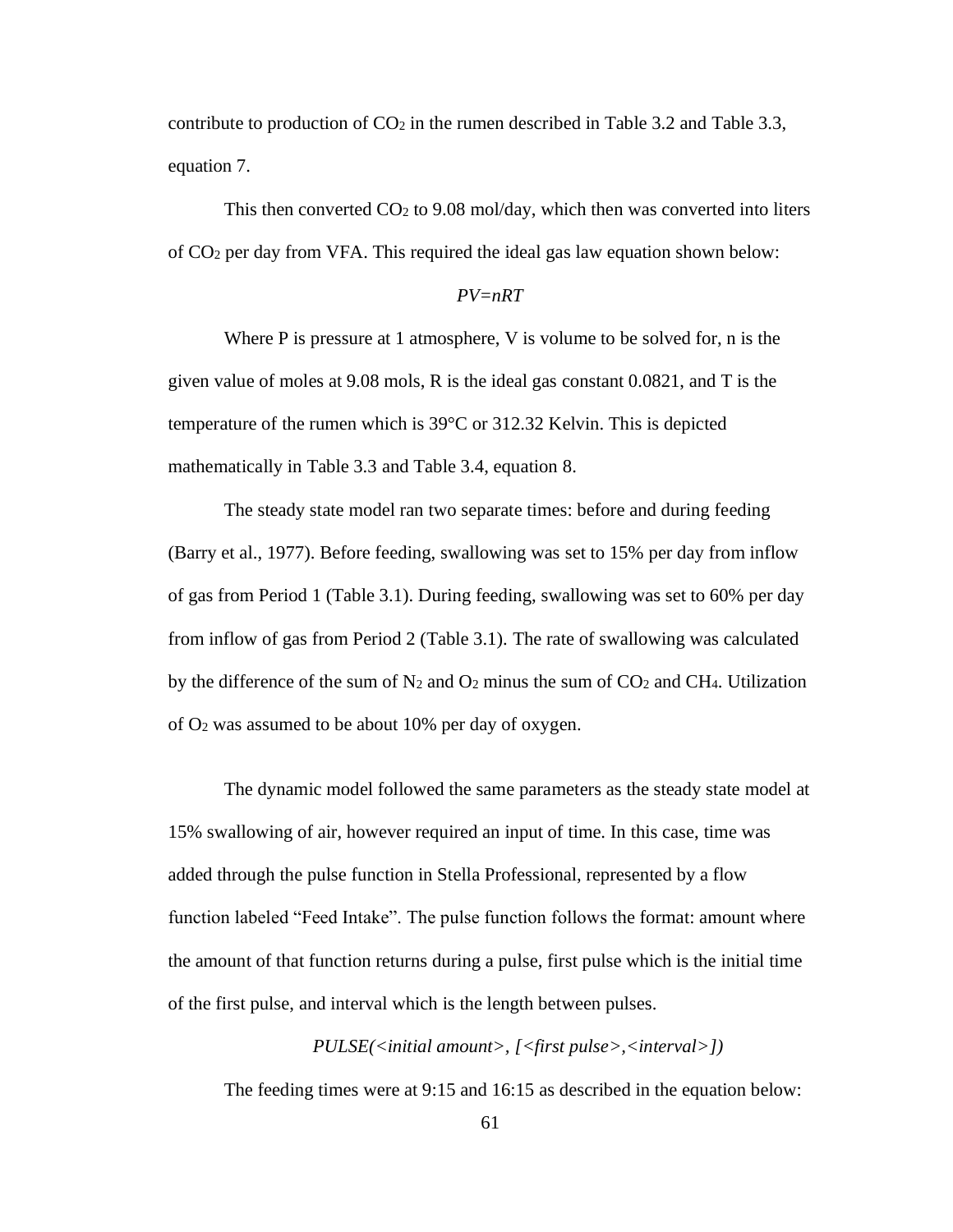## *PULSE(12, 9, 24)+PULSE(12, 16, 24)*

# **RESULTS**

## *Steady State Model*

The steady state model runs had a total gas input of 244.1 L/day and a total gas output of 244.1 L/day. The steady state model run before feeding had an eructation of 242.8 L/day. Before feeding, the model approached steady state where volumes of gases were: 151.2 L, 64.8 L, 30.5 L, 6.3 L for CO2, CH4, N<sup>2</sup> and O<sup>2</sup> respectively. The percent composition of gases was:  $62\%, 27\%, 12\%, 2\%$  for CO<sub>2</sub>, CH<sub>4</sub>, N<sub>2</sub> and O<sub>2</sub> respectively. Metabolism of O<sub>2</sub> was set to 1.3 L/day.

The steady state model run during feeding had an eructation of 236 L/day. During feeding, the model approached steady state where volumes of gases were: 71.2 L, 30.5 L, 122.0 L, 25.3 L for CO2, CH4, N<sup>2</sup> and O<sup>2</sup> respectively. The percent composition of gases was:  $29\%$ ,  $12\%$ ,  $49\%$ ,  $10\%$  for  $CO_2$ ,  $CH_4$ ,  $N_2$  and  $O_2$ respectively. Metabolism of  $O_2$  was set to 5.1 L/day.

## *Dynamic Model*

With the introduction of a pulse function, the dynamic model values (Figure 3.2) emulated changes in gas composition similar to Table 3.1. The peaks of percent oxygen and nitrogen gas within the rumen are shown in Figure 3.3 and 3.4 as these gases increased during feeding time, similarly to the Barry et al. Figure 3.3 and 3.4 shows percent CO<sup>2</sup> and percent CH<sup>4</sup> changes throughout the day with feeding with noticeable decreases during feeding times. The composition of gases not during feeding were:  $69\%, 20\%, 10\%, 1\%$  for CO<sub>2</sub>, CH<sub>4</sub>, N<sub>2</sub> and O<sub>2</sub> respectively. The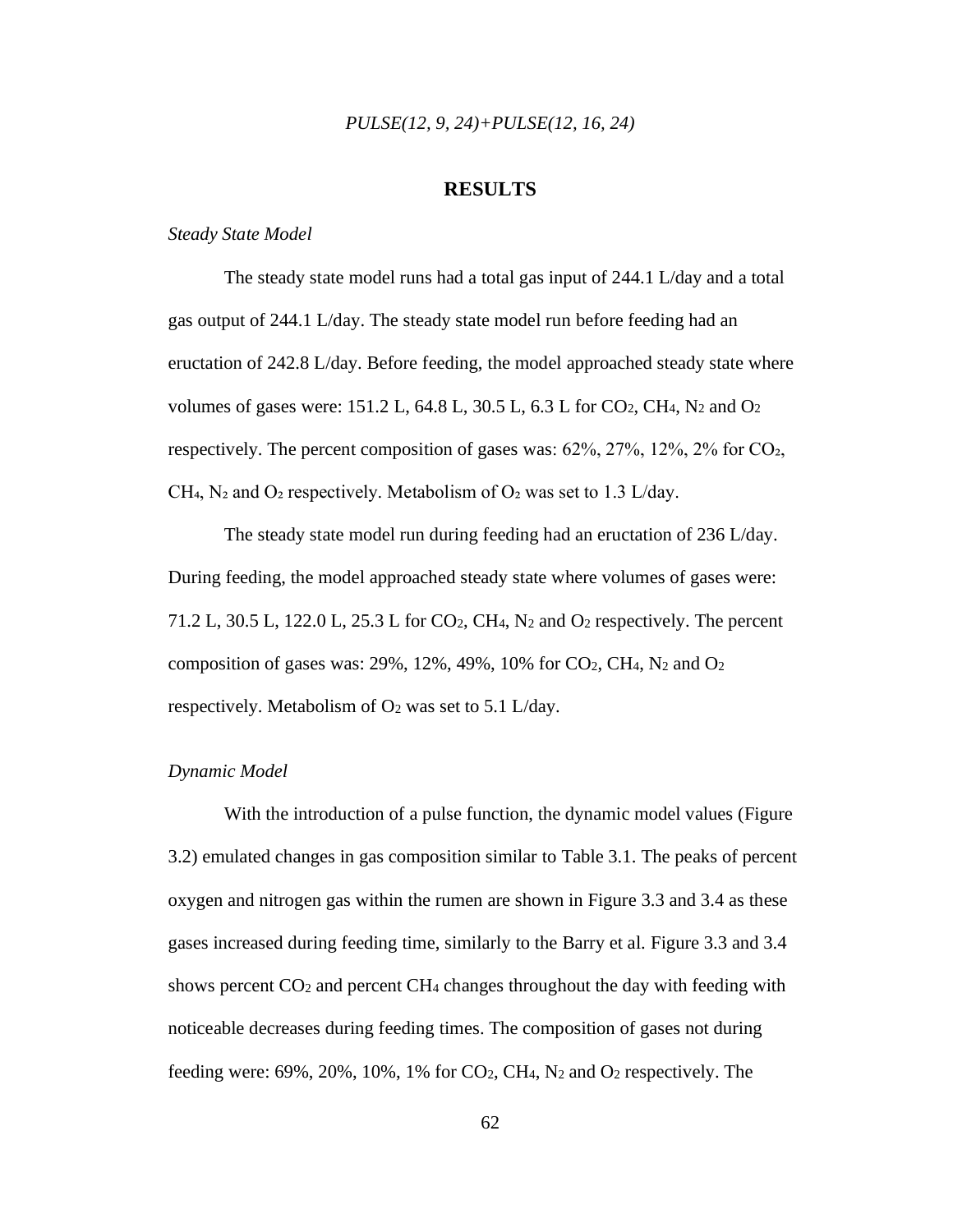composition of gases during feeding were:  $20\%$ ,  $10\%$ ,  $60\%$ ,  $10\%$  CO<sub>2</sub>, CH<sub>4</sub>, N<sub>2</sub> and O<sup>2</sup> respectively.

## **DISCUSSION**

The purpose of this model was to highlight this information in order to investigate effects of rumen metabolism and swallowing of air on rumen headspace gases. This could provide insight on digestibility within ruminants to hopefully evaluate the effectiveness of various feeds and probiotics in the future. In order to do this, various gasses  $(CO_2, CH_4, O_2, and N_2)$  were measured and rates from the Barry paper were plugged into Stella Professional to determine if known values in rumen fermentation match the gas patterns from the model and (Barry et al., 1977).

The results of the steady state and dynamic model detected  $O<sub>2</sub>$  presence within the rumen before, during, and after feeding. This suggests swallowing of air does not occur only at mealtimes but could occur throughout the day as cattle and sheep continue to chew and ruminate consistently. Although some studies argue (Russel, 2009) that rumen is strictly anaerobic, rumen gas during feeding can contain around 1.3% and 10.2% O<sup>2</sup> gas as represented by Barry et al., and both mathematical models. Previous literature supports this finding, arguing rumen gas contains between 5 to 10 mL of  $O_2$  that can be detected in the liquid phase (MacArthur and Multimore, 1962). In addition, Czerkawski et al., calculated  $O_2$  transfer from diffusion of blood, saliva, and food may total to 38 L of  $O_2$  entering the rumen daily (Czerkawski et al., 1969). This mathematical model supports Czerkawki et al., as the volume of  $O<sub>2</sub>$  entering the rumen daily through only swallowing of air approached a steady state value of 25.3 L. O<sup>2</sup> transfer from saliva as well as diffusion of blood of the host animal may account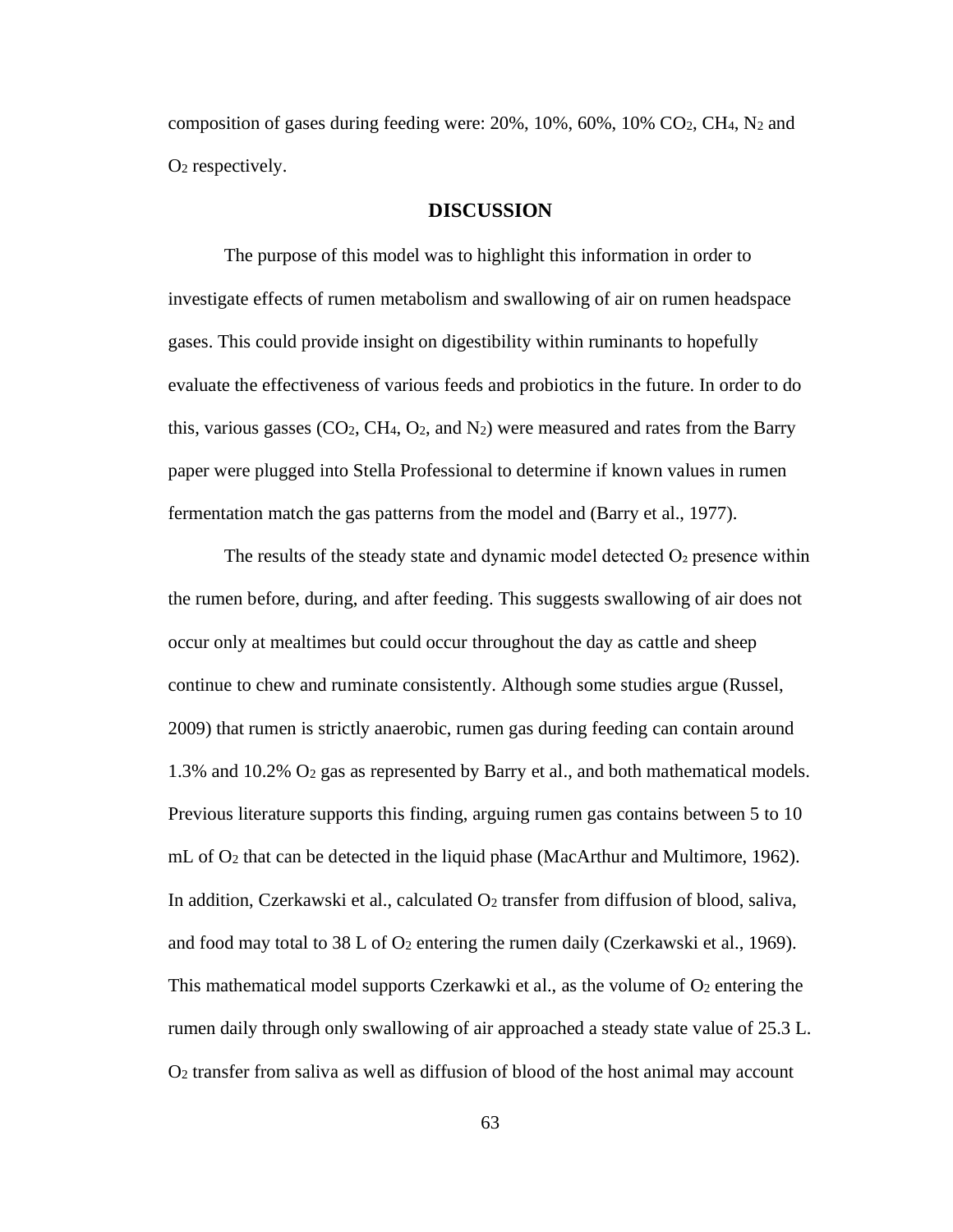for the additional 12.7 L. Moreover, the model shows that if air is only swallowed during eating,  $N_2$  and  $O_2$  concentrations would quickly decrease to close to zero. The fact that Barry et al. found the  $O_2$  concentration to stay above a threshold throughout the day suggests that there is some air entering the rumen all day, or possibly there was a low-level contamination of air in the sampling.

The steady state model before and during feeding calculated  $O_2$  metabolism to be 1.3 L/day and 5.1 L/day respectively. In Newbold et al., the rates of  $O_2$  uptake by rumen fluid were measured at between 60 to 100 nmol/min per mL or 11.5 to 16.1 L/day (Newbold et al., 1996). This discrepancy alludes to the fact that metabolism of O<sup>2</sup> may actually be higher than the assumed 10% from the model. Furthermore, the ratio of  $N_2$  to  $O_2$  from Barry et al., was calculated as 5 during feeding and around 7 after feeding whereas the mathematical model calculated the ratio of  $N_2$  to  $O_2$  to be about 5. Because we see an increased ratio between  $N_2$  to  $O_2$ , Barry et al., is suggesting  $O_2$  is disappearing faster and being utilized by the rumen. The ratio between  $N_2$  to  $O_2$  is critical in our understanding of fermentation and  $O_2$  metabolism. If in fact the air in the ratio of  $N_2$  to  $O_2$  is similar to atmospheric air which is around 4, then the O<sup>2</sup> may not be reduced and may not impact fermentation. Yeast or microbes within the rumen may not utilize the oxygen and the air in the headspace perhaps does not get mixed within the rumen. There are many potential biological explanations or artifacts that could be explored in a further model.

One of the limitations of this model was that the literature did not report individual measurements of gas, just percent composition, therefore certain values had to be assumed. To test the overall performance of the model, it was important to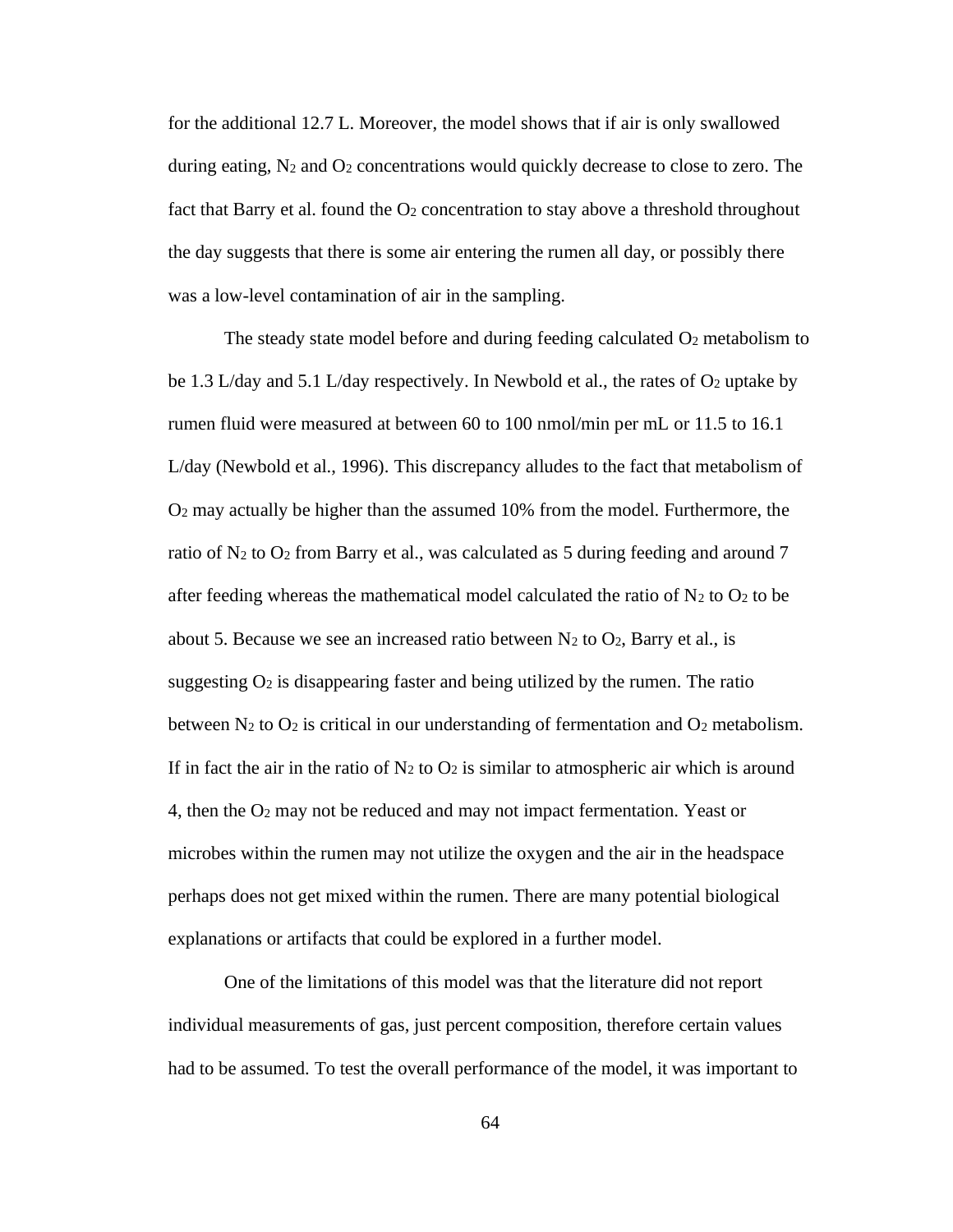evaluate the data based on other studies. In addition, the amount of literature regarding gas data for both sheep and cattle are very limited. This required many models to be built and adjusted, requiring a large amount of trial and error through the building process. Adding converters and adjusting rates in order to replicate rumen gas production while also exploring new concepts such as, swallowing of air and metabolism of  $O<sub>2</sub>$  required the construction of 3 base models in order to create 2 developed models (steady state and dynamic).

When considering future studies with mathematical models, it is understood that they can continue to be built and improved upon. Specific future studies of this model could evaluate the impact of other ruminal gases such as, hydrogen or fermentation factors such as, specific microbes, feeds, or probiotics. More specifically, a meta-analysis of specific yeast species and gas production within the rumen could highlight and clarify the mechanisms behind probiotics.

## **CONCLUSION**

There is very little data available on rumen headspace gases. A mathematical model using limited data that exists in literature suggests air is swallowed with meals and possibly swallowed in smaller amounts continuously throughout the day. Only a small amount of the  $O<sub>2</sub>$  in swallowed air appears to be metabolized in the rumen which suggests limited mixing of rumen headspace gas with rumen contents. Future studies centered on yeast and  $O<sub>2</sub>$  within both sheep and cattle, are necessary in order to analyze  $O<sub>2</sub>$  metabolism and uptake by the rumen. Although previous publications suggest the ability of yeast to utilize oxygen and both the model and Barry et al.,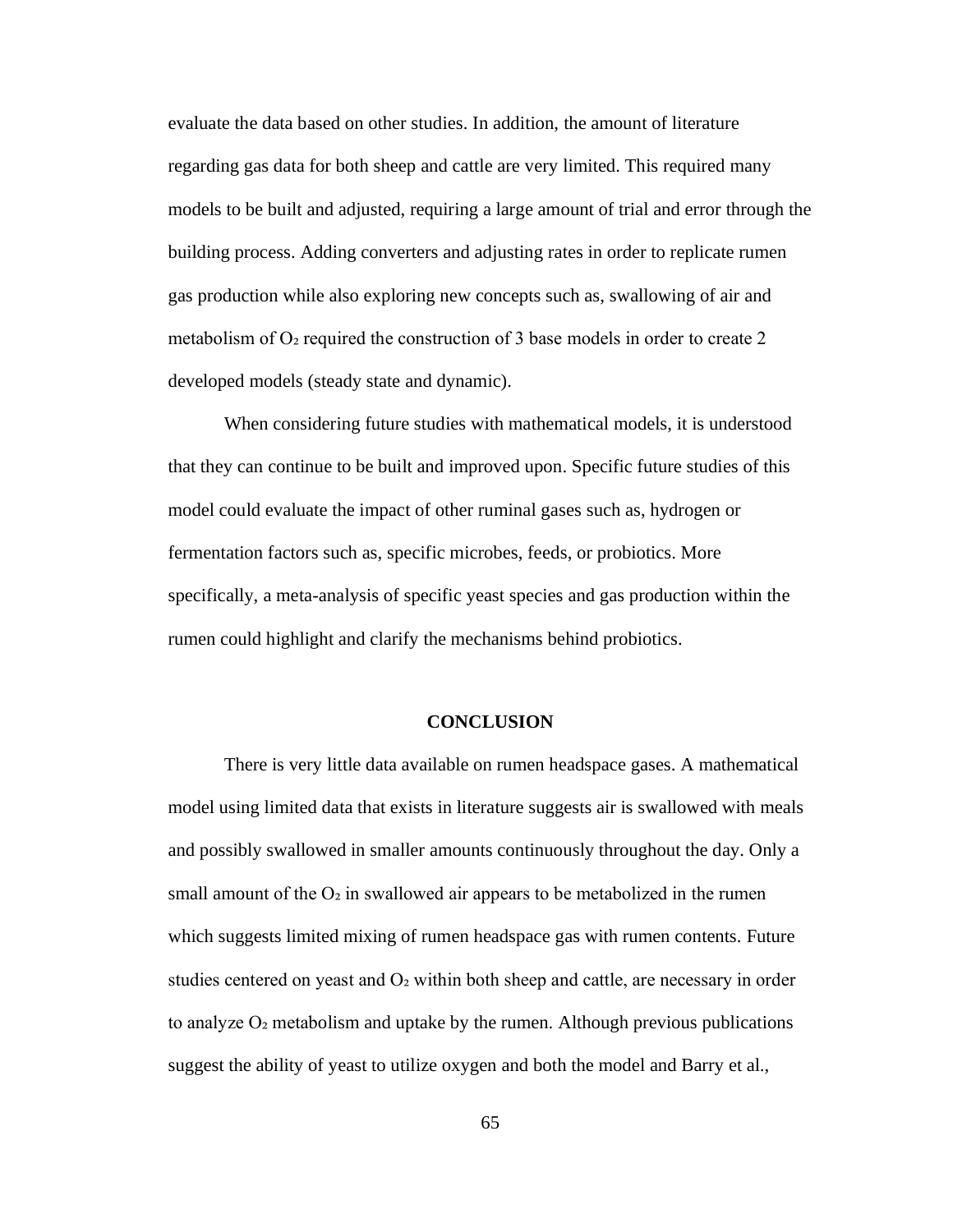observed a larger ratio of  $N_2$  to  $O_2$  due to rapid  $O_2$  disappearance, the mechanisms behind oxygen utilization have yet to be understood (Amin & Mao, 2021; Newbold et al., 1996).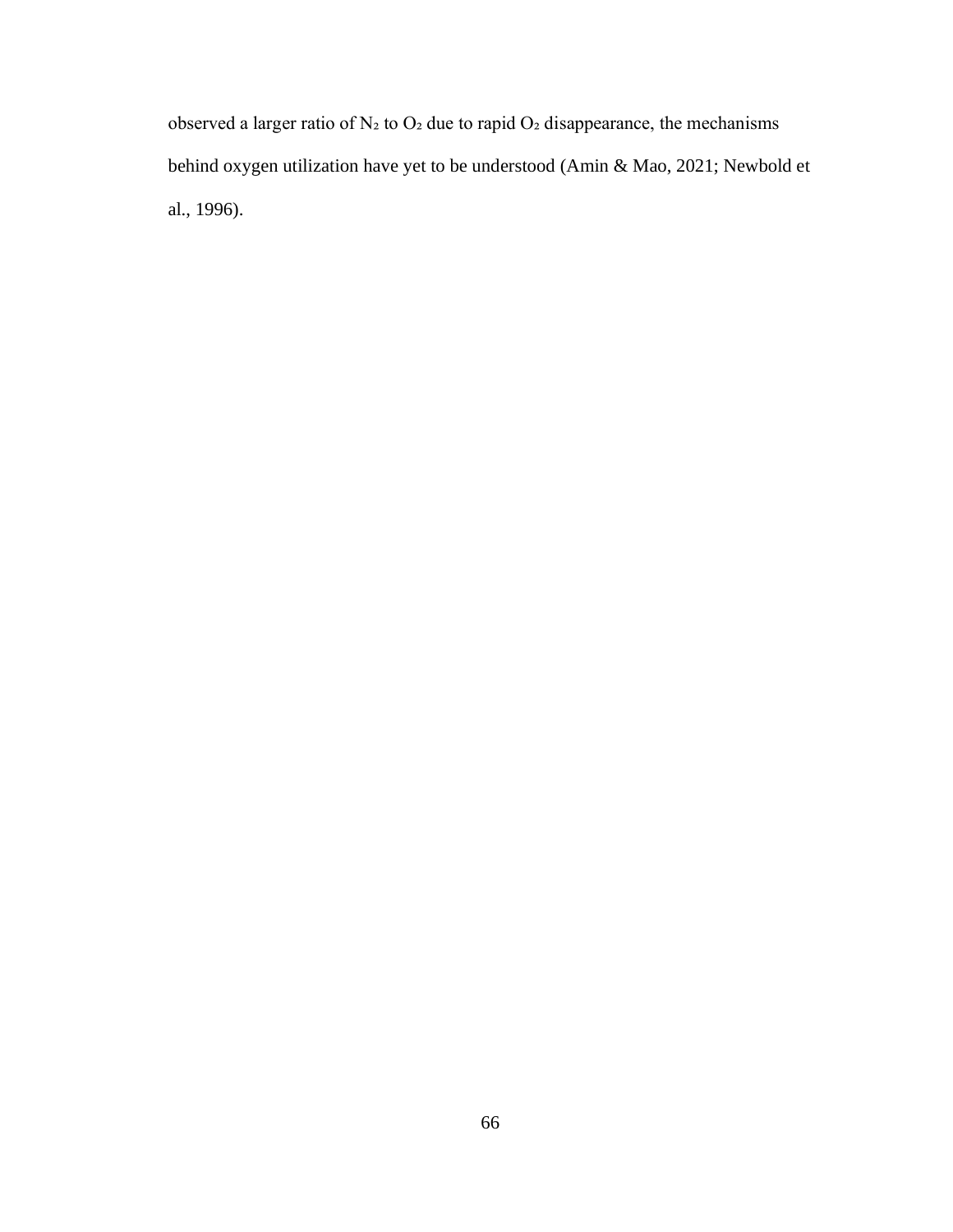## **TABLES AND FIGURES**

| Time<br>Point                  |     | $9:15-$<br>8 10:00                                   |  | $16:15-$<br>12 16 17:00 20:00 24:00 4:00 8:00 10:00 12:00 |  |  | $9:15-$ |  |
|--------------------------------|-----|------------------------------------------------------|--|-----------------------------------------------------------|--|--|---------|--|
| Period 1 2 3 4 5 6 7 8 9 10 11 |     |                                                      |  |                                                           |  |  |         |  |
| CO <sub>2</sub> %              |     | 47.1 24.5 47.5 49.8 31.7 55.8 53.7 49.4 46.8 33.3 48 |  |                                                           |  |  |         |  |
| CH <sub>4</sub> %              |     | 36.2 12 33 34.2 14.6 33.8 35 36.4 34.7 18.3 34.3     |  |                                                           |  |  |         |  |
| O <sub>2</sub> %               | 2.1 |                                                      |  | 10.2 2.4 2.2 9.2 1.3 1.6 1.7 1.6 7.9 2.1                  |  |  |         |  |
| $N_2\%$                        |     | 14.9 51.4 17.1 13.4 43.3 8.8 9.4 12 16.5 39.7 15.8   |  |                                                           |  |  |         |  |

**Table 3.1.** Barry values of percent composition of gas, cattle fed at 9:15 and 16:15

| Equations                                          | <b>Hay Diet</b>                                            |  |  |  |  |  |
|----------------------------------------------------|------------------------------------------------------------|--|--|--|--|--|
| 1) Diet to glucose $(g)$                           | $(795g \text{ D.M. of hay})*0.5=397.5g \text{ of glucose}$ |  |  |  |  |  |
| 2) Glucose $(g)$ to glucose<br>(mol)               | 397.5g of glucose $\div$ 162 g/mol= 2.45mol of glucose     |  |  |  |  |  |
| 3) Glucose to Total VFA<br>(mol)                   | 2.45 mol of glucose*1.875 = 4.58 mol of Total VFA          |  |  |  |  |  |
| 4) Total VFA to acetate<br>(mol)                   | 4.58 mol of Total VFA $*0.65 = 2.977$                      |  |  |  |  |  |
| 5) Total VFA to butyrate<br>(mol)                  | 4.58 mol of Total VFA $*0.15 = 0.687$                      |  |  |  |  |  |
| 6) Total VFA to propionate<br>(mol)                | 4.58 mol of Total VFA $*0.2 = 0.916$                       |  |  |  |  |  |
| 7) Acetate and Butyrate to<br>$CO2$ (mol)          | $(2.977*2) + 0.687 = 6.641$                                |  |  |  |  |  |
| $(8)$ CO <sub>2</sub> (mol) to CO <sub>2</sub> (L) | $(1atm)(Volume) = (6.67 mols)(0.0821)(312.32~Kelvin)$      |  |  |  |  |  |
| $(8)$ CO <sub>2</sub> (mol) to CO <sub>2</sub> (L) | $(1atm)(Volume) = (6.67 mols)(0.0821)(312.32~Kelvin)$      |  |  |  |  |  |
|                                                    |                                                            |  |  |  |  |  |

**Table 3.2.** Model Equations from initial diet to CO<sub>2</sub> in liters in the Hay diet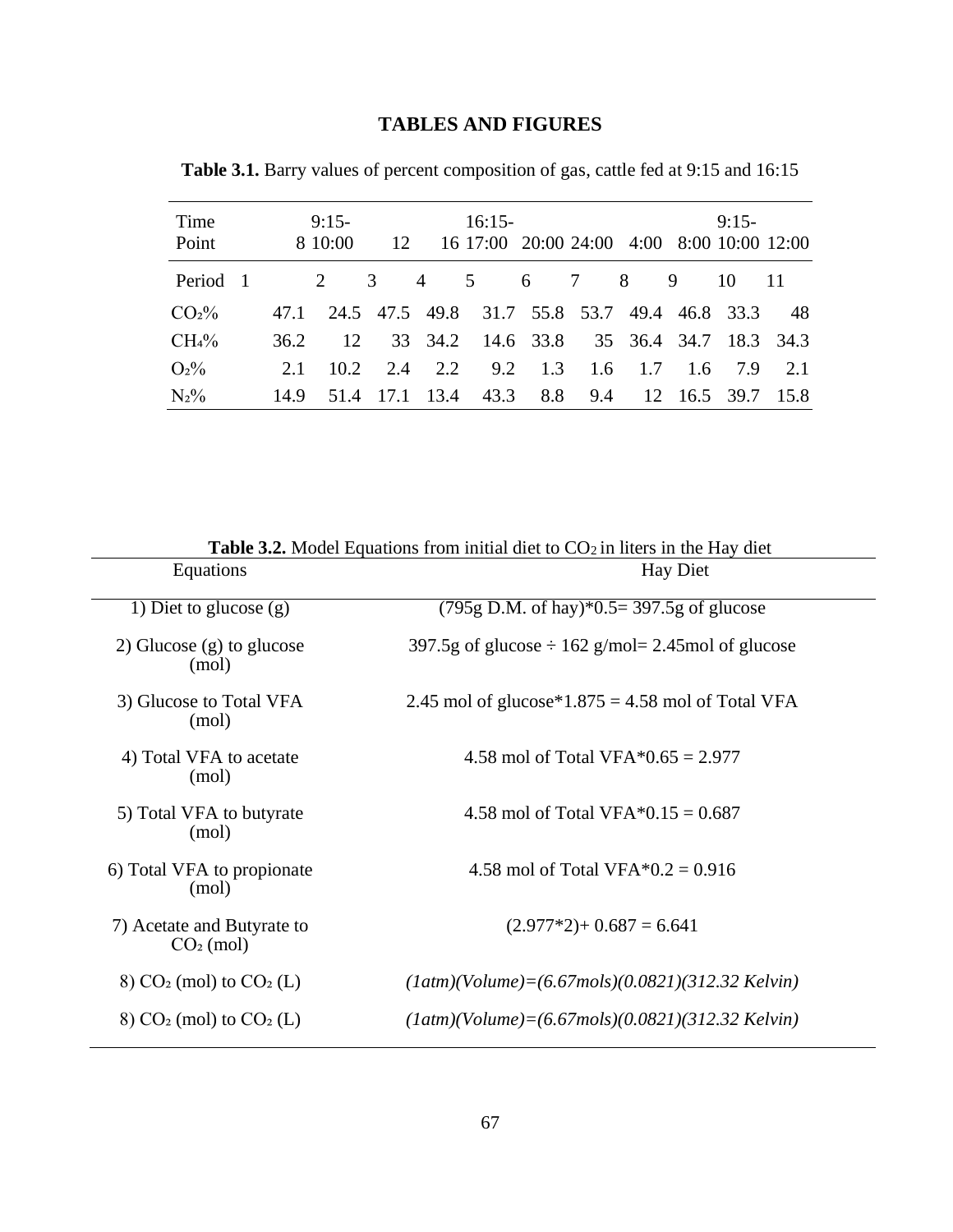| Equations                                                        | Concentrate Diet                                                                     |  |  |  |  |  |
|------------------------------------------------------------------|--------------------------------------------------------------------------------------|--|--|--|--|--|
| 1) Diet to glucose $(g)$                                         | $(132g D.M.$ of hay*0.5)+(528g D.M of cooked flaked maize)*0.9= 541.2g<br>of glucose |  |  |  |  |  |
| 2) Glucose $(g)$ to<br>glucose (mol)                             | 541.2g of glucose $\div$ 162 g/mol= 3.34mol of glucose                               |  |  |  |  |  |
| 3) Glucose to Total<br>VFA (mol)                                 | 3.34 mol of glucose*1.875 = 6.26 mol of Total VFA                                    |  |  |  |  |  |
| 4) Total VFA to acetate<br>(mol)                                 | 6.26 mol of Total VFA $*0.65 = 4.069$                                                |  |  |  |  |  |
| 5) Total VFA to<br>butyrate (mol)                                | 6.26 mol of Total VFA $*0.15 = 0.939$                                                |  |  |  |  |  |
| 6) Total VFA to<br>propionate (mol)                              | 6.26 mol of Total VFA $*0.2 = 1.252$                                                 |  |  |  |  |  |
| 7) Acetate and Butyrate<br>to $CO2$ (mol)                        | $(4.069*2) + 0.939 = 9.077$                                                          |  |  |  |  |  |
| $(8)$ CO <sub>2</sub> (mol) to CO <sub>2</sub><br>$(\mathsf{L})$ | $(1 \text{ atm})(Volume) = (6.67 \text{ mol})(0.0821)(312.32 \text{ Kelvin})$        |  |  |  |  |  |

**Table 3.3.** Model Equations from initial diet to  $CO<sub>2</sub>$  in liters in the Concentrate diet

| <b>Table 3.4.</b> Model Equations of swallowing of air, metabolism of $O_2$ , total gas into |
|----------------------------------------------------------------------------------------------|

| rumen, total eructation, and eructation of each gas |                                                  |  |  |  |  |  |
|-----------------------------------------------------|--------------------------------------------------|--|--|--|--|--|
| Converters                                          | Equations                                        |  |  |  |  |  |
| Swallowing of air<br>1)<br>before/after feeding     | Gas into rumen $*0.15$                           |  |  |  |  |  |
| 2) Swallowing of air during<br>feeding              | Gas into rumen $*0.60$                           |  |  |  |  |  |
| 3) Metabolism of $O2$                               | $O_2$ *0.10 per hour                             |  |  |  |  |  |
| 4) Total Gas into Rumen                             | Swallowing $(N_2+O_2)$ +Metabolism $(CO_2+CH_4)$ |  |  |  |  |  |
| 5) Total Eructation                                 | Total Gas into Rumen $-10$ L                     |  |  |  |  |  |
| 6) Eructation of each gas                           | $(Gas(x)/Total Gas$ into Rumen)*Total Eructation |  |  |  |  |  |
|                                                     |                                                  |  |  |  |  |  |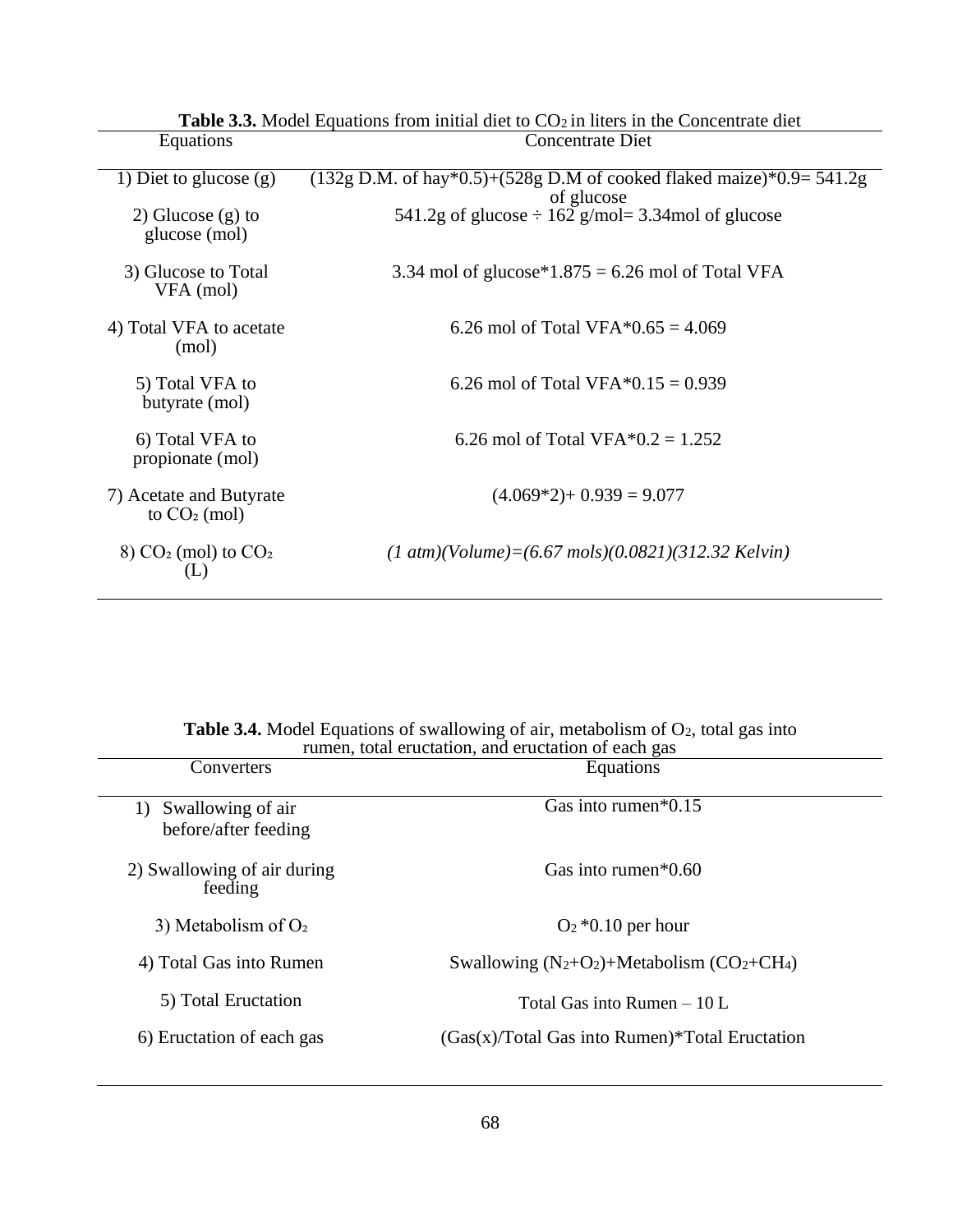

**Figure 3.1.** Steady State 2 model from Stella Professional

| <b>Table 3.5.</b> Steady State 2 Table of gas values per day during feeding on hay diet |                             |
|-----------------------------------------------------------------------------------------|-----------------------------|
| Dofora                                                                                  | During Fooding (Cuplouring) |

|                                 |                 | 15%)            | <b>Before Feeding (Swallowing</b> |                | During Feeding (Swallowing<br>60%) |                 |                |                |  |
|---------------------------------|-----------------|-----------------|-----------------------------------|----------------|------------------------------------|-----------------|----------------|----------------|--|
| Gases                           | CO <sub>2</sub> | CH <sub>4</sub> | N <sub>2</sub>                    | 0 <sub>2</sub> | CO <sub>2</sub>                    | CH <sub>4</sub> | N <sub>2</sub> | 0 <sub>2</sub> |  |
| Gas per day $(L)$               | 151.2           | 64.8            | 30.5                              | 6.3            | 71.2                               | 30.5            | 122.0          | 25.3           |  |
| % Composition                   | 62              | 27              | 12                                | $\overline{2}$ | 29                                 | 12              | 49             | 10             |  |
| Total Gas (in)                  |                 | 244.1L          |                                   |                | 244.1L                             |                 |                |                |  |
| Eructation (out)                | 242.8L          |                 |                                   |                | 239L                               |                 |                |                |  |
| Metabolism of<br>0 <sub>2</sub> | 1.3 L/day       |                 |                                   |                | 5.1 L/day                          |                 |                |                |  |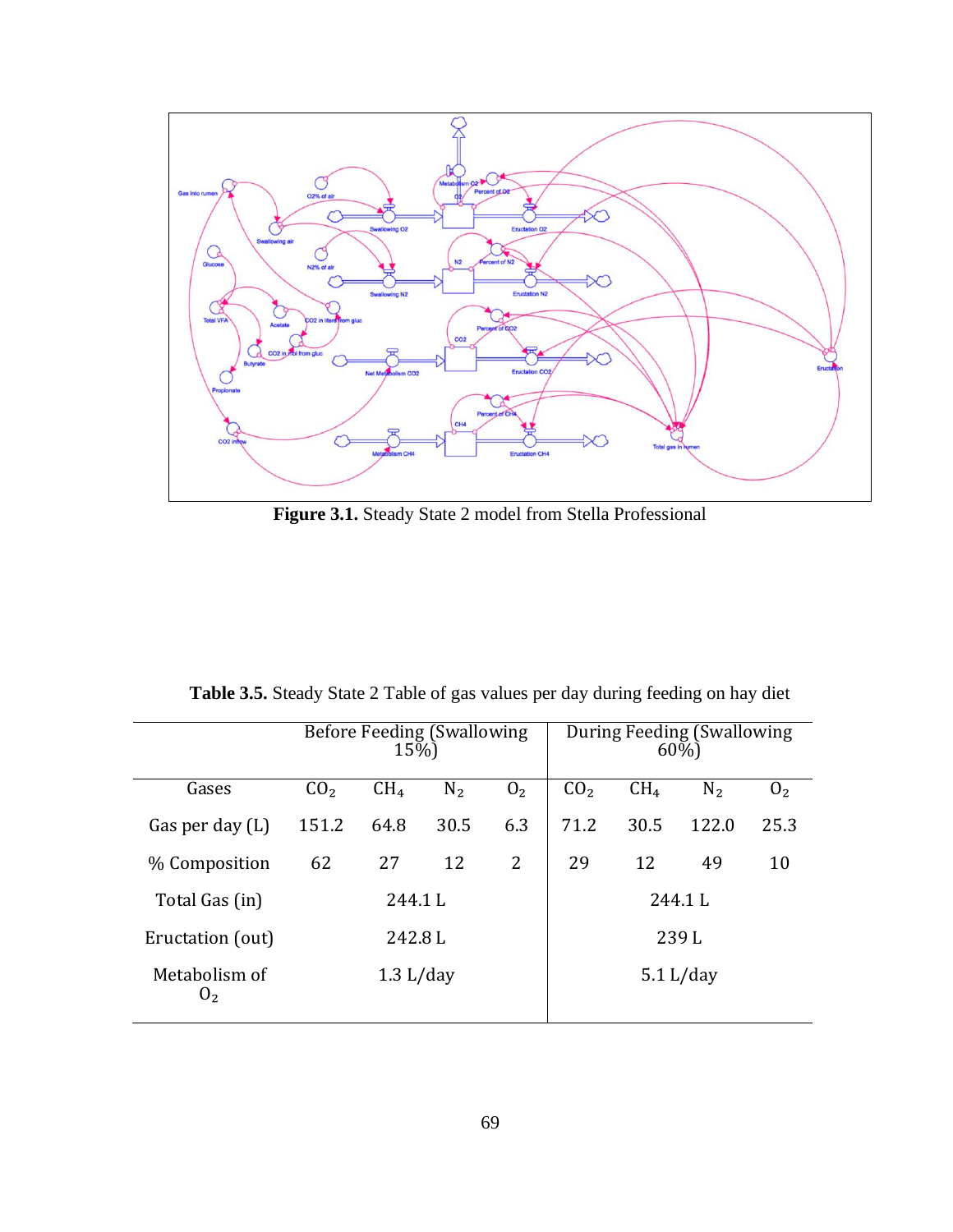

**Figure 3.2.** Dynamic Model from Stella Professional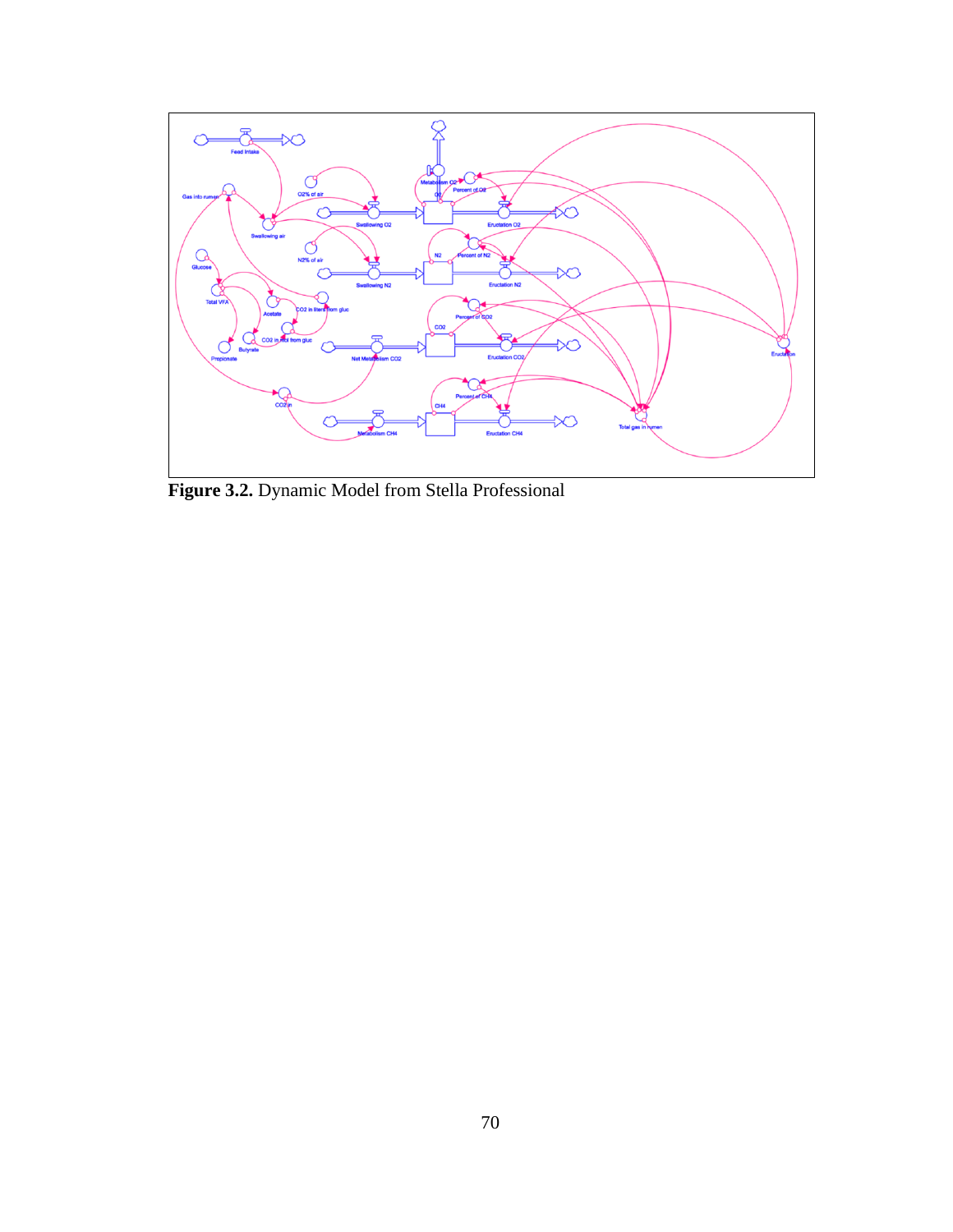

**Figure 3.3.** Percentage composition of gas for  $O_2$  and  $N_2$  for the dynamic model



Figure 3.4. Percentage composition of gas for CO<sub>2</sub> and CH<sub>4</sub> for the dynamic model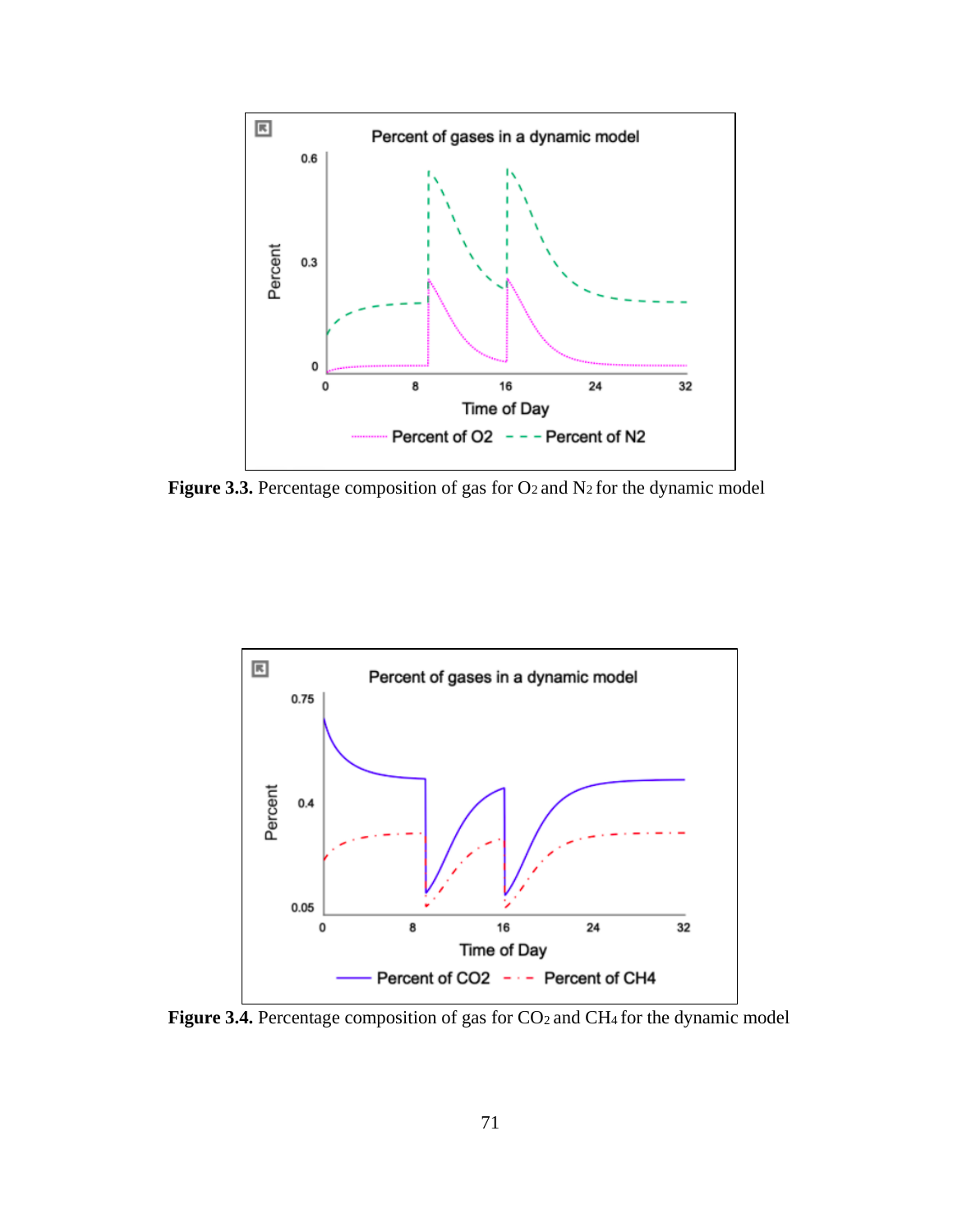## **BIBLIOGRAPHY**

- Amin, A. B., & Mao, S. (2021). Influence of yeast on rumen fermentation, growth performance and quality of products in ruminants: A review. *Animal Nutrition*, *7*(1), 31–41.<https://doi.org/10.1016/j.aninu.2020.10.005>
- Baldwin, R. L., France, J., & Gill, M. (1987). Metabolism of the lactating cow: I. Animal elements of a mechanistic model. *Journal of Dairy Research*, *54*(1), 77–105. <https://doi.org/10.1017/S002202990002522X>
- Barry, T. N., Thompson, A., & Armstrong, D. G. (1977). Rumen fermentation studies on two contrasting diets. 1. Some characteristics of the in vivo fermentation, with special reference to the composition of the gas phase, oxidation/reduction state and volatile fatty acid proportions. *The Journal of Agricultural Science*, *89*(1), 183–195. <https://doi.org/10.1017/S0021859600027362>
- Dhanoa, M. S., Lopez, S., Dijkstra, J., Davies, D. R., Sanderson, R., Williams, B. A., Sileshi, Z., & France, J. (2000). Estimating the extent of degradation of ruminant feeds from a description of their gas production profiles observed in vitro: Comparison of models. *British Journal of Nutrition*, *83*(2), 131–142. <https://doi.org/10.1017/S0007114500000179>
- France, J., Thornley, J. H. M., & Beever, D. E. (1982). A mathematical model of the rumen. *The Journal of Agricultural Science*, *99*(2), 343–353. <https://doi.org/10.1017/S0021859600030124>
- Garza-Ulloa, J. (2018a). Chapter 5 Methods to develop mathematical models: Traditional statistical analysis. In J. Garza-Ulloa (Ed.), *Applied Biomechatronics using Mathematical Models* (pp. 239–371). Academic Press. [https://doi.org/10.1016/B978-](https://doi.org/10.1016/B978-0-12-812594-6.00005-6) [0-12-812594-6.00005-6](https://doi.org/10.1016/B978-0-12-812594-6.00005-6)
- Garza-Ulloa, J. (2018b). Chapter 5 Methods to develop mathematical models: Traditional statistical analysis. In J. Garza-Ulloa (Ed.), *Applied Biomechatronics using Mathematical Models* (pp. 239–371). Academic Press. [https://doi.org/10.1016/B978-](https://doi.org/10.1016/B978-0-12-812594-6.00005-6) [0-12-812594-6.00005-6](https://doi.org/10.1016/B978-0-12-812594-6.00005-6)
- Gregorini, P., Beukes, P., Waghorn, G., Pacheco, D., & Hanigan, M. (2015). Development of an improved representation of rumen digesta outflow in a mechanistic and dynamic model of a dairy cow, Molly. *Ecological Modelling*, *313*, 293–306. <https://doi.org/10.1016/j.ecolmodel.2015.06.042>
- Jensen, R., Austbø, D., Knudsen, K., & Tauson, A.-H. (2014). The effect of dietary carbohydrate composition on apparent total tract digestibility, feed mean retention time, nitrogen and water balance in horses. *Animal : An International Journal of Animal Bioscience*, *8*, 1–9.<https://doi.org/10.1017/S175173111400175X>
- Kreitzman, S. N., Coxon, A. Y., & Szaz, K. F. (1992). Glycogen storage: Illusions of easy weight loss, excessive weight regain, and distortions in estimates of body composition. *The American Journal of Clinical Nutrition*, *56*(1 Suppl), 292S-293S. <https://doi.org/10.1093/ajcn/56.1.292S>
- Marty, B. (2011). Earth's Atmosphere, Origin and Evolution of. In M. Gargaud, R. Amils, J. C. Quintanilla, H. J. (Jim) Cleaves, W. M. Irvine, D. L. Pinti, & M. Viso (Eds.), *Encyclopedia of Astrobiology* (pp. 464–467). Springer. [https://doi.org/10.1007/978-3-](https://doi.org/10.1007/978-3-642-11274-4_470) [642-11274-4\\_470](https://doi.org/10.1007/978-3-642-11274-4_470)